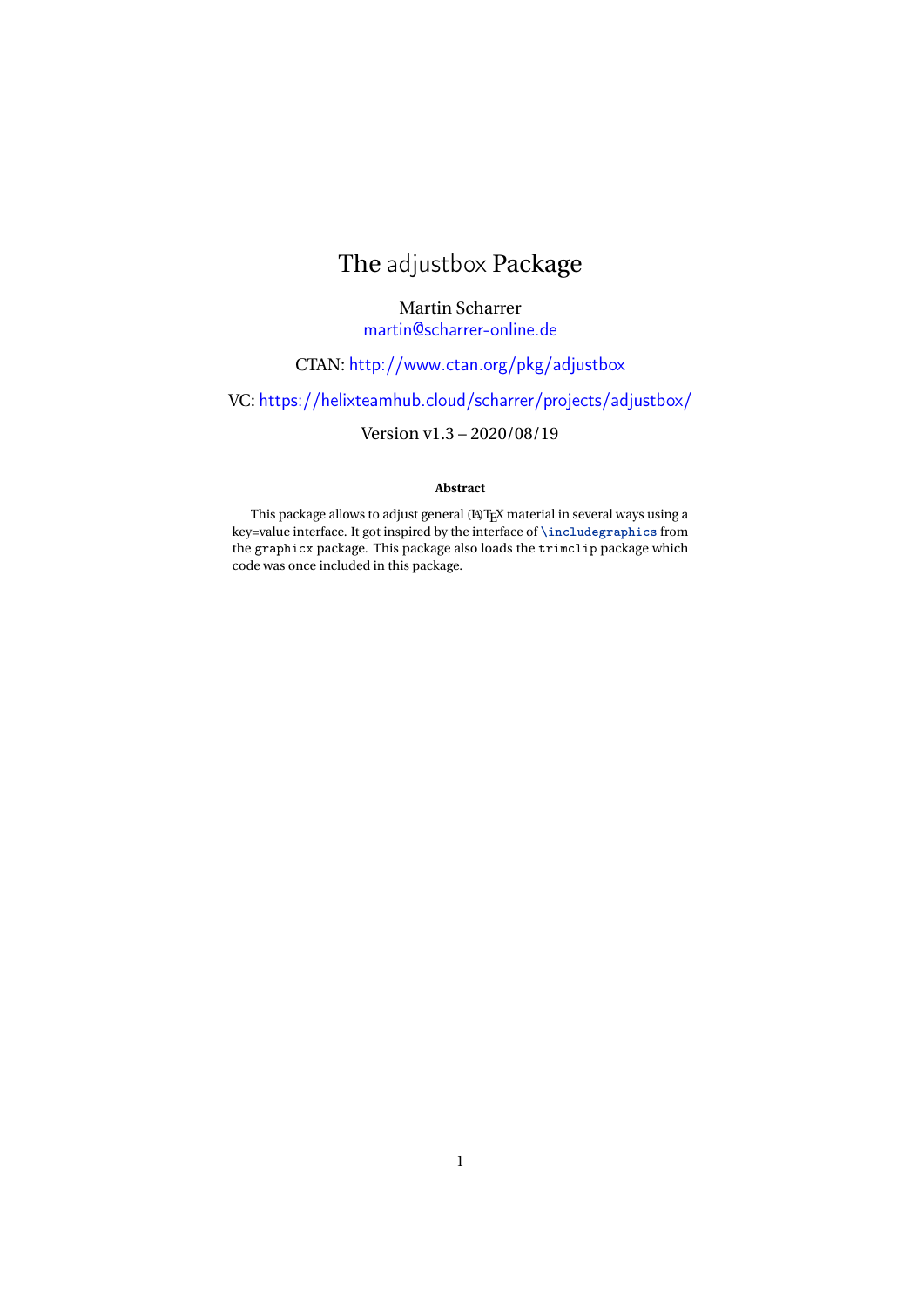# **Contents**

| 1.                      | <b>Introduction</b>                                                                           | 3              |
|-------------------------|-----------------------------------------------------------------------------------------------|----------------|
|                         | 1.1                                                                                           | 3              |
|                         |                                                                                               | 3              |
| $\mathbf 2$             | <b>Package Options</b>                                                                        | 4              |
| 3                       | <b>Main Macros</b>                                                                            | 5              |
|                         | 3.1                                                                                           | 5              |
|                         | 3.2                                                                                           | 6              |
|                         | Defining custom environments and macros<br>3.3                                                | $\overline{7}$ |
|                         | 3.4                                                                                           | 10             |
|                         | 3.5                                                                                           | 11             |
| $\overline{\mathbf{4}}$ | <b>Adjustbox Keys</b>                                                                         | 13             |
|                         | Trimming and Clipping $\ldots \ldots \ldots \ldots \ldots \ldots \ldots \ldots \ldots$<br>4.1 | 13             |
|                         | 4.2                                                                                           | 15             |
|                         | 4.3                                                                                           | 17             |
|                         | 4.4                                                                                           | 20             |
|                         | 4.5                                                                                           | 21             |
|                         | 4.6                                                                                           | 24             |
|                         | 4.7                                                                                           | 26             |
|                         | 4.8                                                                                           | 36             |
|                         | 4.9                                                                                           | 37             |
|                         | 4.10 Background and Forground Images and Text                                                 | 39             |
|                         |                                                                                               | 43             |
|                         | 4.12 Minipage or other inner environments which change the processing of                      |                |
|                         |                                                                                               | 44             |
|                         |                                                                                               | 48             |
|                         | 4.14 Adding own Code or Environments                                                          | 50             |
|                         |                                                                                               | 52             |
|                         |                                                                                               | 53             |
|                         |                                                                                               | 54             |
|                         |                                                                                               | 55             |
| 5.                      | <b>Defining own Keys</b>                                                                      | 56             |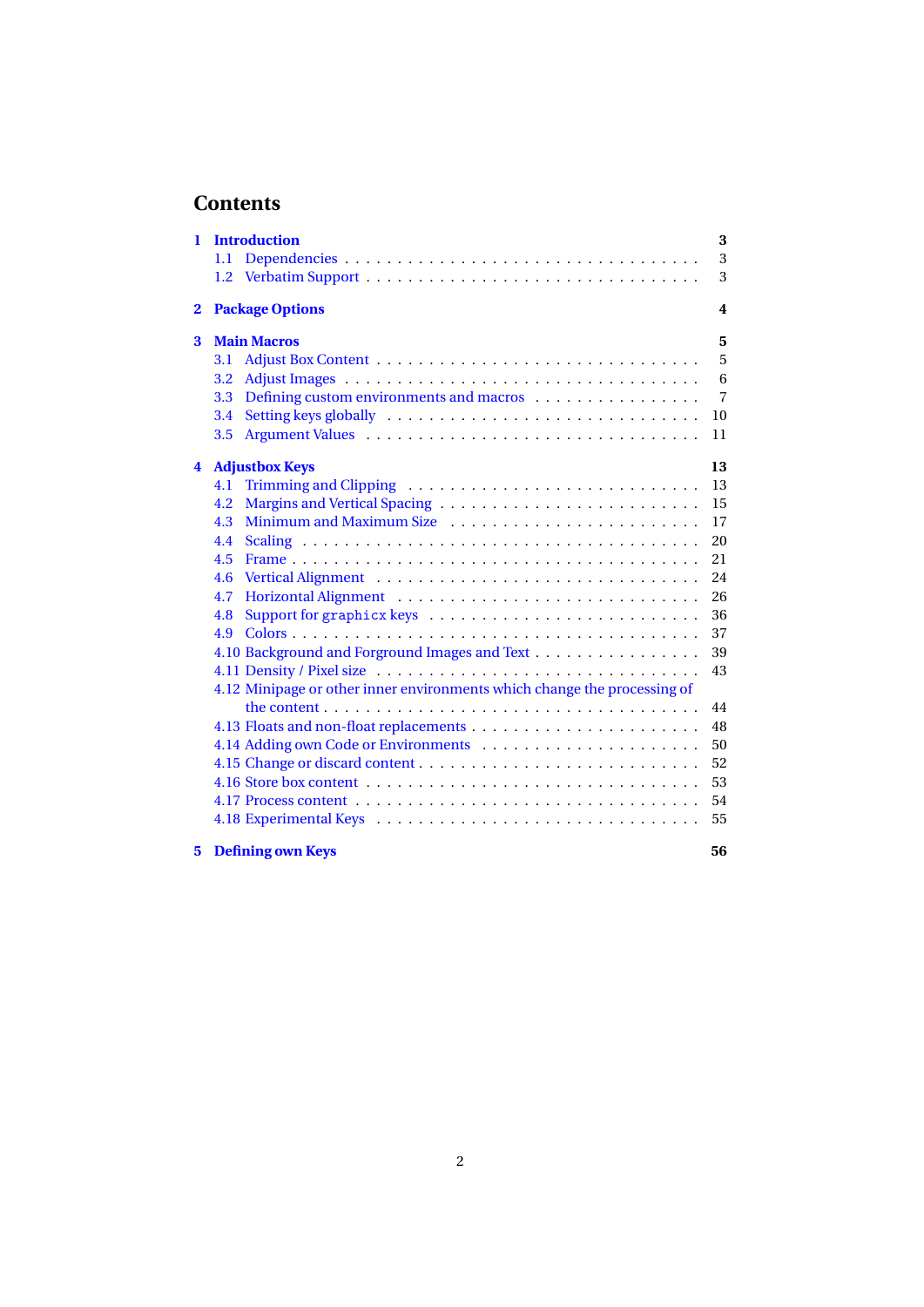## <span id="page-2-0"></span>**1 Introduction**

The standard LATEX package graphicx (the extended version of graphics) provides the macro **\includegraphics**[〈*options*〉]{〈*file name*〉} which can be used to include graphic files. Several options can be used to scale, resize, rotate, trim and/or clip the graphic. The macros **\scalebox**, **\resizebox** and **\rotatebox** are also provided to apply the corresponding operation on  $(\mathbb{A})$ T<sub>EX</sub> material, which is subsequently placed inside a  $\hbar$  hbox. However no macros are provided to trim or clip ( $\hbar$ )T<sub>E</sub>X material, most likely because this operations are not done by TEX but by the output format, i.e. using PostScript (PS) or PDF operations.

This package started by providing the missing macros **\clipbox** and **\trimbox**. Then a general **\adjustbox** macro which allows to combine many operations using a key=value syntax was added and further extended until it represented the main feature of this package. Newly added keys are also provided as dedicated macros and corresponding environments. The **\clipbox** and **\trimbox** macros were then moved together with the required output driver code to a dedicated package trimclip. This allows documents and other packages to use these basic features without loading the full adjustbox package.

### <span id="page-2-1"></span>**1.1 Dependencies**

The adjustbox package and its trimclip sub-package require the author's other packages adjcalc (bundled with adjustbox) and collectbox, as well as the packages xkeyval, graphicx and ifpdf. The varwidth package is automatically loaded if installed, otherwise the **varwidth** and **stack** keys are disables as well as **\stackbox** and the stackbox environment. The ifoddpage package is automatically loaded if installed, otherwise the **outer** and **inner** keys are disables as well as **\outersidebox** and **\innersidebox** macros and corresponding environments. For features which use colors the xcolor package must also be loaded manually (the color package is fine, too). The experimental split and pagebreak features also require the storebox package to be loaded manually.

## <span id="page-2-2"></span>**1.2 Verbatim Support**

The macros provided by adjustbox and trimclip read the content as a horizontal T<sub>EX</sub> box and not as an macro argument in order to support verbatim content. This means that the braces around the content can also be written as **\bgroup** and **\egroup**:

```
\adjustbox{key=value,...}\bgroup 〈content〉\egroup
```
Special care is taken to allow the 〈*content*〉 to be a single macro (except **\bgroup**) without any braces:

```
\adjustbox{key=value,...}\somemacro
```
This is to support the habit of some LATEX users to drop the braces for single token arguments. All environments support verbatim content. Note that the plainTFX syntax for environments (**\adjustbox** . . .**\endadjustbox**) can not be used because it will trigger **\adjustbox** as a macro. However, the braces around the content can be replaced by **\bgroup** and **\egroup**.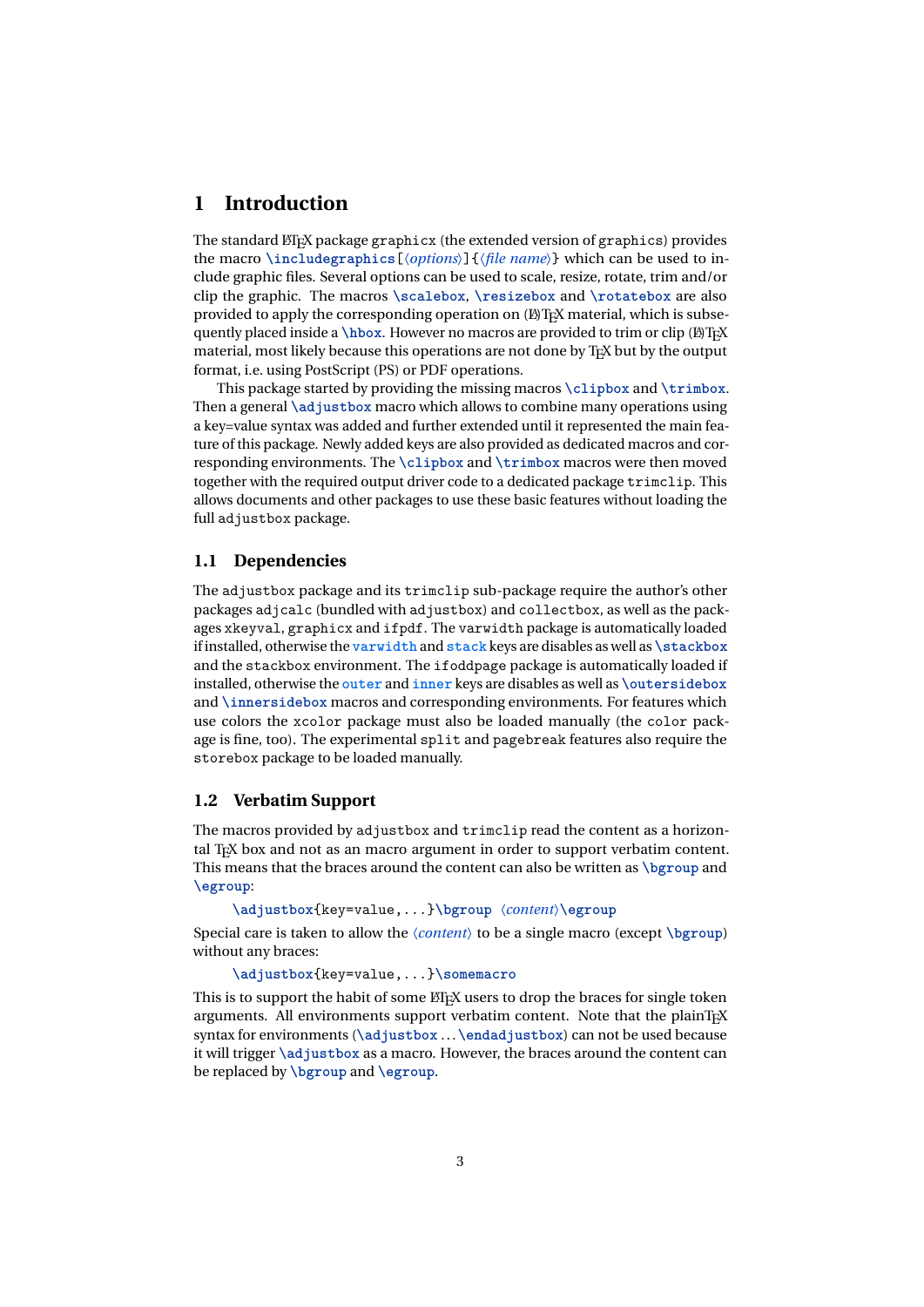## <span id="page-3-0"></span>**2 Package Options**

This package accepts the following options:

- export Exports the keys of **\adjustbox** to **\includegraphics** so that they can be used with this macro as well. Note that not all keys will works properly with **\includegraphics** as its internal code does not support all features. If problems occur the option Export should be used. For new documents it is recommended to use the macro **\adjustimage**{〈*keys*〉}{〈*filename*〉} instead.
- Export Sets **\includegraphics** to be identical to **\adjincludegraphics**, which also allows the usage of all **\adjustbox** keys.
- pgf This option is passed to trimclip and makes it to use the pgf package for all clip operations. This overrides all automatically detected drivers.
- PGF This option will pass the pgf to trimclip and enable the pgfmath option of adjcalc, i.e. the pgf package is used for clip operations and the pgfmath pacakge is used to parse length arguments.
- minimal Only load a minimal set of code, i.e. trimclip and **\adjustbox**/adjustbox but no additional keys and macros.

The following options define the way length values are processed by the provided macros. They are passed to the **\adjcalcset** macro of the adjcalc package and load any required packages. These options can also be used as local keys on **\adjustbox**. See the adjcalc manual for more details on them.

- etex Uses the  $\epsilon$ -T<sub>E</sub>X primitive  $\qquad$ lueexpr to parse length values.
- calc Uses the calc package to parse length values.

pgfmath Uses the pgfmath package of the pgf bundle to parse length values.

defaultunit=〈*unit*〉 This sets the default unit used for values which accept length without units, e.g. **trim**.

In addition, all driver options of the trimclip package are also accepted and passed to it. All unknown options are passed to the graphicx package, which might pass them down to the graphics package.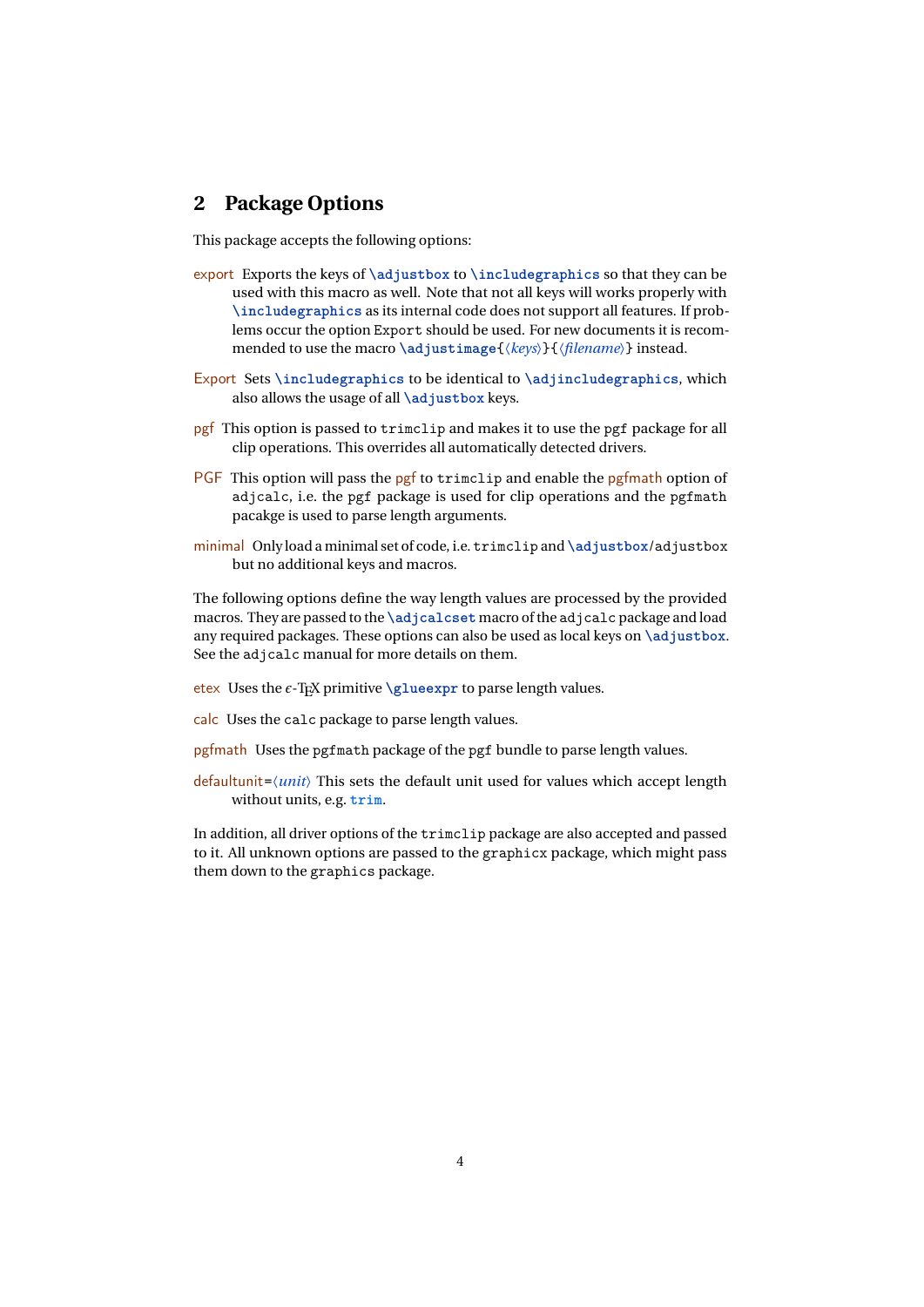## <span id="page-4-0"></span>**3 Main Macros**

The following macros and environments represent the main functionality of this package. Special care is taken so that the macros and the environments can have the same name. For starred environments the star can be either part of the name or an optional argument.

## <span id="page-4-1"></span>**3.1 Adjust Box Content**

**\adjustbox**{〈*key=value, . . .*〉}{〈*content*〉}

The **\adjustbox** macro allows the modification of general (LA)T<sub>E</sub>X content using a key=value syntax. This can be seen as an extension of the **\includegraphics** macro from images to any (LA)T<sub>E</sub>X material. The macro supports the all **\includegraphics** keys and many more. However, they are provided as a mandatory not as an optional argument, because an **\adjustbox** without options would not make sense and can be replaced by a simple **\mbox**. As already stated the content is read as a box, not as a macro argument, therefore verbatim or other special content is supported and the braces can also be replaced by **\bgroup** and **\egroup**. There is no starred version of this macro.

\begin{**adjustbox**}{〈*key=value, . . .*〉} 〈*content*〉 \end{**adjustbox**}

The environment version of **\adjustbox**. A difference to the macro is that it includes **\noindent** to suppress paragraph indention.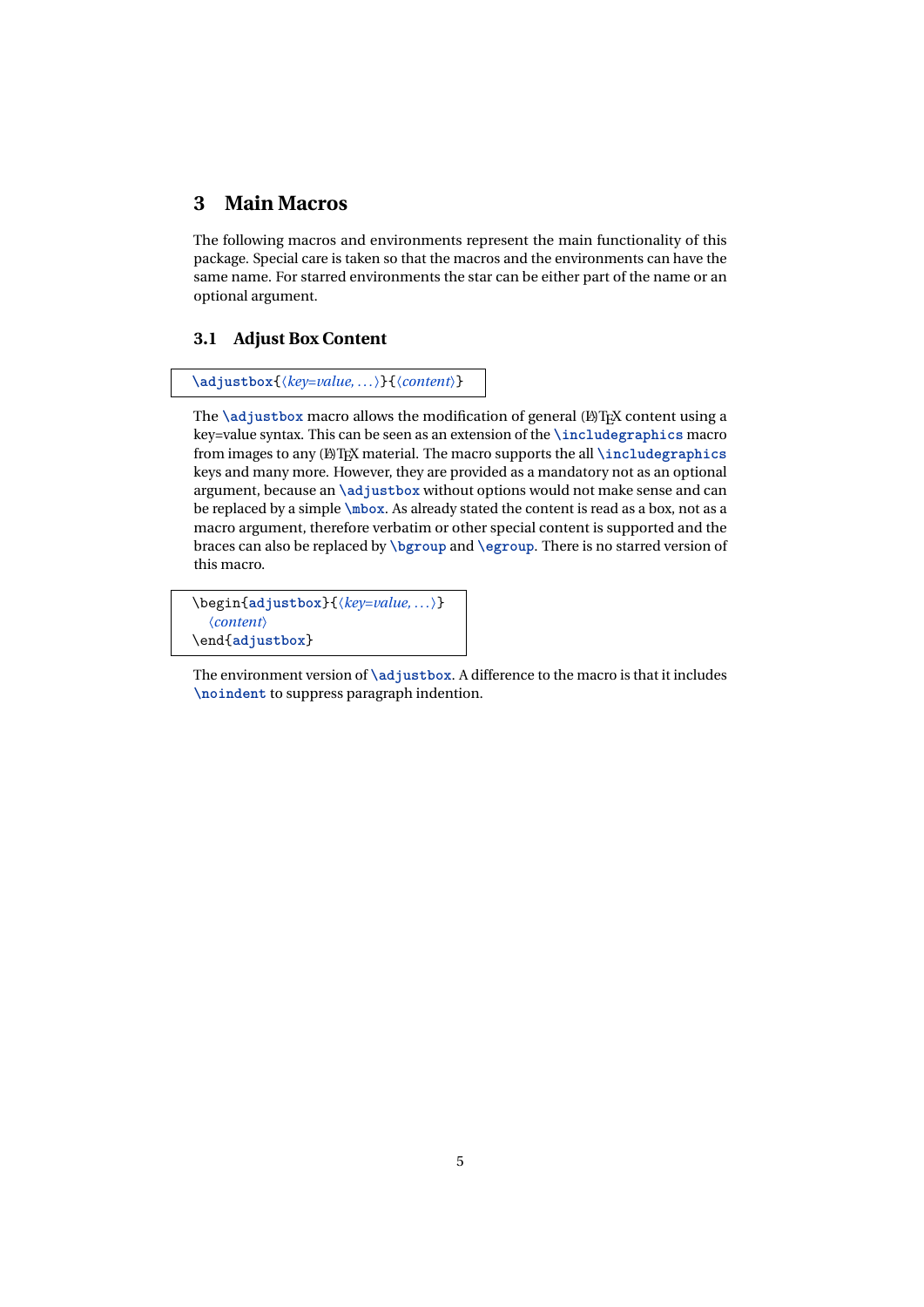## <span id="page-5-0"></span>**3.2 Adjust Images**

**\adjustimage**{〈*key=value, . . .*〉}{〈*image filename*〉}

This macro can be used as an extension of **\includegraphics**. While **\adjustbox** is based on the same interface as **\includegraphics** it provides more keys and allows global keys set by **\adjustboxset**. Most keys can be exported to **\includegraphics** using the export option, but there is no support for global keys<sup>[1](#page-5-1)</sup>. Therefore it can make sense to use **\adjustbox**{〈*key/value pairs*〉}{**\includegraphics**{〈*filename*〉}}, which is the definition of **\adjustimage**. However, it does not use **\includegraphics** directly, but an internal macro, to allow the redefinition of **\includegraphics**. This macro does not require the export option and therefore helps to avoid option clashes if adjustbox is loaded at several places.

**\adjincludegraphics**[〈*key/value pairs*〉]{〈*image filename*〉}

Like **\adjustimage** but in the same format as **\includegraphics**, i.e. with an optional argument. This macro allows to use all features of **\adjustbox** on images, however special care must be taken if the values include '[ ]'. In this case either the whole value or the while optional argument must be wrapped in '{ }': **\adjincludegraphics**[key={[..]},...]{..} or

**\adjincludegraphics**[{key=[..],...}]{..}.

It is possible to redefine **\includegraphics** to **\adjincludegraphics** and this is done by the Export option (not to be confused with the export option).

<span id="page-5-1"></span><sup>1</sup>However some keys, but not all, can be set globally using **\setkeys**{Gin}{〈*includegraphic key=value pairs*〉}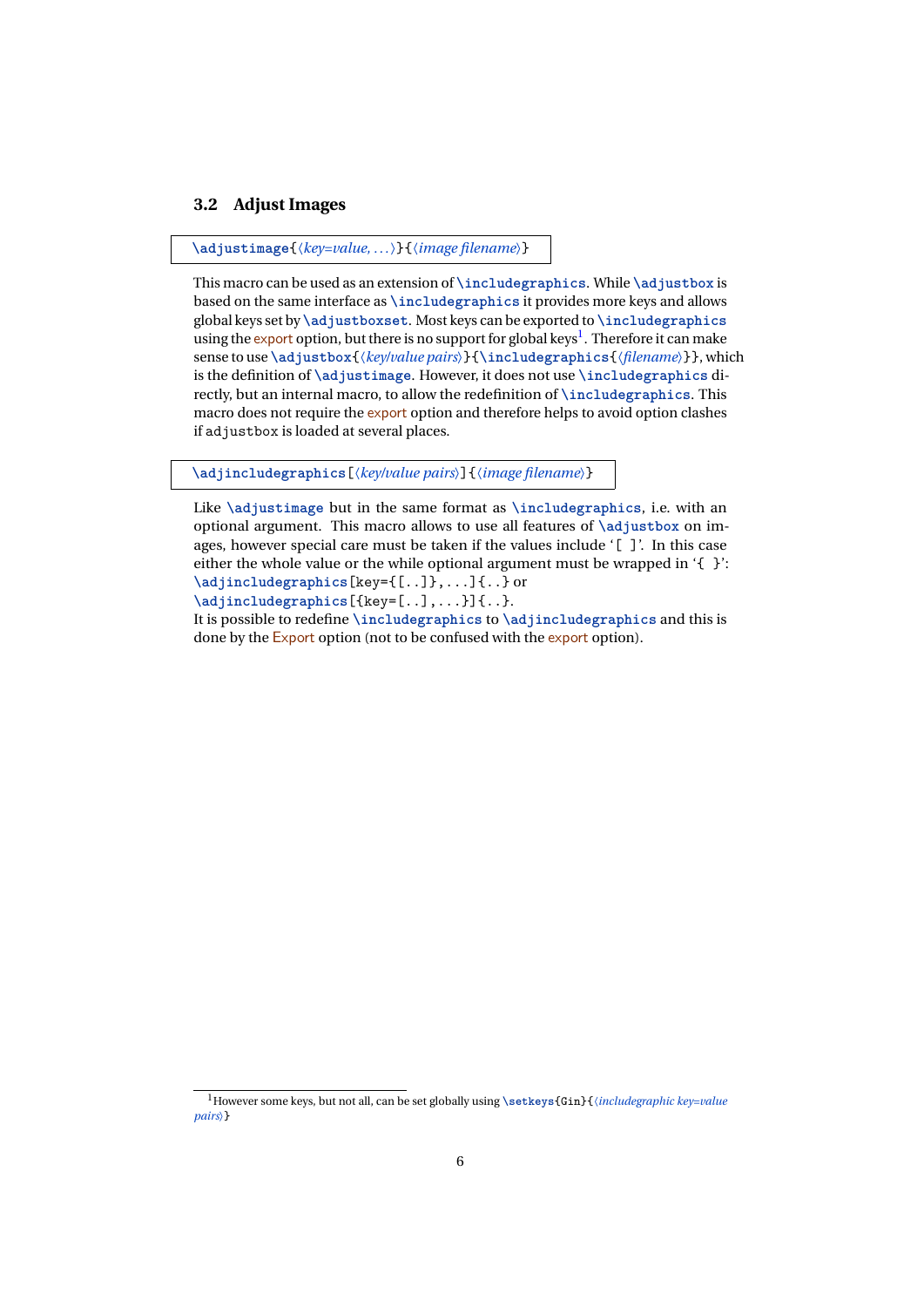### <span id="page-6-0"></span>**3.3 Defining custom environments and macros**

After adjustbox is used to define custom environments to format specific content. If an environment contains other environments these are often written in the plain form **\foo** .. .**\endfoo** to avoid the overhead of **\begin** and **\end** and to keep the outer environment name for meaningful error messages. As mentioned, the dual nature of **\adjustbox** which will detect if it is used as environment of macro does not permit this plain form, which can be a pitfall for custom environment definitions. Instead the macro form **\adjustbox**{〈*key=value*〉}**\bgroup** .. .**\egroup** should be used. To simplify custom environment definitions based on **\adjustbox**/adjustbox the following macros are provided.

**\newadjustboxenv**{〈*name*〉}[〈*num*〉][〈*default*〉]{〈*key=value,. . .*〉}

This declaration defines an environment and macro with the given name which will apply the given adjustbox keys to its content. The environment/macro can also posses arguments, including one leading optional argument, which can be used inside the key=value pairs. It is recommended to wrap the arguments into braces, e.g. use '{#1}' instead of '#1' etc., to avoid issues with potentially included commas and equal signs. The number and type of arguments are defined using two optional arguments in the same way as for **\newcommand** and **\newenvironment**.

**\newadjustboxenv**\*{〈*name*〉}[〈*num*〉][〈*default*〉]{〈*key=value,. . .*〉}

This declaration works similar to the unstarred version but only defines an environment. This environment can therefore be used like any other normal LATEX environment, including in its plain form **\**〈*name*〉 . . .**\end**〈*name*〉.

```
\renewadjustboxenv{〈name〉}[〈num〉][〈default〉]{〈key=value,. . .〉}
\renewadjustboxenv*{〈name〉}[〈num〉][〈default〉]{〈key=value,. . .〉}
```
Like **\newadjustboxenv** and **\newadjustboxenv**\* but will redefine an existing macro/environment and cause an error if it was not yet defined.

**\provideadjustboxenv**{〈*name*〉}[〈*num*〉][〈*default*〉]{〈*key=value,. . .*〉} **\provideadjustboxenv**\*{〈*name*〉}[〈*num*〉][〈*default*〉]{〈*key=value,. . .*〉}

Like **\newadjustboxenv** and **\newadjustboxenv**\* but will define a macro/environment only if it does not exists yet.

**\declareadjustboxenv**{〈*name*〉}[〈*num*〉][〈*default*〉]{〈*key=value,. . .*〉} **\declareadjustboxenv**\*{〈*name*〉}[〈*num*〉][〈*default*〉]{〈*key=value,. . .*〉}

Like **\newadjustboxenv** and **\newadjustboxenv**\* but will always define a macro/environment even if it does already exist.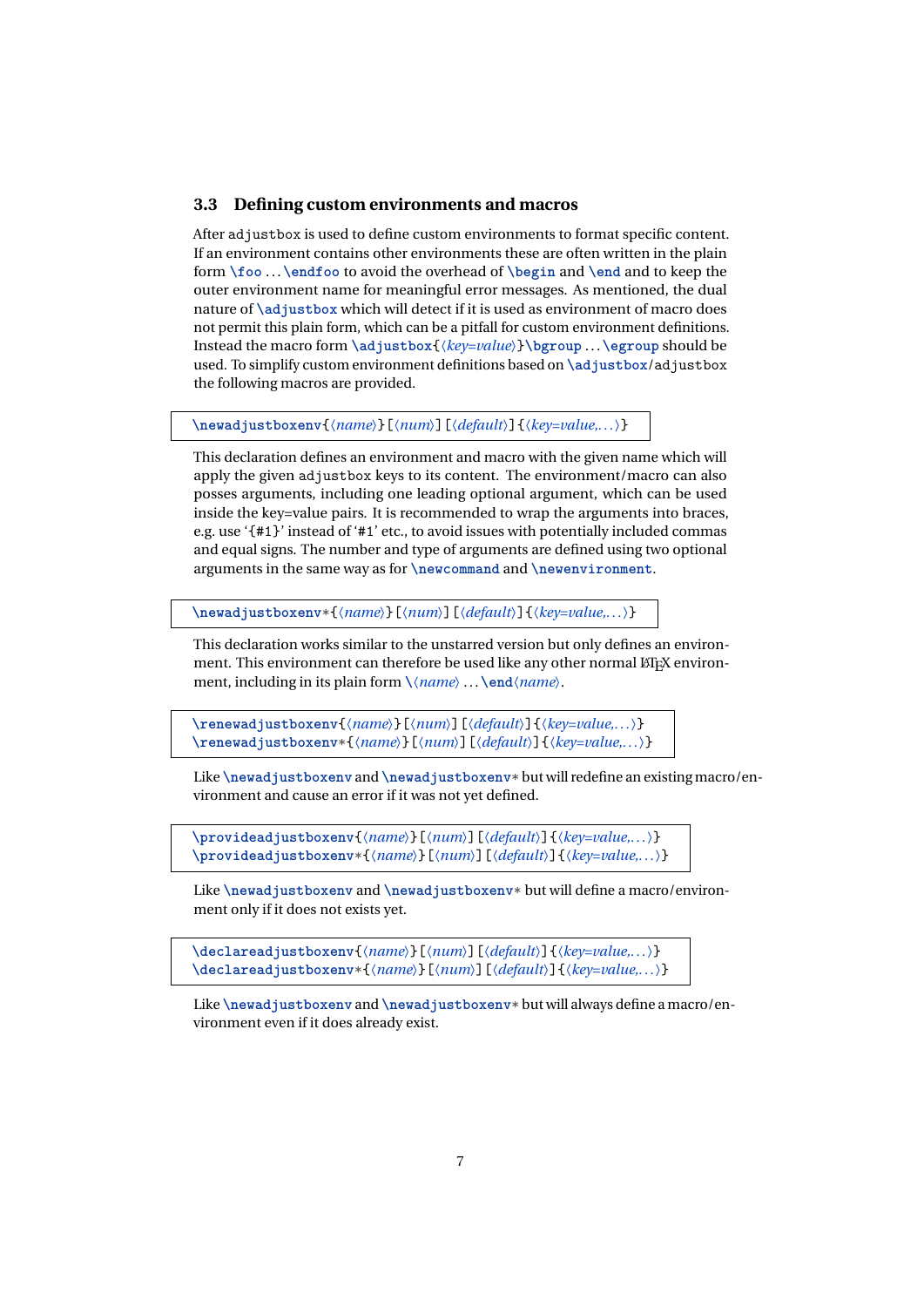**\newadjustboxcmd**{〈*\macro*〉}[〈*num*〉][〈*default*〉]{〈*key=value,. . .*〉}

This declaration defines a macro which applies the given adjustbox keys to its content. As with **\adjustbox** the content is read as box, not as macro argument. The macro arguments (if any) are defined in the same way as with **\newcommand**. The arguments can then be used inside the key=value pairs. The number of arguments does not include the content. This declaration is intended if no environment form is required and is more efficient than the dual declaration.

**Example:**

```
\newadjustboxcmd{\frotate}[1]{rotate={#1},fbox}%<br>\frotate{30}{Text}
```
**\renewadjustboxcmd**{〈*\macro*〉}[〈*num*〉][〈*default*〉]{〈*key=value,. . .*〉}

Like **\newadjustboxcmd** but will redefine an existing macro and cause an error if it was not yet defined.

**\provideadjustboxcmd**{〈*\macro*〉}[〈*num*〉][〈*default*〉]{〈*key=value,. . .*〉}

Like **\newadjustboxcmd** but will define the macro only if it does not exist yet.

**\declareadjustboxcmd**{〈*\macro*〉}[〈*num*〉][〈*default*〉]{〈*key=value,. . .*〉}

Like **\newadjustboxcmd** but will define the macro in any case even if it does exist yet.

**\newadjustimage**{〈*\macro*〉}[〈*num*〉][〈*default*〉]{〈*key=value,. . .*〉} **\renewadjustimage**{〈*\macro*〉}[〈*num*〉][〈*default*〉]{〈*key=value,. . .*〉} **\provideadjustimage**{〈*\macro*〉}[〈*num*〉][〈*default*〉]{〈*key=value,. . .*〉}

These macros allow to define new versions of **\adjustimage** with predefined key lists. The new define image macros can also have arguments which can be used in the predefined key list to substitude values or one or multiple keys.

They work like **\newcommand**, **\renewcommand** and **\providecommand**, respectively, where 〈*num*〉 is the number of arguments and 〈*default*〉 provides a default value for the then optional first argument. However, instead of a macro content a 〈*key=value*〉 list must be present, which can contain the arguments (#1, #2, etc). If arguments are used as values they should be wrapped in braces. If there are only part of a value the whole value should be wrapped in braces. This is to avoid causes commas inside the arguments to cause issues with the key=value list.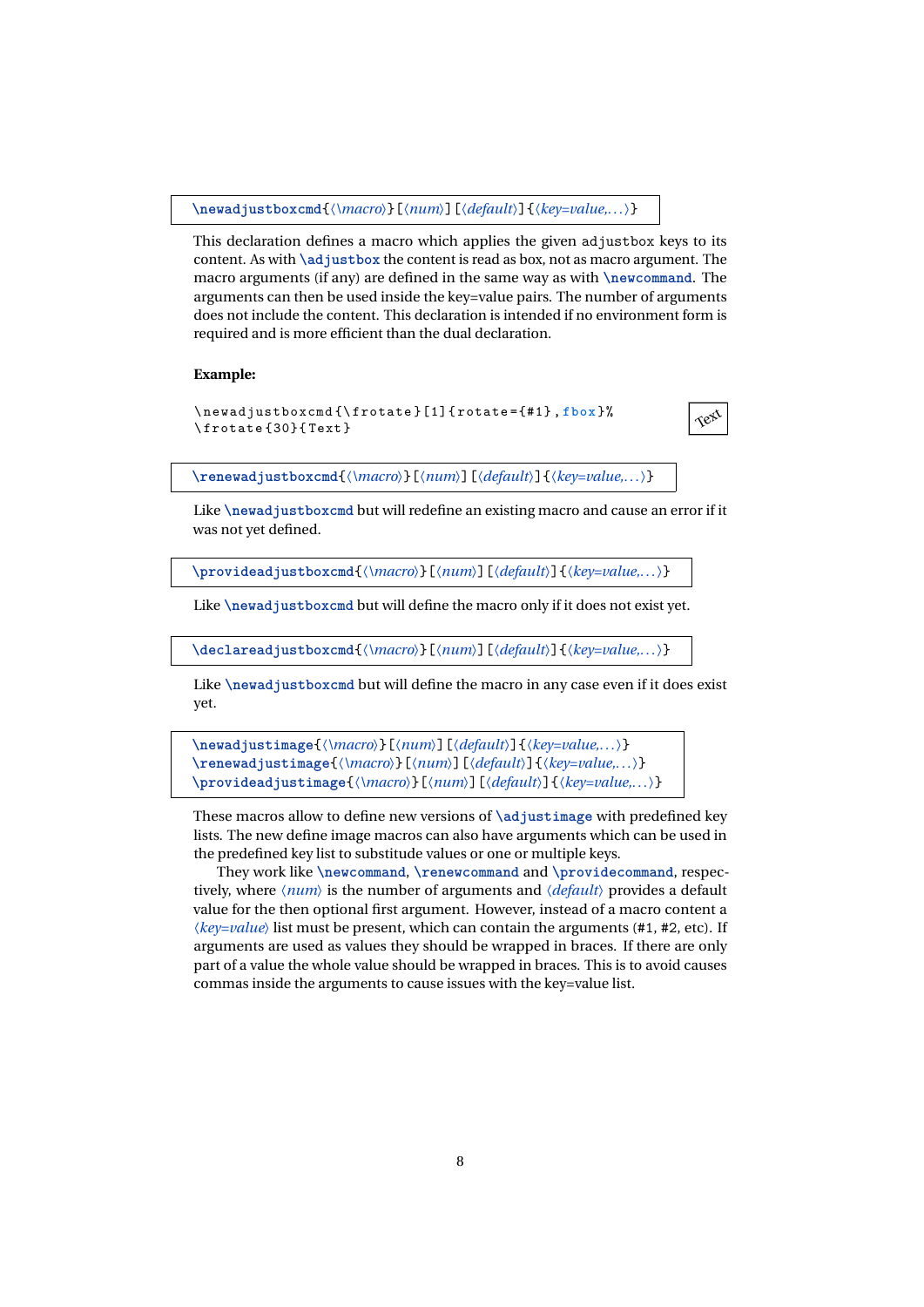## **Example:**

```
\ newadjustimage {\ myimage }[2][ red ]{ width ={#2} , cfbox ={#1}}%
\ myimage {2 cm }{ example - image }
\ myimage [ blue ]{2 cm }{ example - image }
```


**\declareadjustimage**{〈*\macro*〉}[〈*num*〉][〈*default*〉]{〈*key=value,. . .*〉}

Like **\newadjustimage** but will not cause an error if the macro is already defined.

**\NewAdjustImage**{〈*\macro*〉}{〈*xparse argument specification*〉}{〈*key=value,. . .*〉} **\RenewAdjustImage**{〈*\macro*〉}{〈*xparse argument specification*〉}{〈*key=value,. . .*〉} **\ProvideAdjustImage**{〈*\macro*〉}{〈*xparse argument specification*〉}{〈*key=value,. . .*〉} **\DeclareAdjustImage**{〈*\macro*〉}{〈*xparse argument specification*〉}{〈*key=value,. . .*〉}

These macros also allow to define new versions of **\adjustimage** with predefined key lists, but use the xparse package (which must be loaded separately!) and its macros **\NewDocumentCommand**, **\RenewDocumentCommand**, **\ProvideDocumentCommand** and **\DeclareDocumentCommand instead of the standard LATEX macro creation macros.** This allows a larger variety of optional and mandatory arguments. Please see the xparse manual for more details.

## **Example:**

```
\ NewAdjustImage {\ myimage }{ O { red } m }{ width ={#2} , cfbox ={#1}}%
\ myimage {2 cm }{ example - image }
\ myimage [ blue ]{2 cm }{ example - image }
```
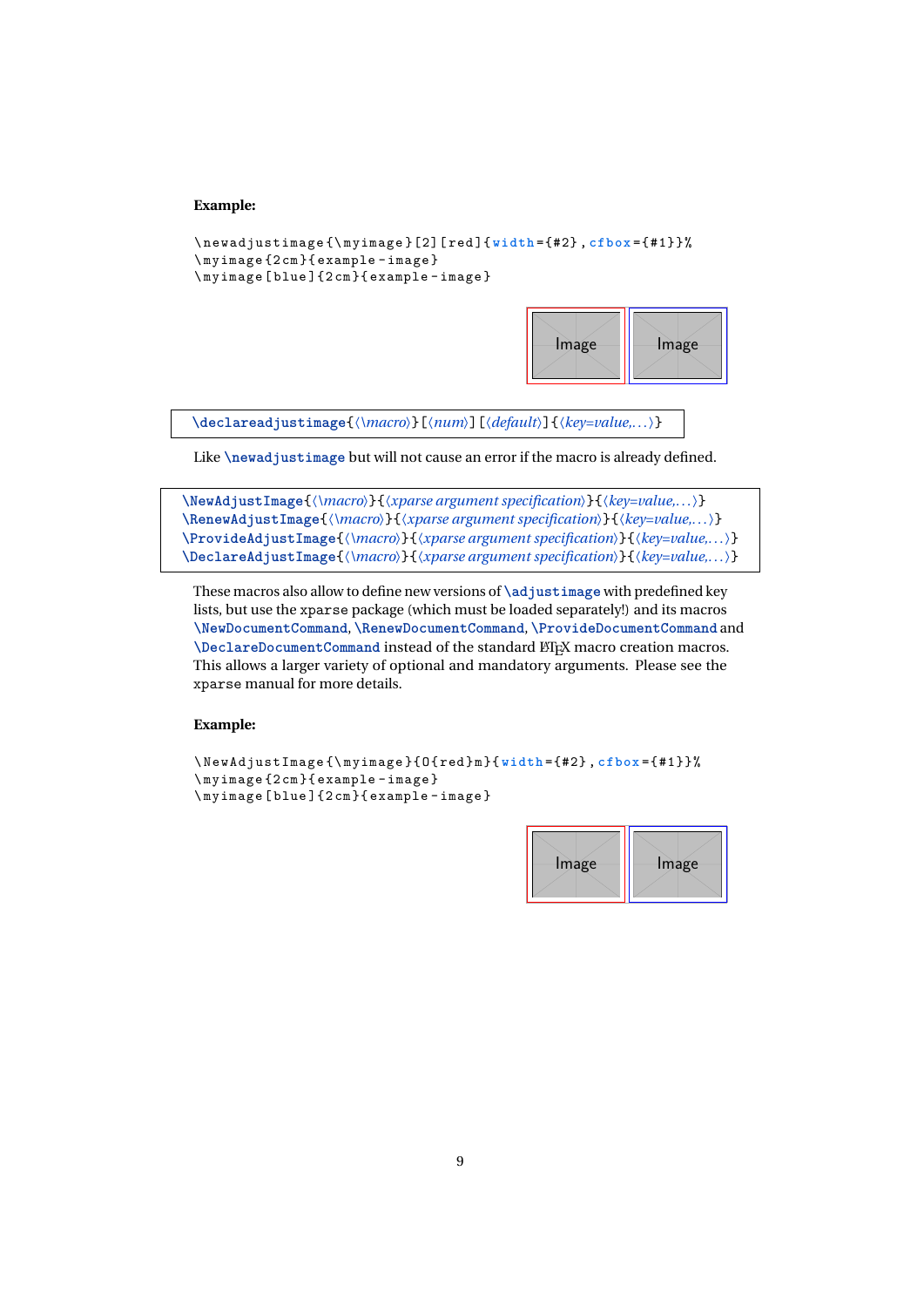## <span id="page-9-0"></span>**3.4 Setting keys globally**

```
\adjustboxset{〈global keys to be executed before local keys〉}
\adjustboxset*{〈global keys to be executed after local keys〉}
```
Using these two macros all keys can be set globally, i.e. for all future **\adjustbox** macros and adjustbox environments. Note that these settings are actually *local* to the current T<sub>EX</sub> group and only really global if used in the preamble or outside any group. The normal macro will place all given keys before the keys used in first argument of **\adjustbox** / adjustbox, while the starred version will place them afterwards.

If these macros are used several times there keys are accumulated. This happens in the given order for the normal version and in reversed order for the starred version, i.e. the keys of further **\adjustboxset** or **\adjustboxset**\* are always added so they face inwards. If used without any keys but an empty argument, all keys previously set with the same macro are removed (from the current T<sub>EX</sub> scope). This means **\adjustboxset**{} clears all keys set be previously usages of **\adjustboxset**{〈*keys*〉} and **\adjustboxset**\*{} clears all set by **\adjustboxset**\*{〈*keys*〉}. Such resets are again local to the current TFX group.

#### **Examples:**

The macros:

```
\adjustboxset{keya=1}
\adjustboxset*{keyc=3}
\adjustbox{keyb=2}{content}
```
are effectively the same as:

**\adjustbox**{keya=1,keyb=2,keyc=3}{content}

The macros:

```
\adjustboxset{keya=1,keyb=2}
\adjustboxset{keyc=3,keyd=4}
\adjustboxset*{keyg=7,keyh=8}
\adjustboxset*{keyi=9,keyj=10}
\adjustbox{keye=5,keyf=6}{content}
```
are effectively the same as:

```
\adjustbox{keya=1,keyb=2,keyc=3,keyd=4,keye=5,keyf=6,
keyi=9,keyj=10,keyg=7,keyh=8}{content}
```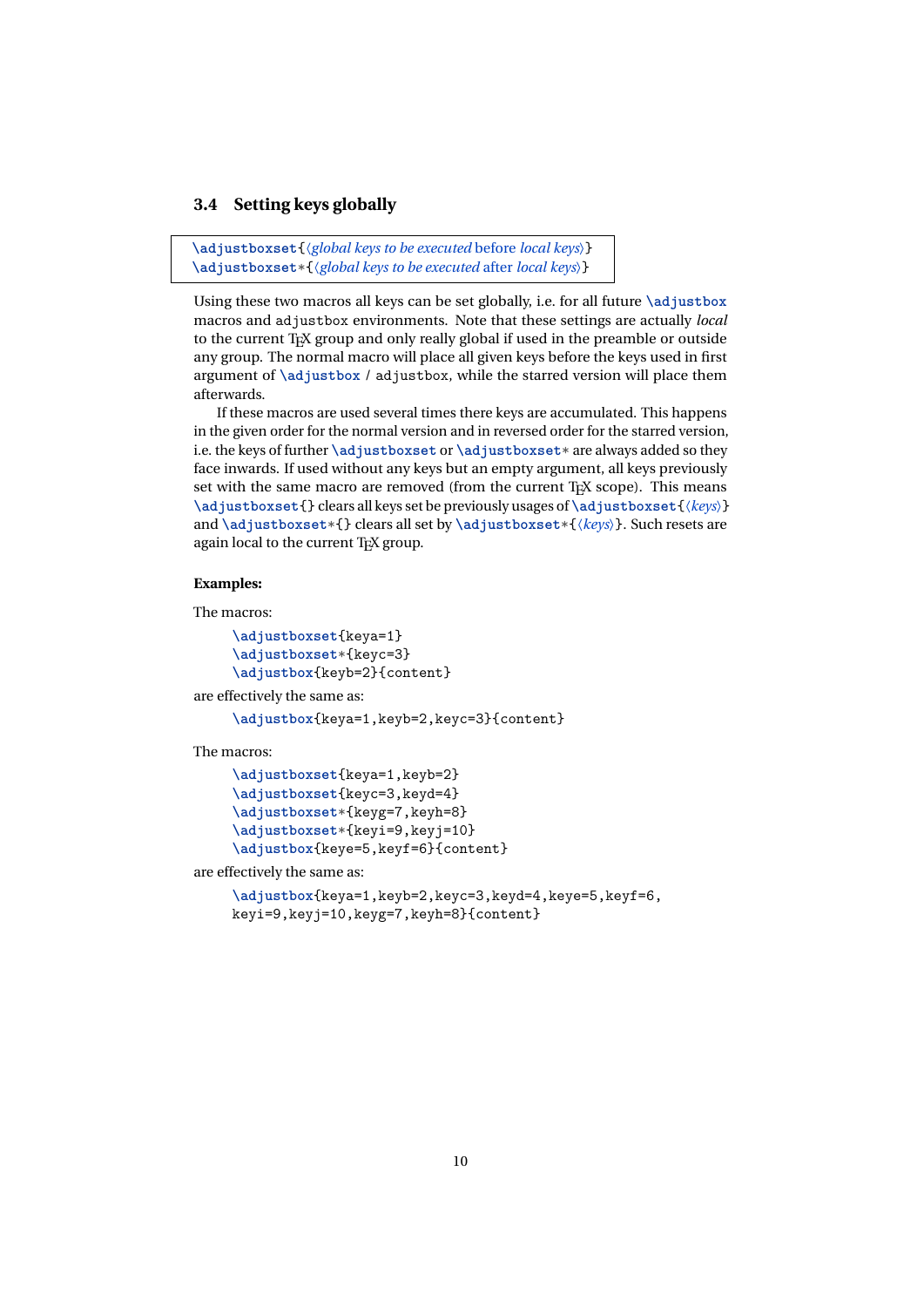### <span id="page-10-0"></span>**3.5 Argument Values**

All length values given in the arguments of all macros and keys provided by this package are parsed by and advanced version of **\setlength** (called **\adjsetlength**) which uses either  $\epsilon$ -T<sub>E</sub>X expressions (default), the calc package (default fall-back) or the **\pgfmathparse** of the pgf package. This allows for arithmetic expressions in these arguments. See the package options in [section 2](#page-3-0) to learn how to change the used length parser. Note that early versions of this package used **\pgfmathparse** by default. Older documents therefore might need now use the pgfmath option to compile correctly.

Note that the four values for **\trimbox** and **\clipbox** as well as for the **trim** and **viewport** option of **\adjustbox** are separated by spaces. If the expression of any of this values holds a space or ends with a macro (eats trailing spaces!) it must be wrapped into braces "{ }".

```
\width \height \depth \totalheight
```
These LATEX lengths hold the current dimensions of the content and can be used as part all length arguments. When the size of the content is changed by a key these lengths will be adjusted to hold the new size for all further keys. The totalheight is the height plus depth. With the patch option these lengths can also be used for **\includegraphics**.

```
\Width \Height \Depth \Totalheight
```
These LTFX lengths hold the original dimension of original unchanged content and are not modified. They are useful if the size of the content is modified by several keys, but further keys should still work relative to the original content.

**\smallestside**

This macro expands to either **\width** or **\totalheight** whatever is smaller.

**\largestside**

This macro expands to either **\width** or **\totalheight** whatever is larger.

**\Smallestside**

This macro expands to either **\Width** or **\Totalheight** whatever is smaller.

**\Largestside**

This macro expands to either **\Width** or **\Totalheight** whatever is larger.

## **Default unit**

If no unit is provided for of the bounding box coordinates (left, bottom, right, top) in the trim and clip features then PostScript points (*big points*, bp, 72bp = 1inch) are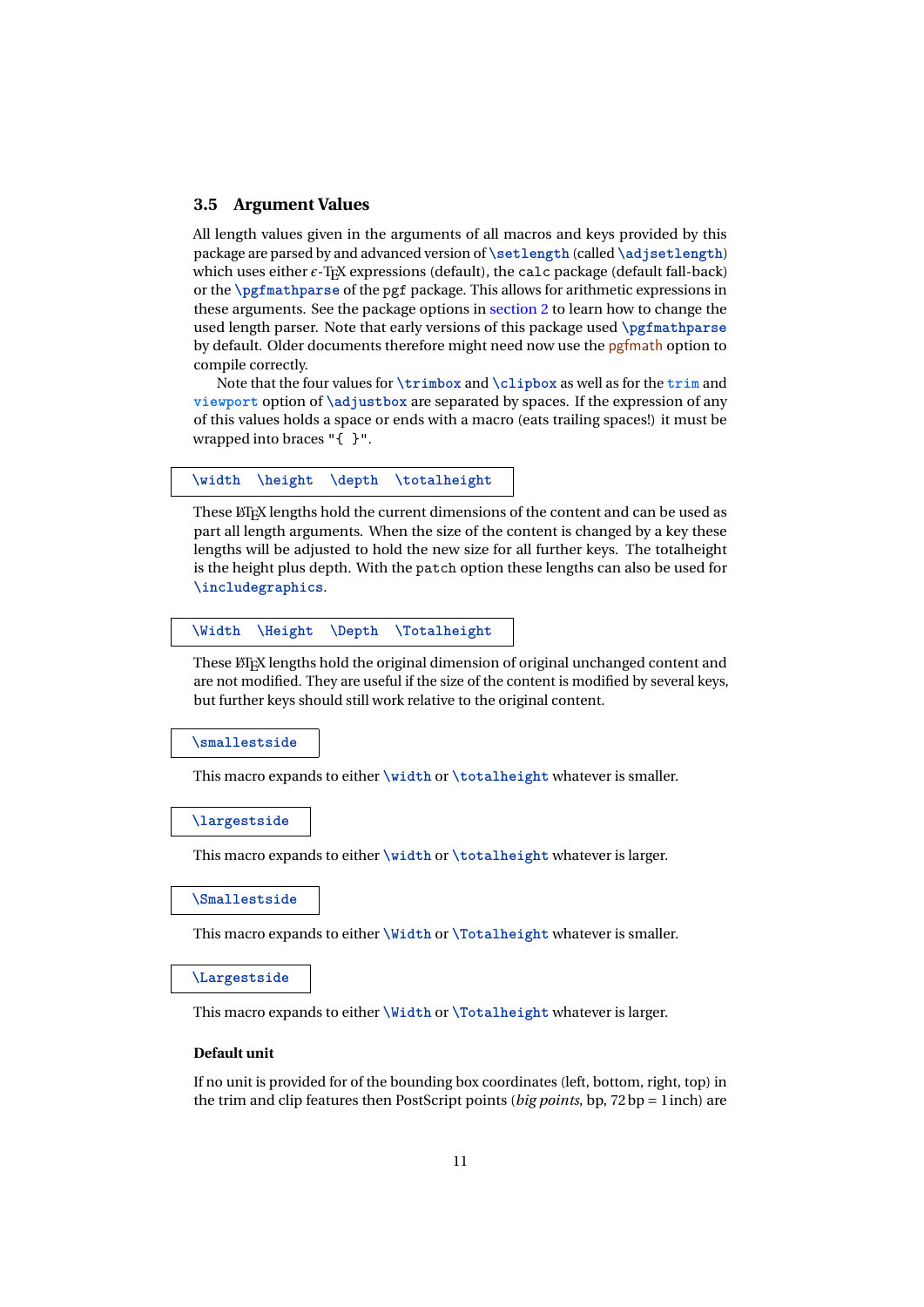used, as it is the default behaviour of the **trim** and **viewport** options of graphicx's **\includegraphics**. Note that graphicx converts all values, independent if a unit is provided or not, internally to bp, because graphics where traditionally stored in Encapsulated PostScript (EPS) files. The more modern PDF files also use bp instead of pt. Because the adjustbox package macros target (LA)TEX material and users will mostly use pt values this internal conversion to bp got disabled for them to avoid unnecessary rounding errors. Since v0.5 the default unit can be changed using the defaultunit=〈*unit*〉 key (which is also usable as global package option).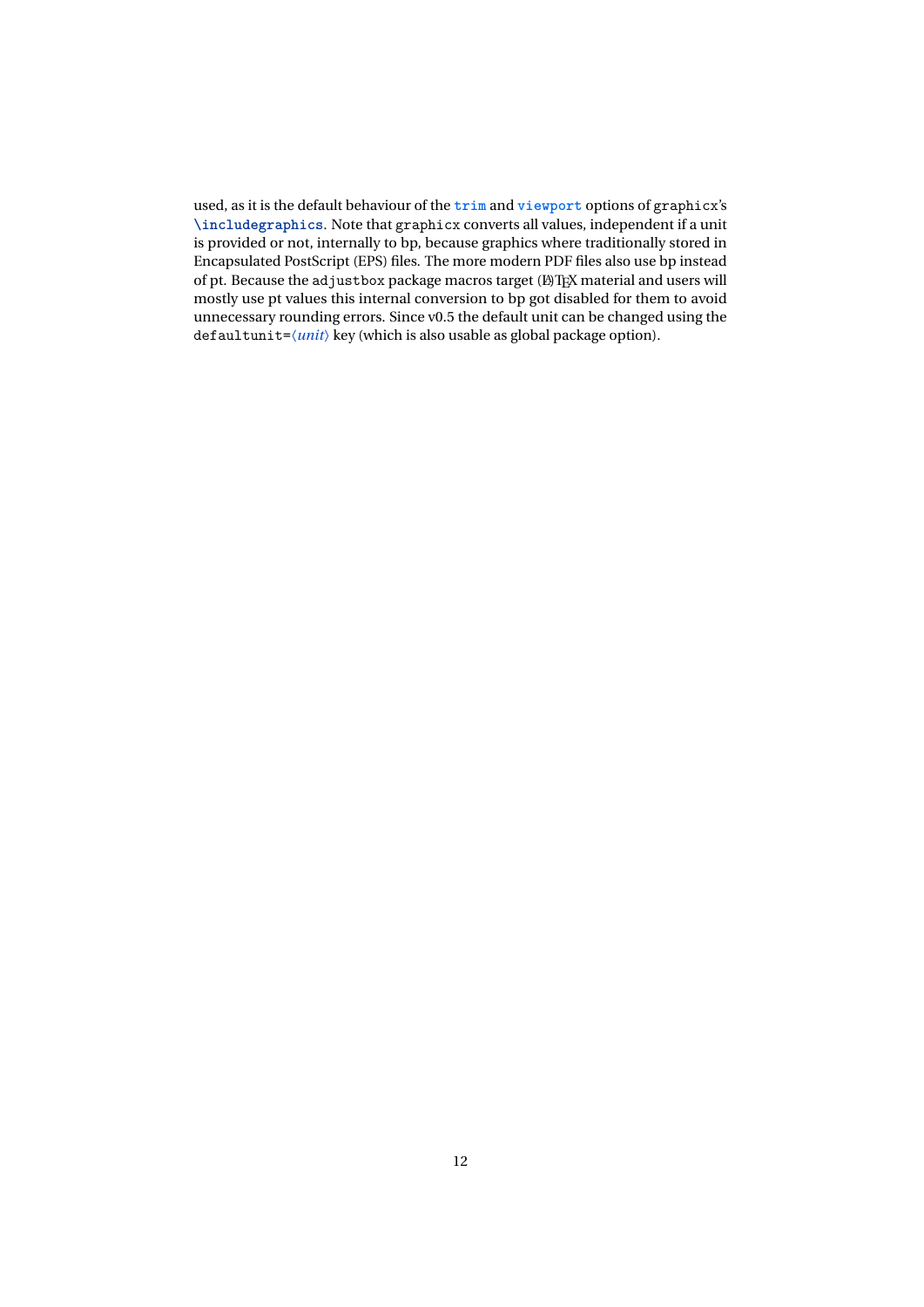## <span id="page-12-0"></span>**4 Adjustbox Keys**

This packages provides the following **\adjustbox** keys with matching macros and environments.

## <span id="page-12-1"></span>**4.1 Trimming and Clipping**

The following keys allow content to be trimmed (i.e. the official size is made smaller, so the remaining material laps over the official boundaries) or clipped (overlapping material is not displayed). These keys come in different variants, where the lower-case keys represent the behavior of the corresponding **\includegraphics** keys. The corresponding macros (**\trimbox**, **\clipbox**, etc.) and environments (trimbox, clipbox, etc.) are included in the accompanying trimclip package and are explained in its manual.

```
trim=〈all sites〉
trim=〈left/right〉 〈top/bottom〉
trim=〈left〉 〈bottom〉 〈right〉 〈top〉
```
This key represents the original **trim** key of **\includegraphics** but accepts its value in different forms. Unlike most other keys it always acts on the original content independent in which order it is used with other keys. If only one value is given it will be used for all four sites. If only two values are given, seperated by a space, the first one will be used for the left and right side and the second for the bottom and top side.

```
viewport=〈left〉 〈bottom〉 〈right〉 〈top〉
```
This key represents the original **viewport** key of **\includegraphics**. It always trims the original content to the given view port independent from its position.

```
clip
clip=true|false
```
This boolean key represents the original **clip** key of **\includegraphics**. It is intended to be used to make **trim** or **viewport** clip the trimmed material. Note that the material will still be part of the output file but is simply not shown. It might be exported from the output file using special tools, so using it to censor classified information is a bad idea.

```
Trim=〈all sites〉
Trim=〈left/right〉 〈top/bottom〉
Trim=〈left〉 〈bottom〉 〈right〉 〈top〉
Viewport=〈left〉 〈bottom〉 〈right〉 〈top〉
```
The normal **trim** and **viewport** keys are applied on the original content before any resizing or (most) other keys take effect. This is because for **\includegraphics** the trimming is done by the internal graphic driver, while the effects can be applied later (but can also be driver dependent). If the **trim** and **viewport** keys are used multiple times only the last values will be used for the trimming, i.e. the content is only trimmed once. The upper case variants **Trim** and **Viewport** will wrap the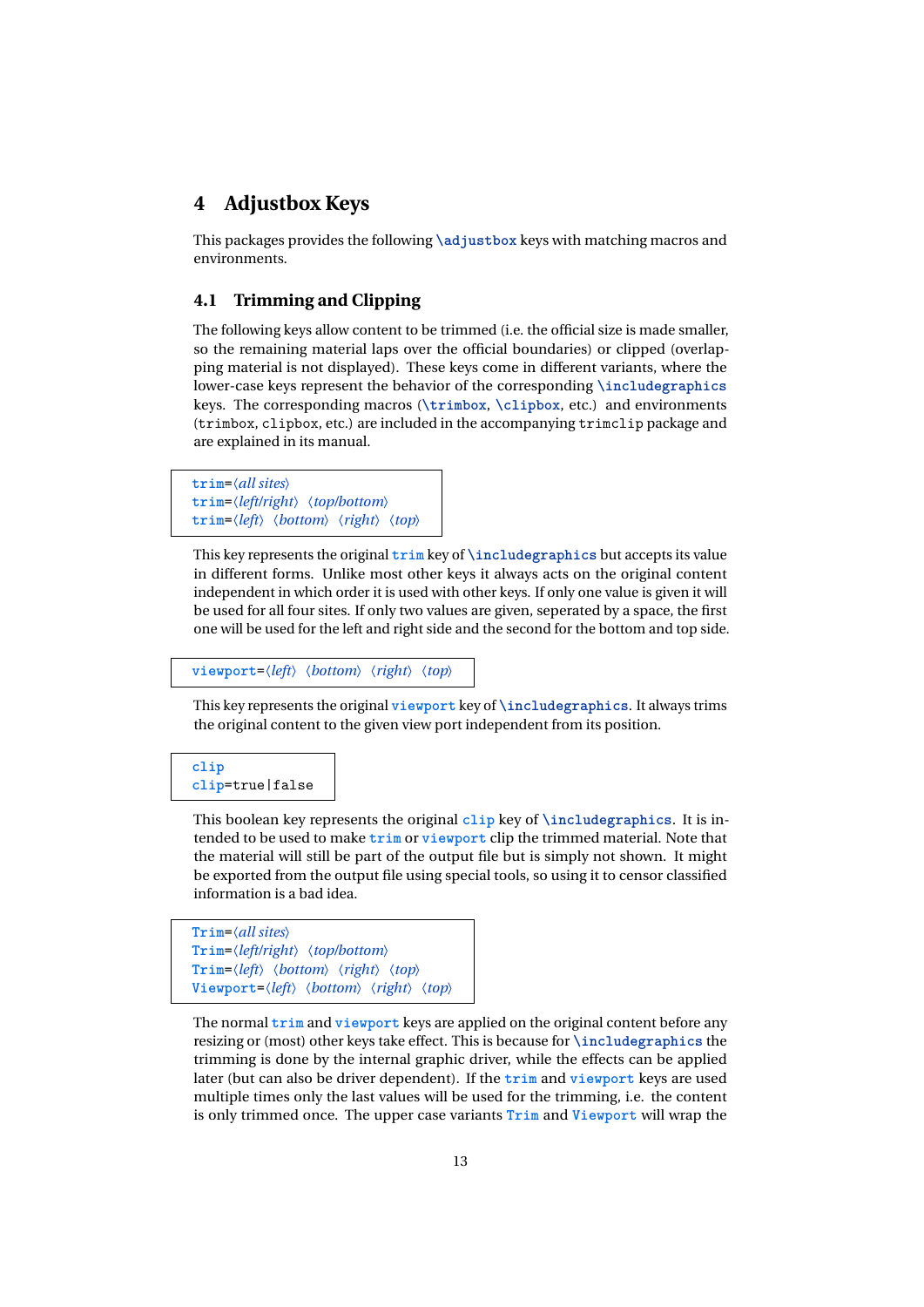content internally in a **\trimbox** or **\trimbox**\* macro which can be applied multiple times, e.g. before and after the content is rotated. These two keys awaits the same format as the original keys. However, the **clip** key has no effect on them.

**Clip**=〈*all sites*〉 **Clip**=〈*left/right*〉 〈*top/bottom*〉 **Clip**=〈*left*〉 〈*bottom*〉 〈*right*〉 〈*top*〉 **Clip\***=〈*left*〉 〈*bottom*〉 〈*right*〉 〈*top*〉

The **Clip** key will clip the given amounts from the current content and can be used several times if required. The starred version will use the given coordinates as **viewport**. These keys work by wrapping the content internally in a **\clipbox** or **\clipbox**\* macro.

```
rndcorners=〈radius for all four corners〉
rndcorners=〈left corners〉 〈right corners〉
rndcorners=〈upper left〉 〈upper right〉 〈lower left〉 〈lower right〉
```
This key produces round corners by clipping the content. This is done using the same way as the above clipping keys but instead of a rectangle clipping path one with quarter circles is used. The radius of the every round corner can be given separately if wanted. If only one value is given it is used for all four corners. If only two values are given they will be used for the left and right side, respectively. A value of 0pt will produce a normal rectangular corner. No radius should be larger than half the smallest side (minimum of **\width** and **\totalheight**).

Please see also the related keys **rndfbox** and **rndframe**, which allow to add a rounded frame around the content as well.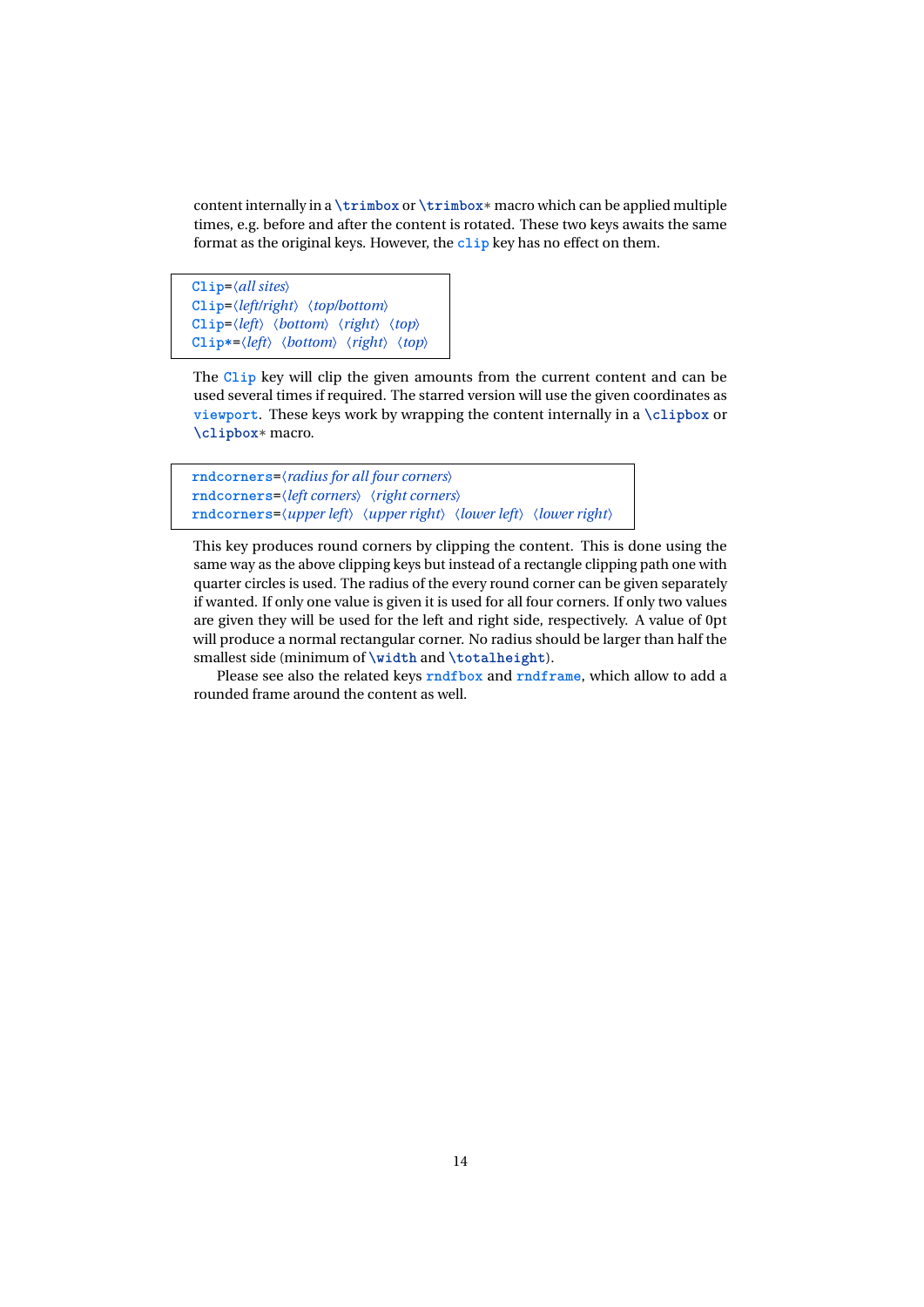## <span id="page-14-0"></span>**4.2 Margins and Vertical Spacing**

```
margin=〈all sites〉
margin=〈left/right〉 〈top/bottom〉
margin=〈left〉 〈bottom〉 〈right〉 〈top〉
```
This key can be used to add a margin (white space) around the content. It can be seen as the opposite of **Trim**. The original baseline of the content is preserved because 〈*bottom*〉 is added to the depth. It is also available under the alternative name **padding**, which can be used to more visually distinguish an inner margin from an outer margin e.g. if a frame is added.

## **Example:**

```
Before \ adjustbox { padding =1 ex 2 ex 3 ex 4 ex ,frame , margin =1 ex 2 ex 3 ex 4 ex }{ Text } After
```

| Before | Text | After |
|--------|------|-------|

**margin\***=〈*all sites*〉 **margin\***=〈*left/right*〉 〈*top/bottom*〉 **margin\***=〈*left*〉 〈*bottom*〉 〈*right*〉 〈*top*〉

This starred version is almost identical to the normal **margin** key, but also raises the content by the 〈*bottom*〉 amount, so that the original depth is preserved instead of the original baseline. Note that while **margin** is basically the opposite of **Trim**, **margin\*** is not the opposite of **Trim\***. Instead it also takes the same values as the unstarred key and not viewport values like **Trim\***. An alternative name of **margin\*** is **padding\***.

#### **Example:**

Before \ **adjustbox** { padding \*=1 ex 2 ex 3 ex 4 ex ,**frame** , **margin** \*=1 ex 2 ex 3 ex 4 ex }{ Text } After

|               | Text |       |
|---------------|------|-------|
| <b>Before</b> |      | After |

**vspace**=〈*above/below*〉 **vspace**=〈*above*〉 〈*below*〉

The **vspace** key adds a vertical space before and after the content. This is done by adding paragraph breaks and **\vspace** macros, which will yield better spacing between paragraphs then when using the **margin** key. However **vspace** forces vertical mode around the content. Adding further keys after **vspace** will force restricted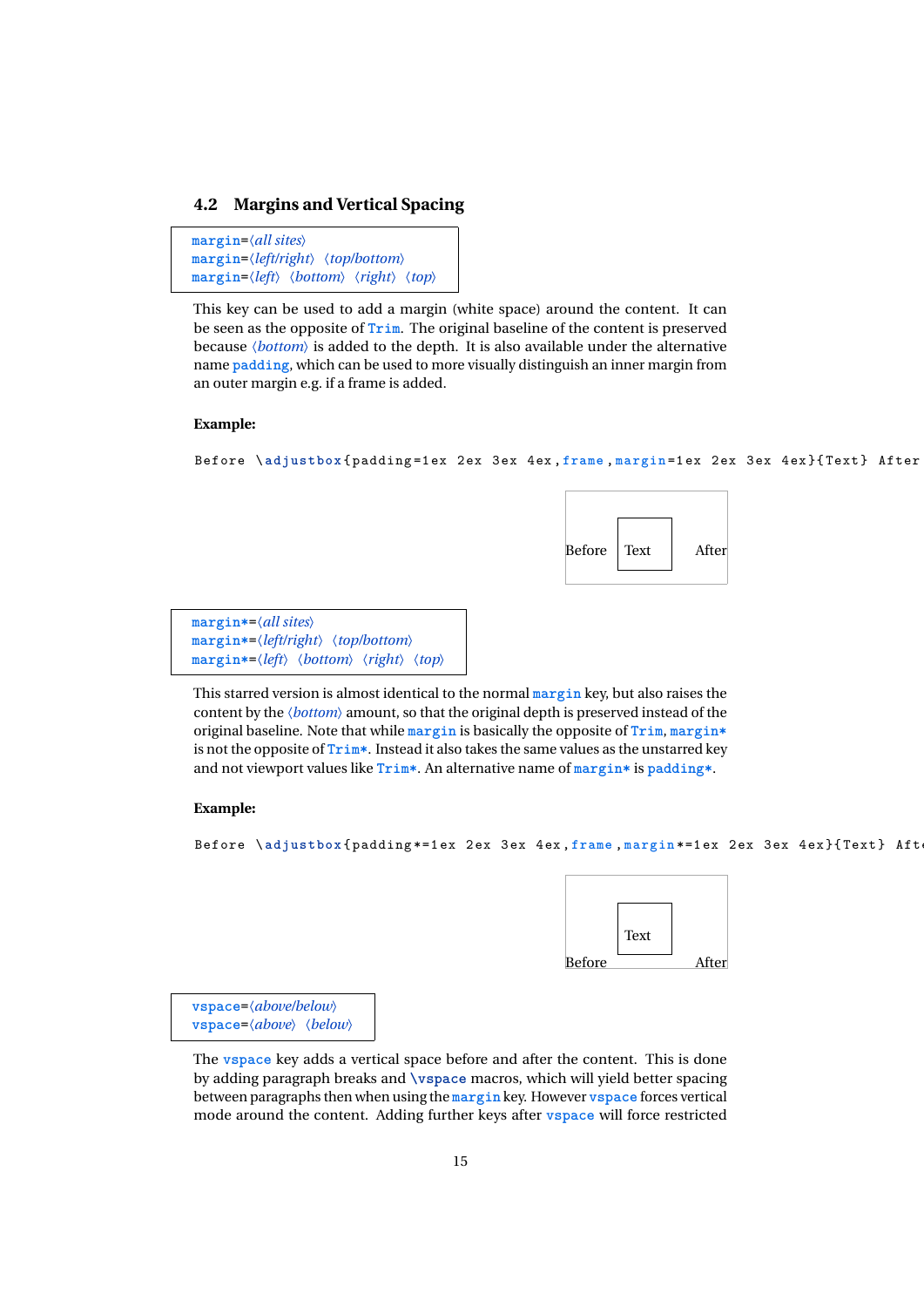horizontal mode again and the vertical space will be ignored. For this situation the **margin** key is better suited.

**vspace\***=〈*above/below*〉 **vspace\***=〈*above*〉 〈*below*〉

Identical to **vspace** but uses **\vspace**\* instead. The difference is that the vertical space is not ignored at page breaks, but its full amount is always forced.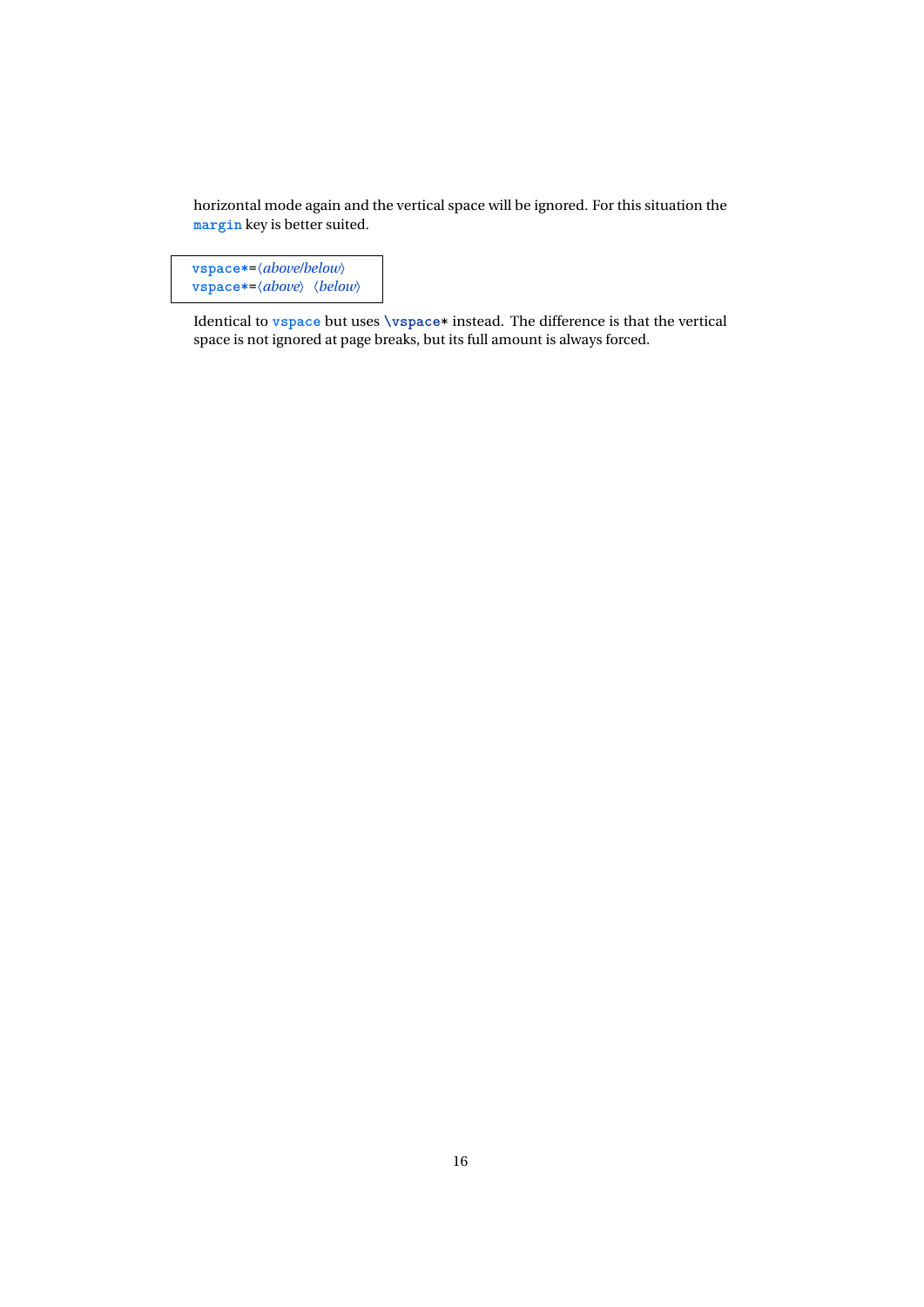#### <span id="page-16-0"></span>**4.3 Minimum and Maximum Size**

The following keys allow to set a minimum or maximum size. The content will be scaled down or up if required.

```
min width=〈width〉
max width=〈width〉
min height=〈height〉
max height=〈height〉
min totalheight=〈total height〉
max totalheight=〈total height〉
```
These keys allow to set the minimum and maximum width, height or totalheight of the content. The current size of the content is measured and the content is resized if the constraint is not already met, otherwise the content is unchanged. Multiple usages of these keys are checked one after each other, and therefore it is possible that a later one is undoing the size changes of an earlier one. A good example is **max width**=**\textwidth** which will limit large content to the text width but will not affect smaller content.

```
min size={〈width〉}{〈height〉}
max size={〈width〉}{〈height〉}
min totalsize={〈width〉}{〈total height〉}
max totalsize={〈width〉}{〈total height〉}
```
These keys allow to specify the minimum or maximum width and (total)height of the content together, which is more efficient than using the width and (total)height keys described earlier.

```
\minsizebox{〈width〉}{〈height〉}{〈content〉}
\minsizebox*{〈width〉}{〈totalheight〉}{〈content〉}
```
This macro is like **\resizebox** of the graphics/x package, but only resizes the content if its natural size is smaller than the given 〈*width*〉 or 〈*height*〉. If only one value should be set the other one can be replaced by "!". If required the content is scaled up so that the width and height is equal or larger than the given values, but does not change the aspect ratio. The star variant uses the total height instead of only the height. This macro is used internally for the **min width**, **min height**, **min totalheight** and **min totalsize** keys.

#### **Examples:**

\ **minsizebox** {3 cm }{2 ex }{ Some Text } which will be enlarged

Some Text which will be enlarged

\ **minsizebox** {!}{4 ex }{\ **fbox** { Some Text }} which will be enlarged

Some Text which will be enlarged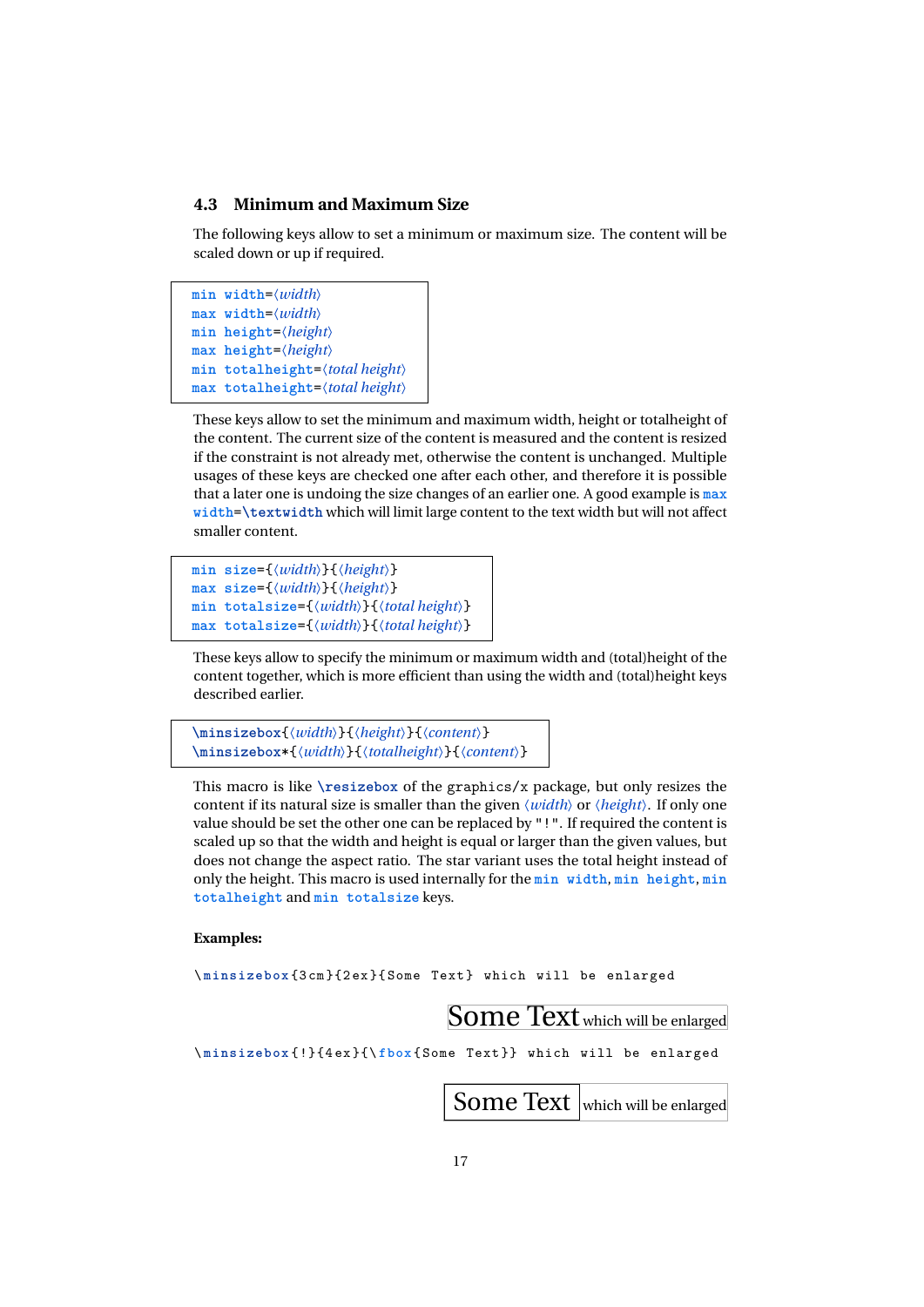\ **minsizebox** \*{!}{4 ex }{\ **fbox** { Some Text }} which will be enlarged

Some Text which will be enlarged

\ **minsizebox** {3 cm }{!}{ Some Text } which will be enlarged

Some Text which will be enlarged

\ **minsizebox** {1 cm }{1 ex }{ Some Text } , already large enough

Some Text, already large enough

**\maxsizebox**{〈*width*〉}{〈*height*〉}{〈*content*〉} **\maxsizebox**\*{〈*width*〉}{〈*totalheight*〉}{〈*content*〉}

This macro is like **\resizebox** of the graphics/x package, but only resizes the content if its natural size is larger than the given 〈*width*〉 or 〈*height*〉. If only one value should be set the other one can be replaced by "!". If required the content is scaled down so that the width and height is equal or smaller than the given values, but does not change the aspect ratio. The star variant uses the total height instead of only the height. This macro is used internally for the **max width**, **max height**, **max totalheight** and **max totalsize** keys.

#### **Examples:**

\ **maxsizebox** {1 cm }{1 ex }{ Some Text } which will be reduced

Some Text which will be reduced

\ **maxsizebox** {!}{1 ex }{\ **fbox** { Some Text }} which will be reduced

 $\sqrt{\frac{1}{\text{Some Text}}}$  which will be reduced

\ **maxsizebox** \*{!}{1 ex }{\ **fbox** { Some Text }} which will be reduced

 $\sqrt{\frac{Some\text{Text}}{Some\text{Text}}}$  which will be reduced

\ **maxsizebox** {1 cm }{!}{ Some Text } which will be reduced

Some Text which will be reduced

\ **maxsizebox** {3 cm }{1 cm }{ Some Text } , already small enough

Some Text, already small enough

**warn width warn width**=〈*max width*〉

If this key is used the current width of the content is measured and compared with the given maximum width (default is **\linewidth**). If the content is wider than this value by more than the TEX length **\hfuzz** (by default 0.1pt) an *Overfull hbox* warning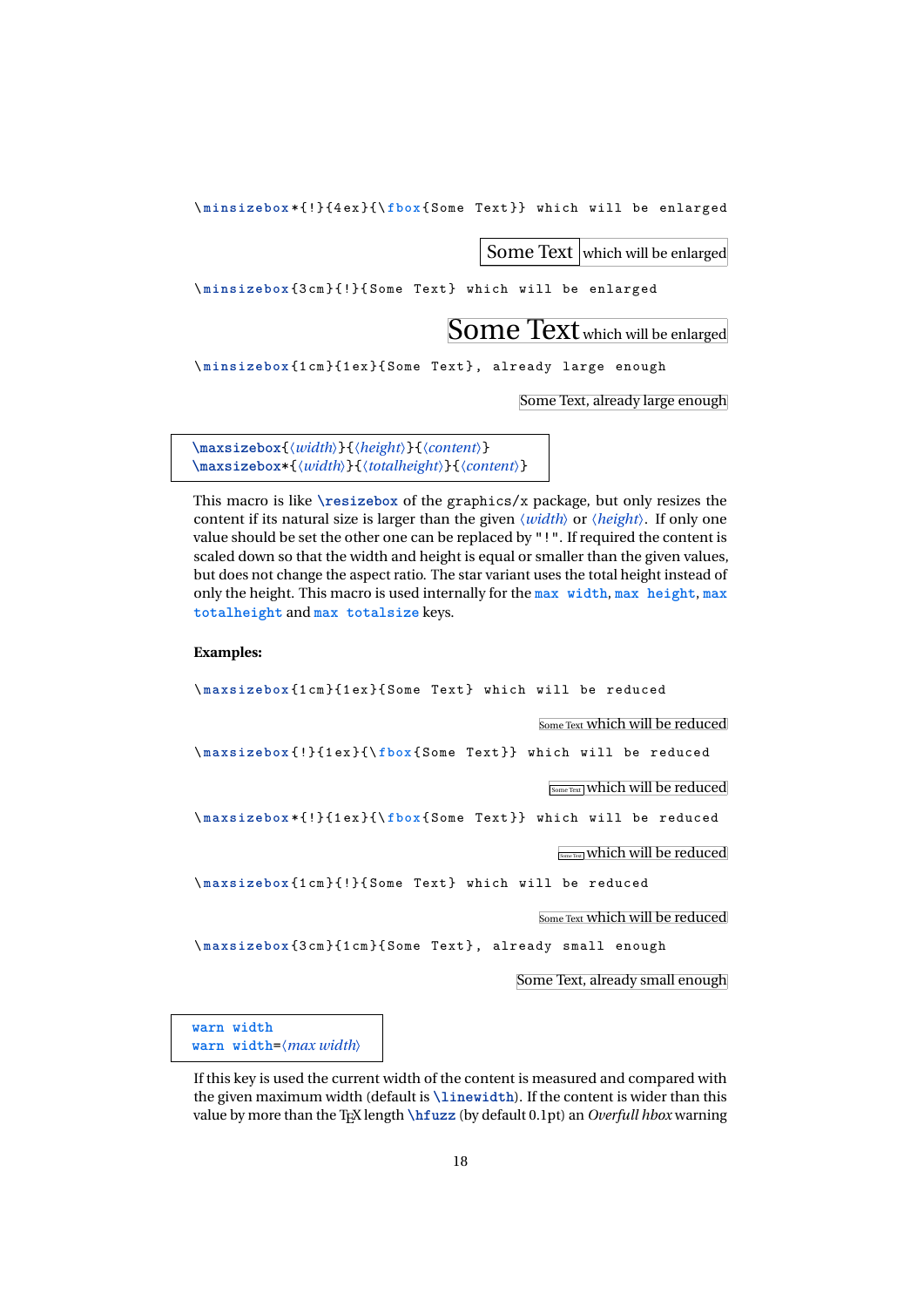is produced. The warning will include the source code position and the information that it was an adjustbox not a normal paragraph:

Overfull \hbox (X.Ypt too wide) in adjustbox at line N Overfull \hbox (X.Ypt too wide) in adjustbox at lines N-M

Note that this key is not able to take any horizontal space before the adjustbox into account. This includes a paragraph indention which might be present with **\adjustbox**.

This key is useful to be used before the horizontal alignment keys which change the official width of the content and prevent the normal *Overfull* warnings to take affect.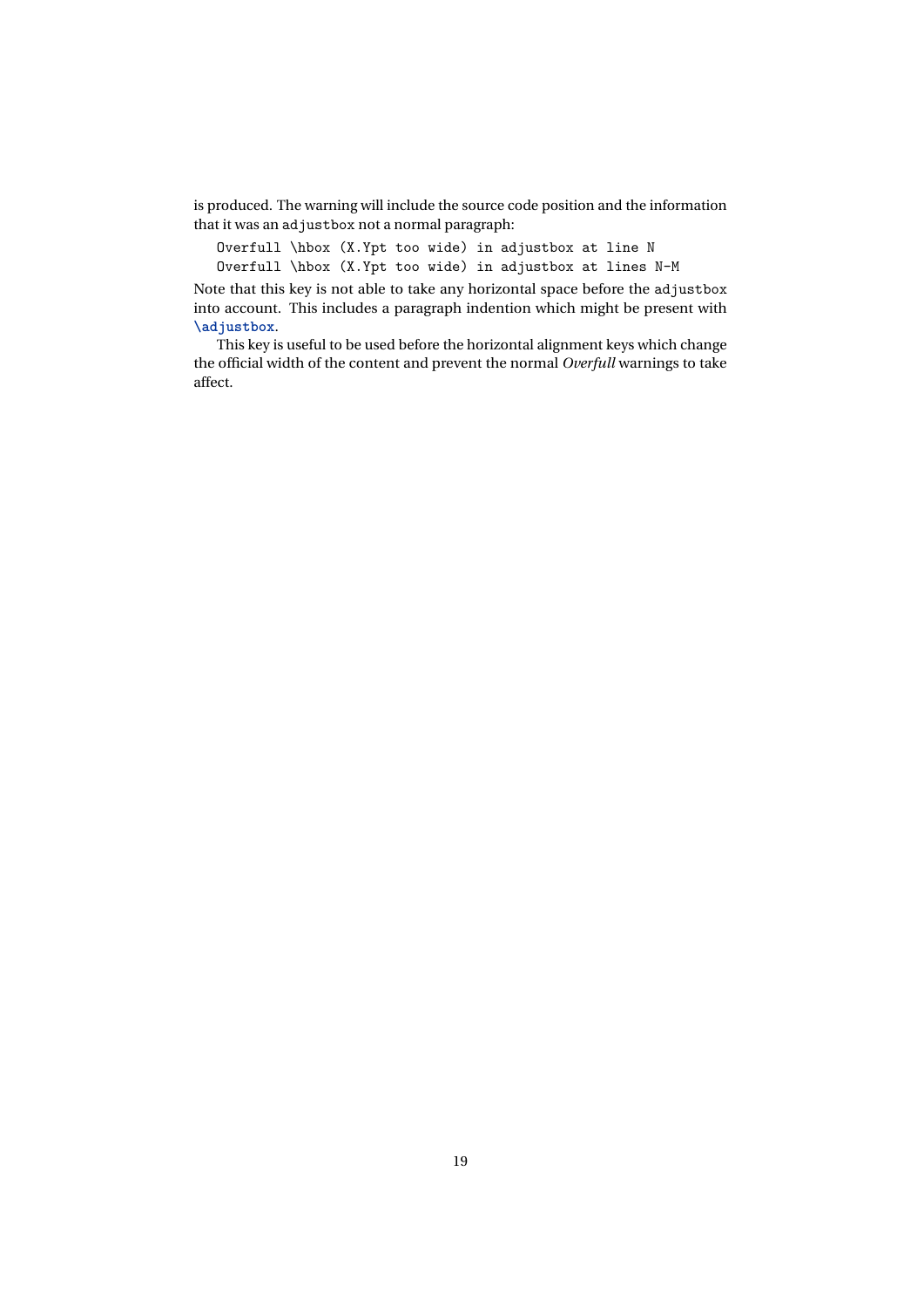#### <span id="page-19-0"></span>**4.4 Scaling**

```
scale=〈factor〉
scale={〈h-factor〉}{〈v-factor〉}
```
The normal **scale** key of graphicx only allows for one scale factor which is used for both the horizontal and vertical scaling. With adjustbox it is also possible to provide the horizontal and vertical scale factors separately.

#### **Examples:**

```
\adjustbox{scale=2}{Some text!} Some Some\adjustbox{scale={2}{1}}{Some text!} Some text!
```
## **reflect**

This key reflects the content by using **\reflectbox** internally, which is identical to **\scalebox**{-1}[1], i.e. this key is identical to **scale**={-1}{1}.

#### **Examples:**

```
\ adjustbox { reflect }{ Some text !} Some text!
```

```
\scalebox{〈h-factor〉}[〈v-factor〉]{〈content〉}
\reflectbox{〈content〉}
```
These macros is provided by the loaded graphicx package and only mentioned here for the sake of completeness. See the grfguide for more details.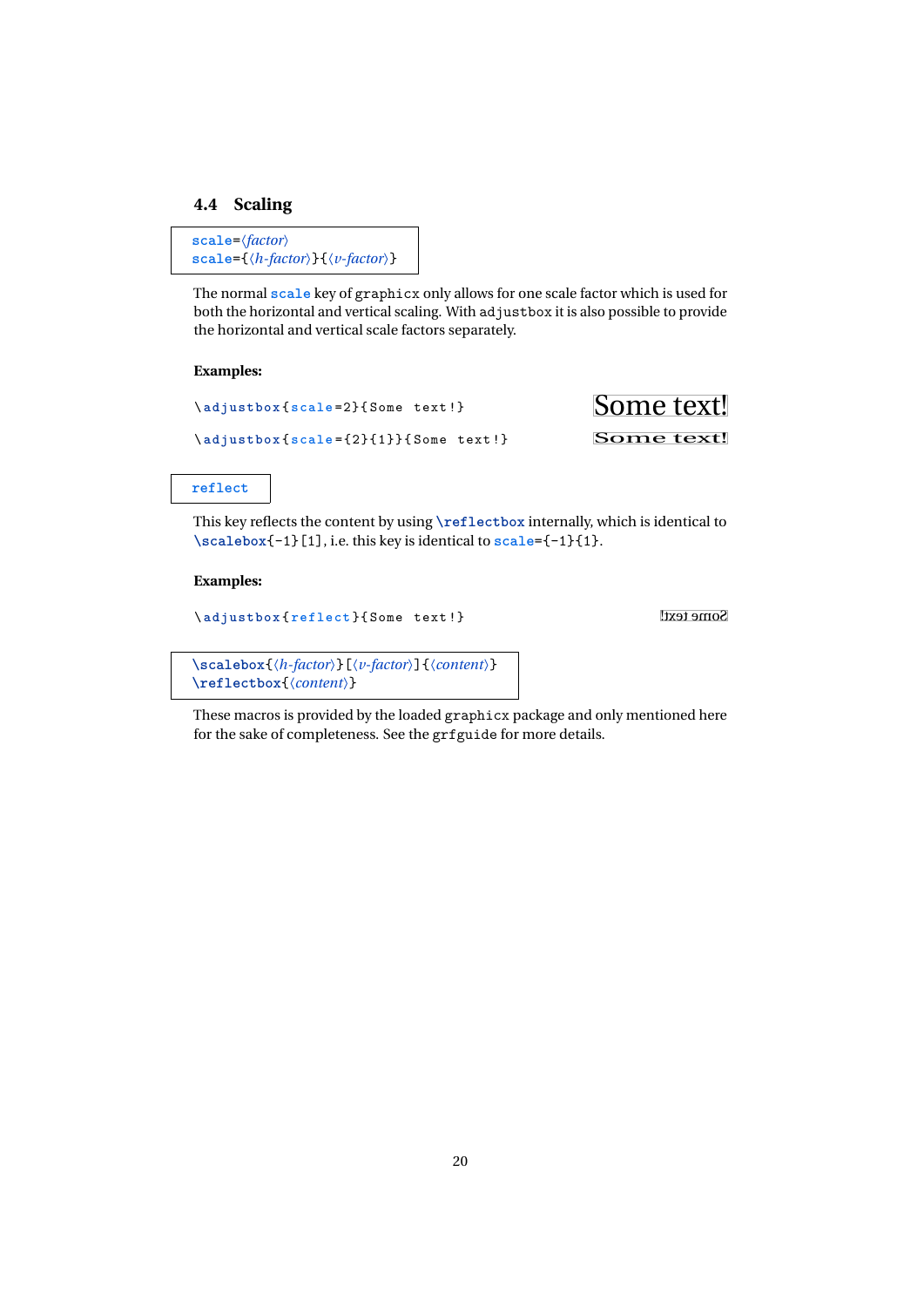## <span id="page-20-0"></span>**4.5 Frame**

The following keys can be used to draw frames around the content.

**fbox fbox**=〈*rule width*〉 **fbox**=〈*rule width*〉 〈*sep*〉 **fbox**=〈*rule width*〉 〈*sep*〉 〈*margin*〉

Draws a framed box around the content like **\fbox** would do. Using the optional space separated values the rule width, the separation (inner padding) and the outer margin can be set. If not they default to the values **\fbox** uses by default: **\fboxrule**, **\fboxsep** and zero margin.

#### **Examples:**

 $\{ \alpha \} \{ \text{Like } \cos\{\text{fbox}\} \}$  Like \cs { **f** box } } \ **adjustbox** { **fbox** =1 pt }{ With 1 pt rule **width** } With 1pt rule width \adjustbox { fbox=1pt 2pt } { With 1pt rule width and 2pt separation } With 1pt rule width and 2pt separation \ **adjustbox** { **fbox** ={\ fboxrule } 1 pt }{ With normal rule **width** and 1 pt separation } With normal rule width and 1pt separation \ **adjustbox** { **fbox** =1 pt 1 pt 1 pt }{ With 1 pt for rule **width** , separation and **outer margin** }

## With 1pt for rule width, separation and outer margin

| frame                                                                                   |  |
|-----------------------------------------------------------------------------------------|--|
| $frame='rule width$                                                                     |  |
| $frame='rule width \ \langle sep \rangle$                                               |  |
| frame= $\langle rule \, width \rangle \, \langle sep \rangle \, \langle margin \rangle$ |  |

The frame key has the same effect as the fbox key but is modeled after LT<sub>F</sub>X's \frame macro (not the version beamer defines). This means it adds a tight frame with zero separation around the content by default. Besides that it accepts the same space separated values. This key is useful to easily add a tight frame around images where the normal separation wouldn't fit.

#### **Examples:**

\cdjustbox {  ${\tt frame}$  } { Tight box } Tight box }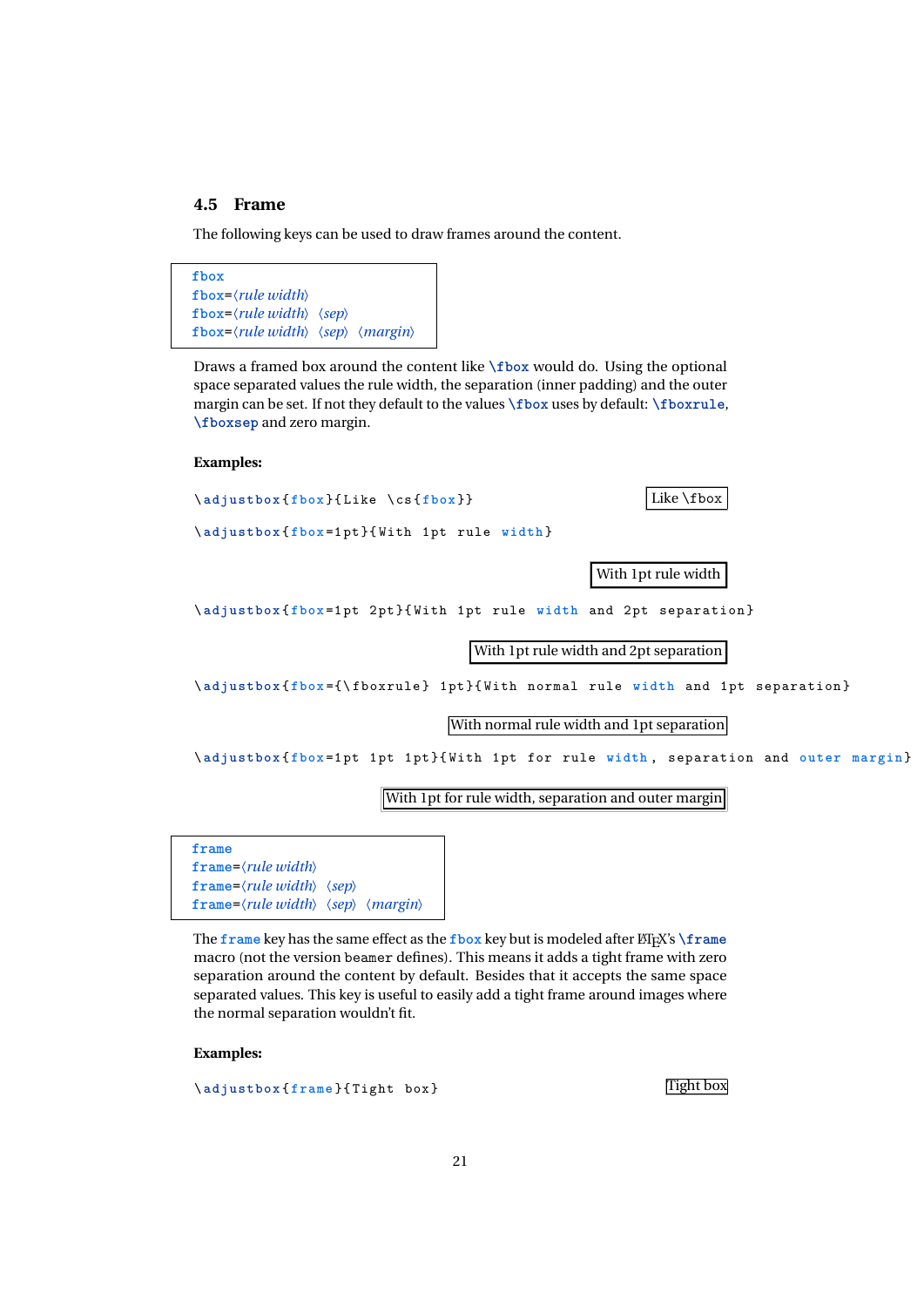| $cfbox = \langle color \rangle$                                                                    |  |  |
|----------------------------------------------------------------------------------------------------|--|--|
| $cfbox='color\angle$ (rule width)                                                                  |  |  |
| $\text{cfbox}=\langle color \rangle$ $\langle rule \, width \rangle$ $\langle sep \rangle$         |  |  |
| $cfbox='color\angle\langle color\rangle$ (rule width) $\langle sep\rangle$ $\langle margin\rangle$ |  |  |

Identical to **fbox** but uses the given color for the frame. The xcolor package must be loaded manually in order for this key to work.

#### **Example:**

```
\adjustbox{cfbox=blue 1pt}{Like a blue \cs{fbox} with \cs{fboxrule}=1pt}
```
Like a blue \fbox with \fboxrule=1pt

| $cfname = \langle color \rangle$                                                                                  |  |  |
|-------------------------------------------------------------------------------------------------------------------|--|--|
| $cf$ rame= $\langle color \rangle$ $\langle rule \, width \rangle$                                                |  |  |
| $cfname = \langle color \rangle$ $\langle rule width \rangle$ $\langle sep \rangle$                               |  |  |
| $cf$ rame= $\langle color \rangle$ $\langle rule \, width \rangle$ $\langle sep \rangle$ $\langle margin \rangle$ |  |  |

Identical to **frame** but uses the given color for the frame. The xcolor package must be loaded manually in order for this key to work.

#### **Example:**

```
\ adjustbox { cframe = blue !50! green }
    { Like a blue and green \ cs { frame }}
```
Like a blue and green \frame

```
rndframe=〈radius for all four corners〉
rndframe=〈left corners〉 〈right corners〉
rndframe=〈upper left〉 〈upper right〉 〈lower left〉 〈lower right〉
rndframe={〈options〉}{〈radius for all four corners〉}
rndframe={〈options〉}{〈left corners〉 〈right corners〉}
rndframe={〈options〉}{〈upper left〉 〈upper right〉 〈lower left〉 〈lower right〉}
```
**color**={〈*color*〉} **color\***={〈*color command*〉} **width**={〈*rule width*〉} **sep**={〈*rule separation*〉}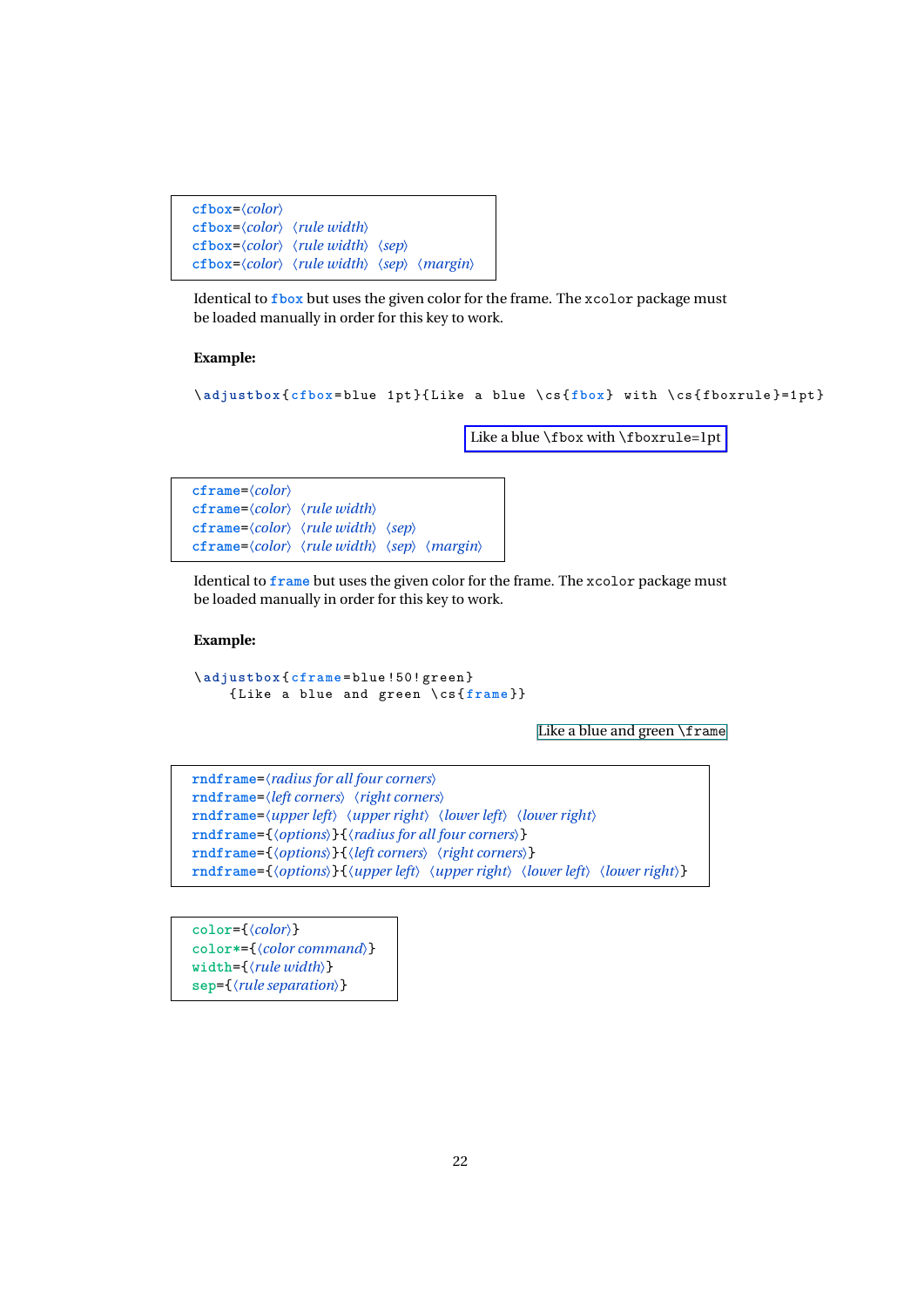```
clip
clip=true|false
```
#### **Example:**

```
\adjustbox{scale=3,bgcolor=gray,rndframe={color=red,width=2\fboxrule,sep=2\fboxsep}
    {\ Huge XXXX }%
```


#### **rndcornersbox**

Like **rndframe**(see argument list there) but only clips the corners without drawing a frame.

#### **rndfbox**

Like **rndframe**(see argument list there) but with preset **sep**= 0pt.



Standalone macro versions of the corresponding keys. See there for the list of arguments.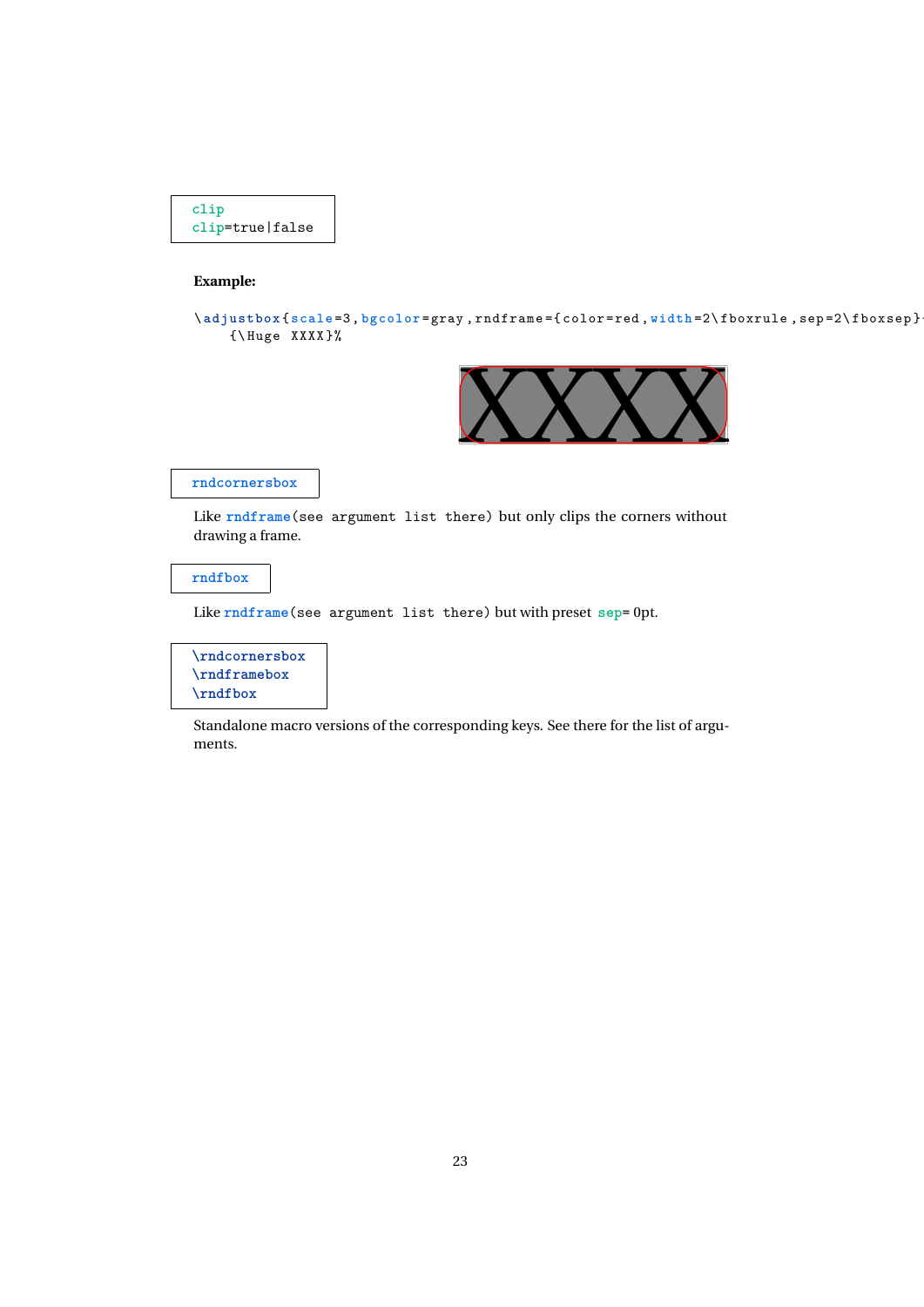## <span id="page-23-0"></span>**4.6 Vertical Alignment**

The following keys can be used to adjust the vertical alignment and size of the content.

#### **valign**=〈*letter*〉

This key allows to vertically align the content to the top, middle and bottom. The uppercase letters T, M and B align to the content top (i.e. all depth, no height), the geometric, vertical center (equal height and depth) and to the bottom (all height, no depth), respectively. This allows the alignment of content of different size, but will not result in good alignment with text. The lowercase letters t, m and b are aligning the content again to the top, center and bottom but take the current text size in account. The t letter leaves a certain height given by the macro<sup>[2](#page-23-1)</sup> \adjboxvtop (by default set to the height of **\strut** , i.e. \ht\strutbox, which is .7\baselineskip), while b sets a certain depth given (as negative length) by the macro **\adjboxvbottom** (by default equal to the (negated) **\strut** depth, i.e. -\dp\strutbox, which is .3\baselineskip). The m letter will center towards the vertical center of the text line which is determined by the macro **\adjboxvcenter** (by default 1ex).

The following table shows the different alignments for three different sized blocks:



**raise**=〈*amount*〉 **raise**={〈*amount*〉}{〈*height*〉} **raise**={〈*amount*〉}{〈*height*〉}{〈*depth*〉}

This key uses  $\ra{amount}$  {...} to raise the content upwards for the given 〈*amount*〉 (length). A negative length moves the content down. The two optional arguments of **\raisebox**{〈*amount*〉}[〈*height*〉][〈*depth*〉]{...} are also available as optional brace arguments. They can be used to set the official height and depth of the content. This is also possible using the **set height** and **set depth** keys.

#### **Examples:**

```
Is \ adjustbox { raise =1 ex }{ higher }
Is \adjustbox{raise=1ex}{higher}<br>than the normal text \frac{1}{15} ligher than the normal text
```
<span id="page-23-1"></span> $2A$  macro and not a length is used to allow for font size relative values like 1ex.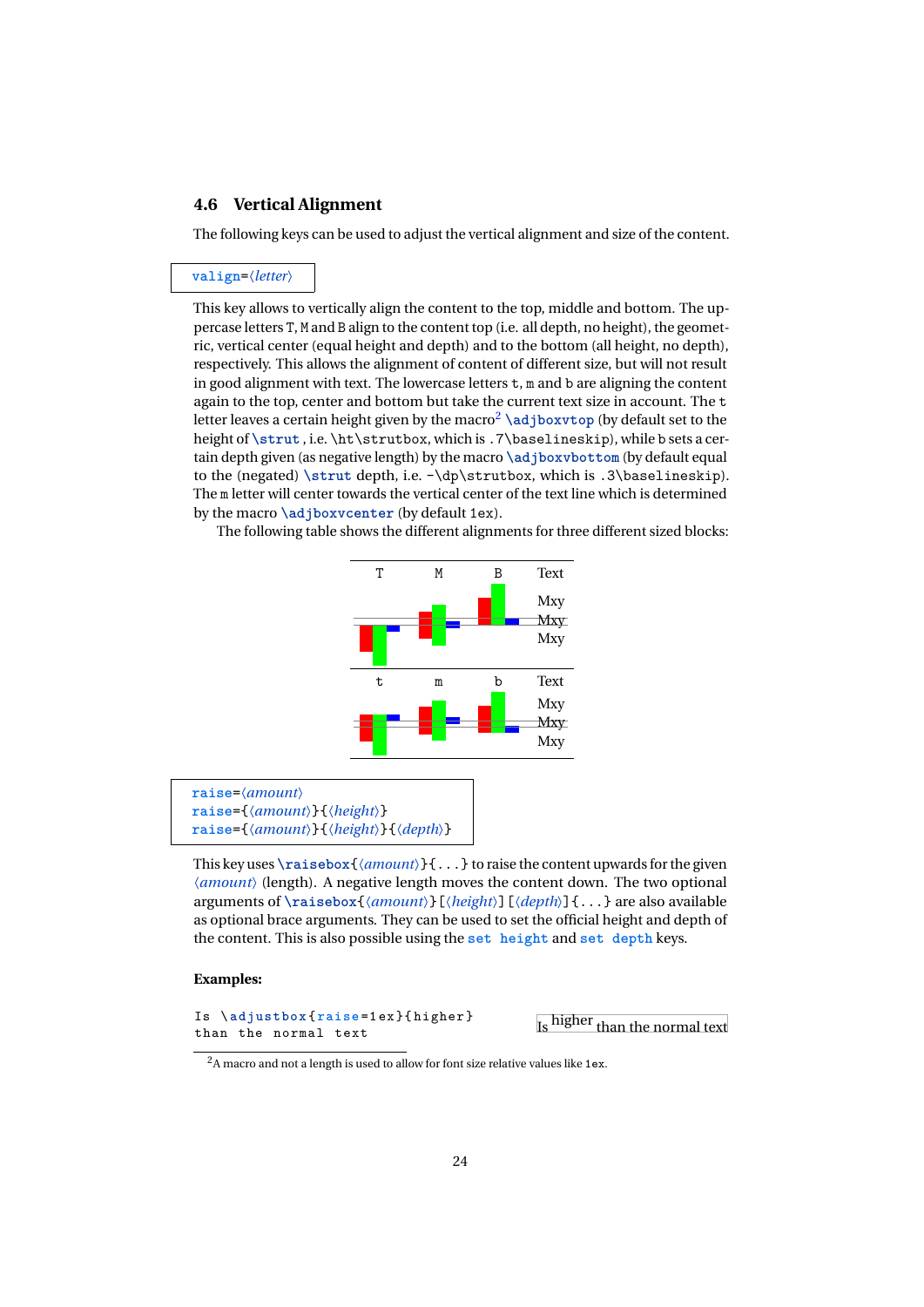```
Is \ adjustbox { raise ={1 ex }{\ height }}{ higher }
than the normal text but sill has
its original official height
```
Is higher than the normal text but sill has its original official height

```
Is \ adjustbox { raise ={1 ex }{1 ex }{0 pt }}{ higher and
\ rotatebox { -90}{ deeper }} but with limited official
height and no depth .
```
 $\frac{1}{\text{Is}}$  higher and  $\frac{1}{\text{Is}}$  but with limited official height and no depth.

**set height**=〈*height*〉

This sets the official height of the content without actual changing it. This can be seen as a form of trimming. It uses the same internal code as **\raisebox**{0pt}[〈*height*〉]{〈*content*〉}.

#### **Example:**

```
\ adjustbox { set height =.5\ height }
    {\ shortstack { some stacked \\ content }}
```
some stacked content

**set depth**=〈*depth*〉

This sets the official depth of the content without actual changing it. This can be seen as a form of trimming. It uses the same internal code as **\raisebox**{0pt}[\height][〈*depth*〉]{〈*content*〉}.

#### **Example:**

```
\ adjustbox { set depth =0 pt }
   {\hbox{\sf \char'1}}with \ raisebox { -1 ex }{ depth }}}
```
some stacked content with depth

**set vsize**={〈*height*〉}{〈*depth*〉}

This sets the official height of depth of the content without actual changing it. This key is simply the combination of **set height** and **set depth**.

## **Example:**

```
\ adjustbox { set vsize ={2 pt }{1 pt }}
    \{\ \mathtt{shortstack} \} stacked \\ content
    with \raisebox{-lex}{\text{depth}}some stacked
                                                          content with depth
```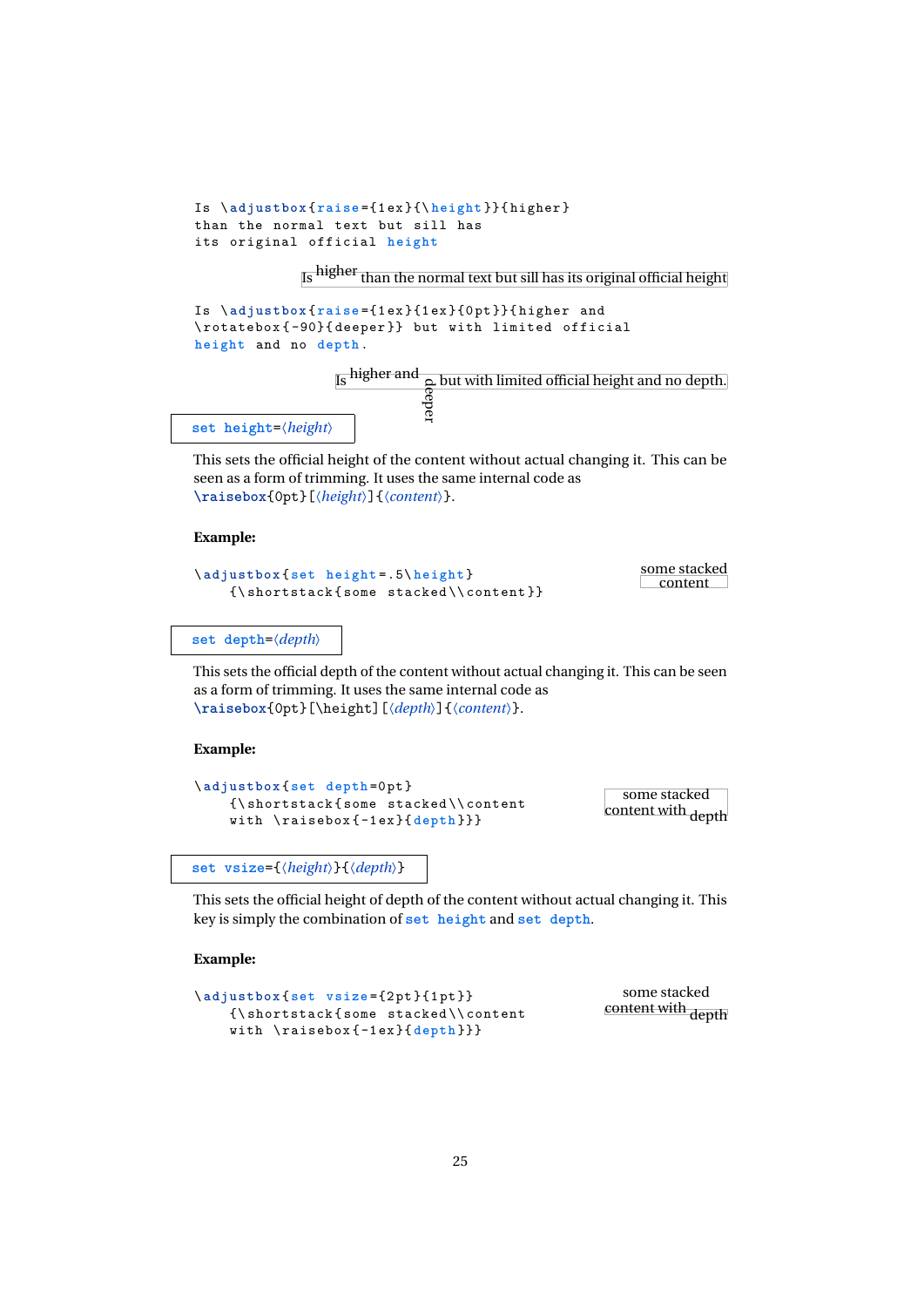### <span id="page-25-0"></span>**4.7 Horizontal Alignment**

The following keys can be used to adjust the horizontal alignment and size of the content.

**center center**=〈*width*〉

This key places the content in a horizontal box which is by default **\linewidth** wide (i.e. as wide as a normal text paragraph) and centers it in it. The effect is very similar to **\centerline**. The original content is unchanged, but simply identical white space is added as a left and right margin. This is useful if the content is a figure or table and can be used as a replacement for **\centering**. One important difference is that the content will then have the given width which might influence (sub-)caption placement. If the content is wider than the available width it will stick out on both sides equally without causing an overfull hbox warning. Note that when **\adjustbox** paragraph is used at the beginning of a paragraph the normal paragraph indention is added, which will push the while box to the right and might cause an overfull line. In such cases a **\noindent** must be added beforehand. The adjustbox environment already uses this macro.

#### **Examples:**

\ **adjustbox** { **center** }{ Some content }

Some content \ **adjustbox** { **center** =5 cm }{ Some content } Some content **right right**=〈*width*〉 Like **center** this key places the content in a box with the given width (by default

**\linewidth**) but right aligns it. If the content is wider than the available width it will stick out into the left side without causing an overfull hbox warning.

#### **Examples:**

| \adjustbox{right}{Some content}       |              |
|---------------------------------------|--------------|
|                                       | Some content |
| \adjustbox {right=5cm} {Some content} |              |
|                                       | Some content |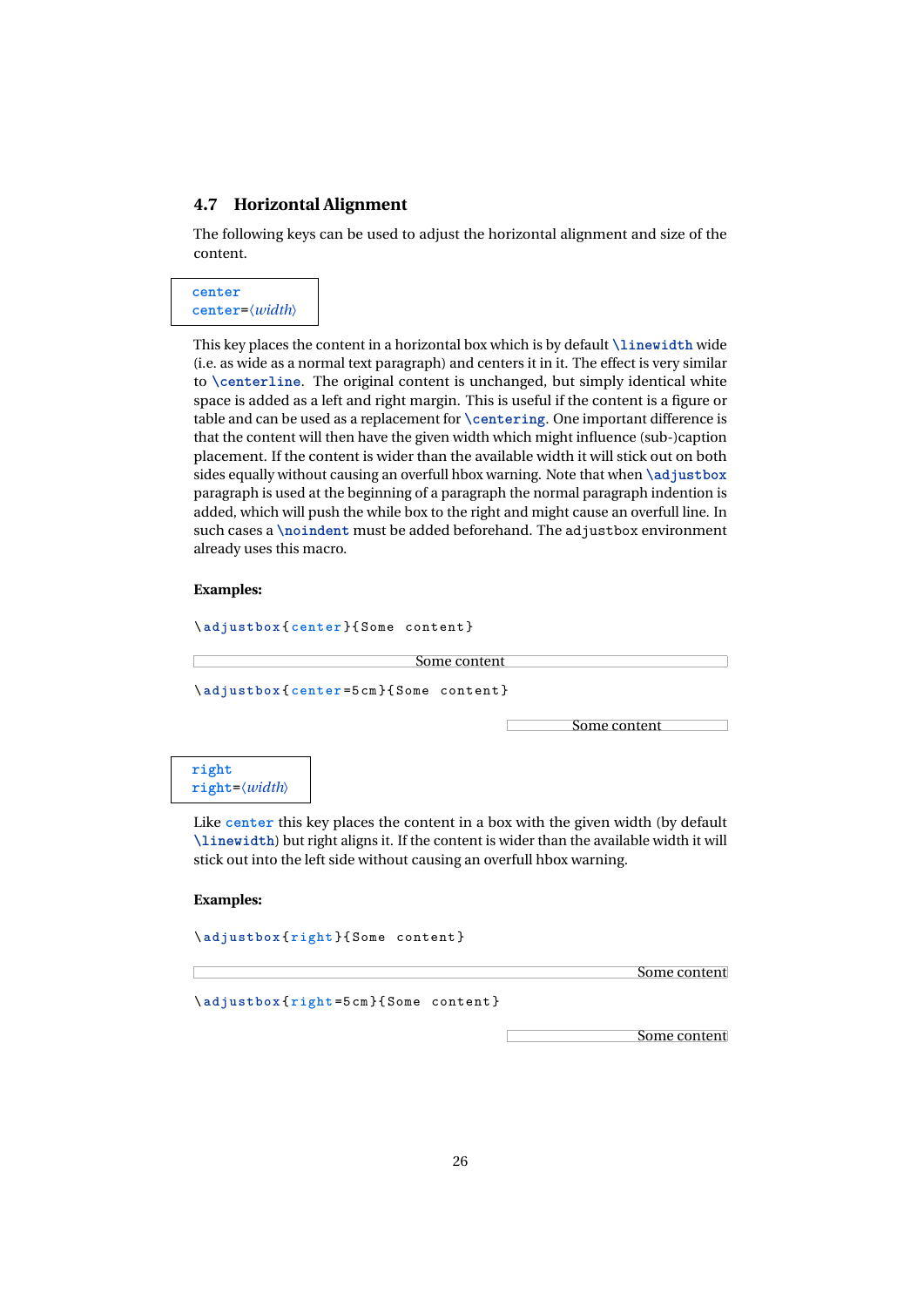**left left**=〈*width*〉

Like **center** this key places the content in a box with the given width (by default **\linewidth**) but left aligns it. If the content is wider than the available width it will stick out into the right side without causing an overfull hbox warning.

#### **Examples:**

```
\ adjustbox { left }{ Some content }
```
Some content

\ **adjustbox** { **left** =5 cm }{ Some content }

Some content

## **inner inner**=〈*width*〉

Like **center**, **left** and **right** this key places the content in a box with the given width (by default **\linewidth**) but aligns it towards the inner margin. If the content is wider than the available width it will stick into the outer margin without causing an overfull hbox warning. In twoside mode this key is equal to **left** for odd pages and equal to **right** for even pages. For oneside mode it is equal to **left**. Note that the page-is-odd test might not always lead to correct results for some material close to a page boundary, because T<sub>E</sub>X might not have decided on which page it will be placed. This can be improved by loading the changepage package with the strict option, which uses a reference to determine the correct page number (and requires the usual additional compiler run).

#### **outer outer**=〈*width*〉

Identical to **inner** but aligns the content towards the outer margin. For oneside mode it is equal to **right**. If the content is wider than the available width it will stick into the outer inner without causing an overfull hbox warning.

## **pagecenter pagecenter**=〈*width*〉

This key centers the content relative to the page and independent from the text area. Afterwards the content has the same distance to the left and right page borders. It differs from the **center** key when the left and right page margins are different which is the case in twoside documents or in environments which change the margins.

Note that the content will look misalign to the text paragraphs before and afterwards and is therefore only pleasing for overwide images or similar content.

The optional width defaults to **\linewidth** and determines the official width of the content. If a smaller value is selected following material will be placed on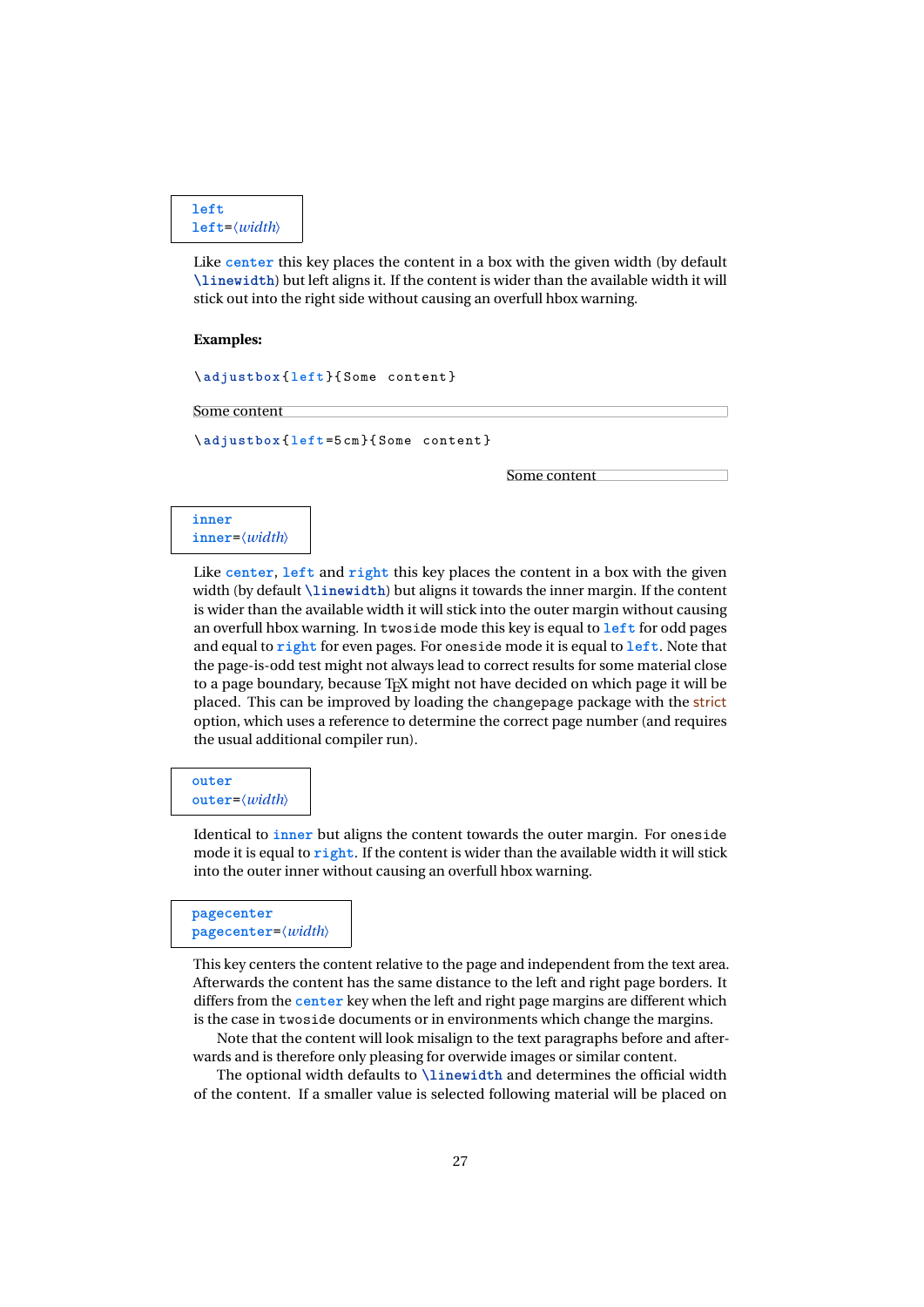the same line while maybe overlapping the content. Larger values will cause an Overfull \hbox warning.

```
pageleftalign
pageleftalign=〈width〉
```
Similar to **pagecenter** (see remarks there) but aligns the content on the left side of the page instead of centering it.

```
pagerightalign
pagerightalign=〈width〉
```
Similar to **pagecenter** (see remarks there) but aligns the content on the left side of the page instead of centering it.

```
pageinner
pageinner=〈width〉
```
Similar to **pagecenter** (see remarks there) but aligns the content on the inner side of the page instead of centering it. This assumes that the document is compiled in twoside mode. In oneside mode the macro is identical to **pageleftalign**, i.e. always aligns to the left of the page.

```
pageouter
pageouter=〈width〉
```
Similar to **pagecenter** (see remarks there) but aligns the content on the outer side of the page instead of centering it. This assumes that the document is compiled in twoside mode. In oneside mode the macro is identical to **pagerightalign**, i.e. always aligns to the right of the page.

```
textareacenter
textareacenter=〈width〉
```
This key centers the content on the text area (the box with size **\textwidth** ×**\textheight** containing the text on a page) even if the box is inside an indending environment like enumerate. For this it is assumed that the adjusted box is on the start of a line or paragraph. If this is not the case the content will be overlapping the material on its left side.

The optional width defaults to **\linewidth** and determines the official width of the content. If a smaller value is selected following material will be placed on the same line while maybe overlapping the content. Larger values will cause an Overfull \hbox warning.

```
textareatalign
textareatalign=〈width〉
```
Similar to **textareacenter** (see remarks there) but aligns the content on the left side of the text area instead of centering it.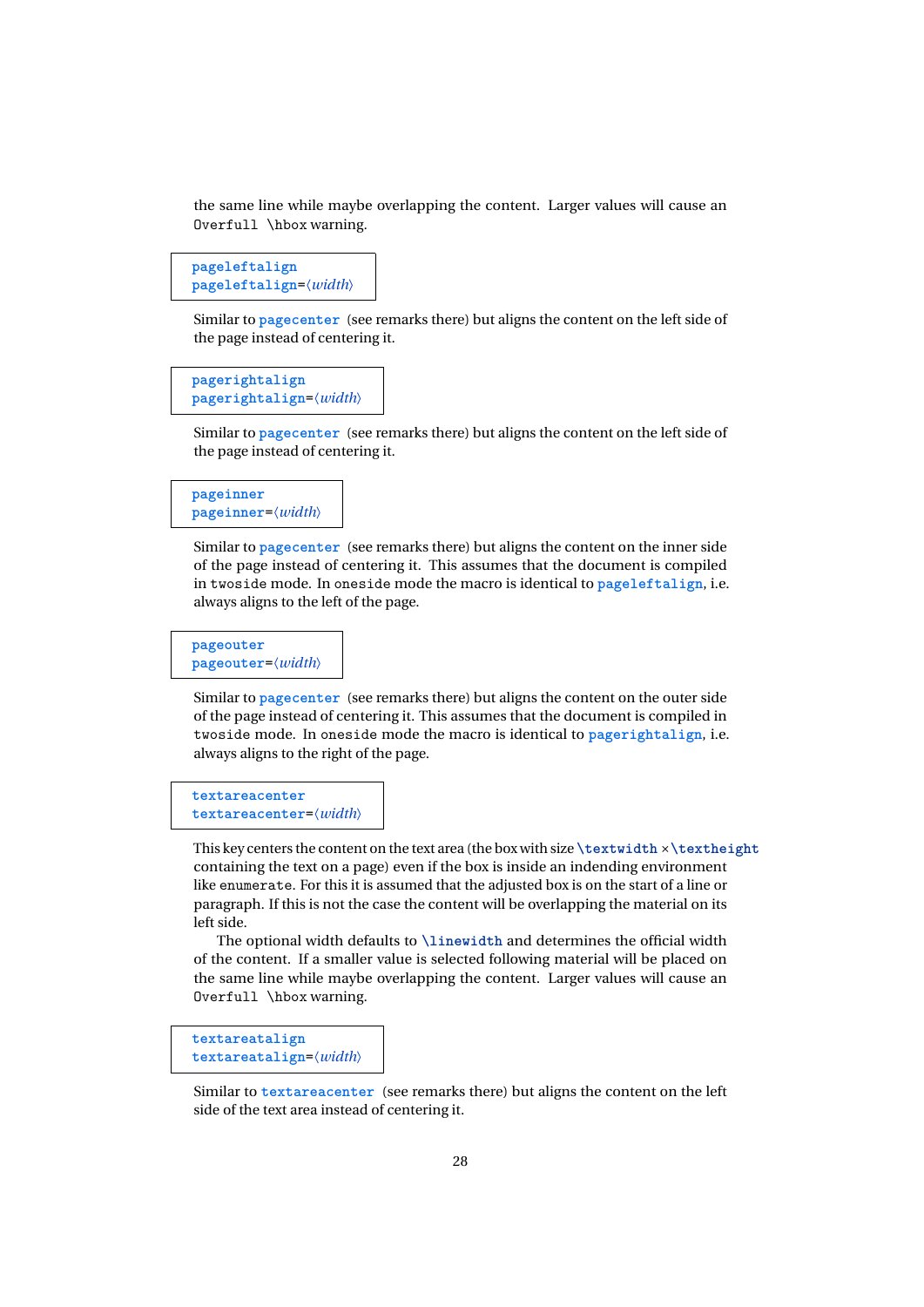```
textareatalign
textareatalign=〈width〉
```
Similar to **textareacenter** (see remarks there) but aligns the content on the left side of the text area instead of centering it.

**textareainner textareainner**=〈*width*〉

Similar to **textareacenter** (see remarks there) but aligns the content on the inner side of the text area instead of centering it. This assumes that the document is compiled in twoside mode. In oneside mode the macro is identical to **pageleftalign**, i.e. always aligns to the left of the text area.

```
textareaouter
textareaouter=〈width〉
```
Similar to **textareacenter** (see remarks there) but aligns the content on the outer side of the text area instead of centering it. This assumes that the document is compiled in twoside mode. In oneside mode the macro is identical to **pagerightalign**, i.e. always aligns to the right of the text area.

#### **noindent**

This key will issue an **\noindent** for the **\adjustbox** to avoid a paragraph indention if it starts a paragraph. It does not expect a value and will ignore it if provided.

#### **leavevmode**

This key will issue an **\leavevmode** for the **\adjustbox** to enter paragraph mode, i.e. it starts a paragraph. This is usually done automatically by all Keys, but is provided as a failsafe in case of any bugs.

**\centerbox**[〈*width*〉]{〈*content*〉}



Macro and environment version of the **center** key. The optional width argument defaults to **\linewidth**. Both include a **\noindent** to avoid paragraph indention. If an paragraph indention is wanted it can be created by placing a  $\mbox{hbox}$  or the identical \null macro before it.

**\leftalignbox**[〈*width*〉]{〈*content*〉}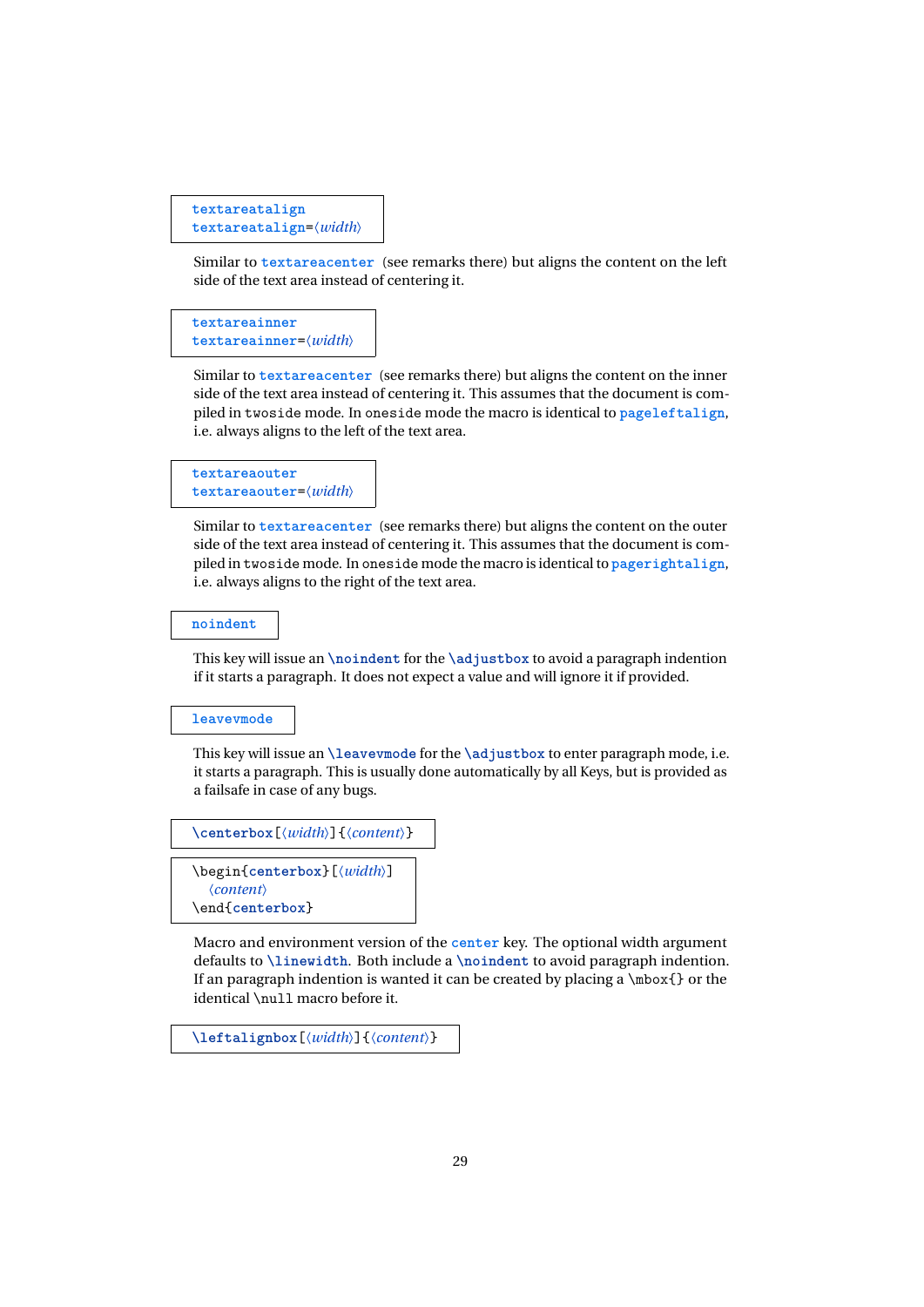```
\begin{leftalignbox}[〈width〉]
  〈content〉
\end{leftalignbox}
```
Macro and environment version of the **left** key. The optional width argument defaults to **\linewidth**. Both include a **\noindent** to avoid paragraph indention. If an paragraph indention is wanted it can be created by placing a  $\mbox{box}$  or the identical \null macro before it.

**\rightalignbox**[〈*width*〉]{〈*content*〉}

```
\begin{rightalignbox}[〈width〉]
  〈content〉
\end{rightalignbox}
```
Macro and environment version of the **rightalign** key. The optional width argument defaults to **\linewidth**. Both include a **\noindent** to avoid paragraph indention. If an paragraph indention is wanted it can be created by placing a  $\mbox{box}$  } or the identical \null macro before it.

```
\innersidebox[〈width〉]{〈content〉}
```

```
\begin{innersidebox}[〈width〉]
  〈content〉
\end{innersidebox}
```
Macro and environment version of the **inner** key. The optional width argument defaults to **\linewidth**. Both include a **\noindent** to avoid paragraph indention. If an paragraph indention is wanted it can be created by placing a  $\mbox{hbox}$  or the identical \null macro before it.

```
\outersidebox[〈width〉]{〈content〉}
```

```
\begin{outersidebox}[〈width〉]
  〈content〉
\end{outersidebox}
```
Macro and environment version of the **outer** key. The optional width argument defaults to **\linewidth**. Both include a **\noindent** to avoid paragraph indention. If an paragraph indention is wanted it can be created by placing a \mbox{} or the identical \null macro before it.

**\centerpagebox**[〈*width*〉]{〈*content*〉}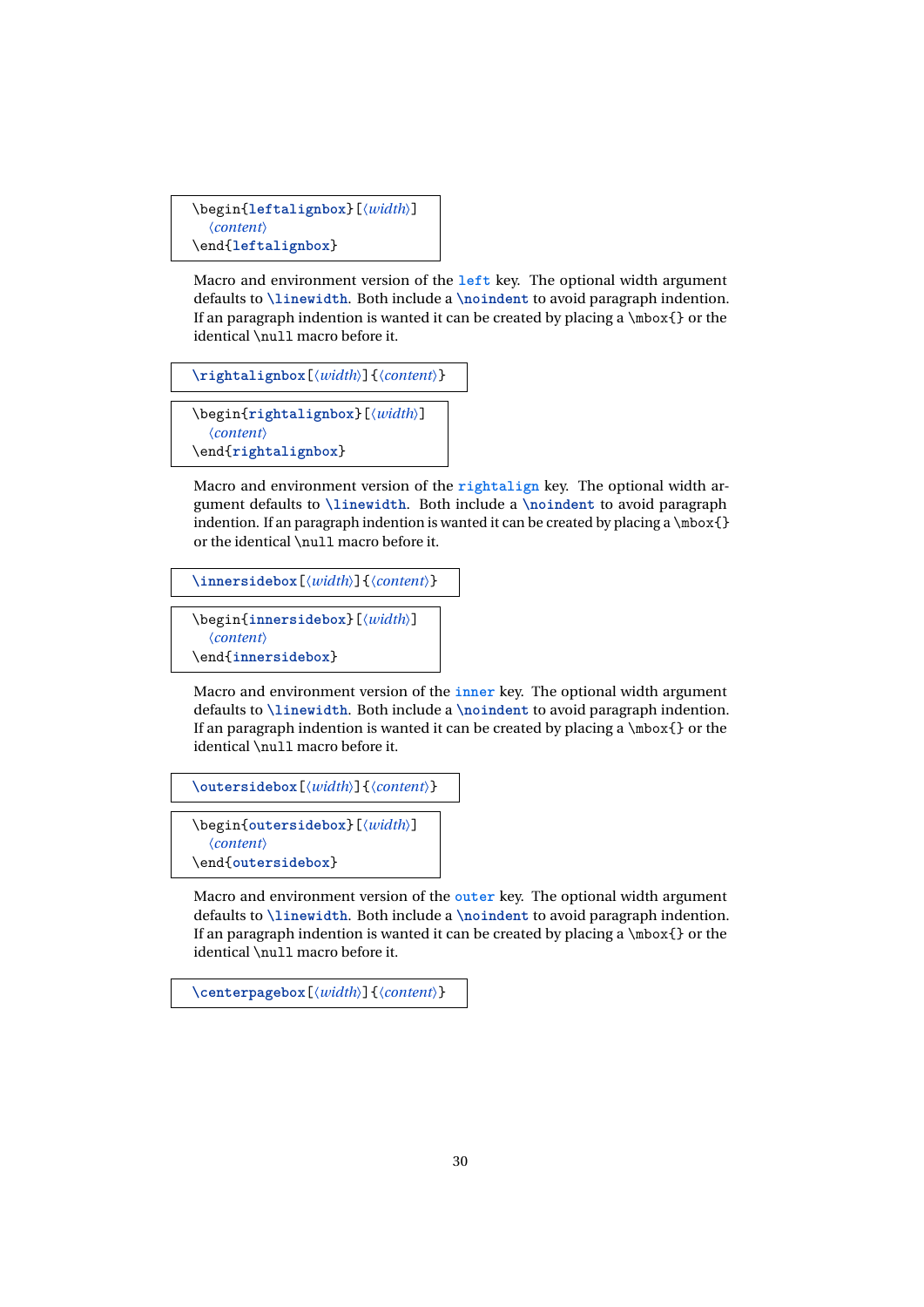```
\begin{centerpagebox}[〈width〉]
  〈content〉
\end{centerpagebox}
```
Macro and environment version of the **centerpage** key. The optional width argument defaults to **\linewidth**. Both include a **\noindent** to avoid paragraph indention. If an paragraph indention is wanted it can be created by placing a  $\mbox{\sf box}$  {} or the identical \null macro before it.

```
\pagecenterbox[〈width〉]{〈content〉}
```
\begin{**pagecenterbox**}[〈*width*〉] 〈*content*〉 \end{**pagecenterbox**}

Macro and environment version of the **pagecenterbox** key. The optional width argument defaults to **\linewidth**. Both include a **\noindent** to avoid paragraph indention. If an paragraph indention is wanted it can be created by placing a  $\mbox{box}$  } or the identical \null macro before it.

**\pageleftalignbox**[〈*width*〉]{〈*content*〉}

```
\begin{pageleftalignbox}[〈width〉]
  〈content〉
\end{pageleftalignbox}
```
Macro and environment version of the **pageleftalignbox** key. The optional width argument defaults to **\linewidth**. Both include a **\noindent** to avoid paragraph indention. If an paragraph indention is wanted it can be created by placing a  $\mbox{box}$  } or the identical \null macro before it.

```
\pagerightalignbox[〈width〉]{〈content〉}
```

```
\begin{pagerightalignbox}[〈width〉]
  〈content〉
\end{pagerightalignbox}
```
Macro and environment version of the **pagerightalignbox** key. The optional width argument defaults to **\linewidth**. Both include a **\noindent** to avoid paragraph indention. If an paragraph indention is wanted it can be created by placing a \mbox{} or the identical \null macro before it.

**\pageinnerbox**[〈*width*〉]{〈*content*〉}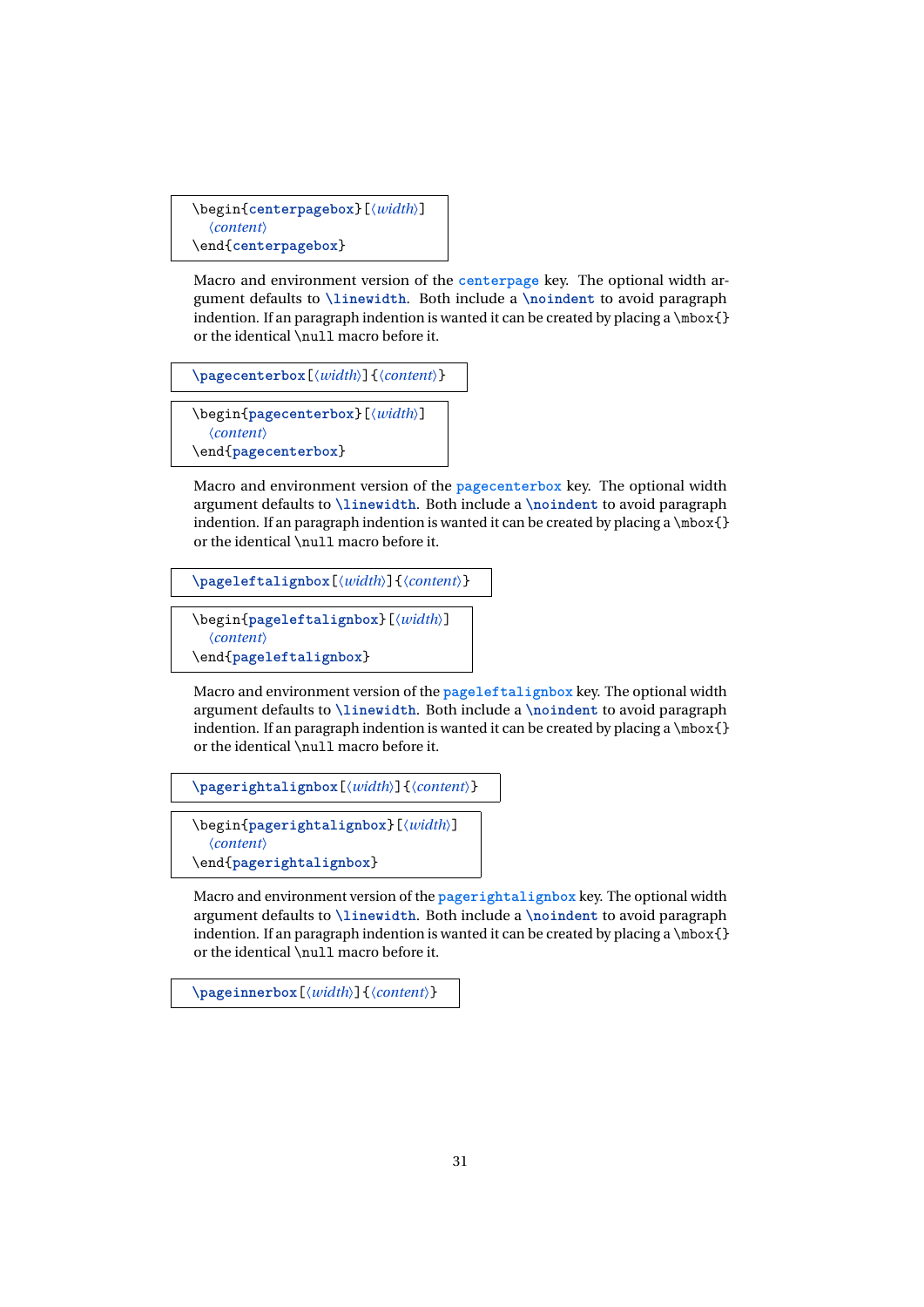```
\begin{pageinnerbox}[〈width〉]
  〈content〉
\end{pageinnerbox}
```
Macro and environment version of the **pageinnerbox** key. The optional width argument defaults to **\linewidth**. Both include a **\noindent** to avoid paragraph indention. If an paragraph indention is wanted it can be created by placing a  $\mbox{\sf box}$  {} or the identical \null macro before it.

```
\pageouterbox[〈width〉]{〈content〉}
```
\begin{**pageouterbox**}[〈*width*〉] 〈*content*〉 \end{**pageouterbox**}

Macro and environment version of the **pageouterbox** key. The optional width argument defaults to **\linewidth**. Both include a **\noindent** to avoid paragraph indention. If an paragraph indention is wanted it can be created by placing a  $\mbox{box}$  } or the identical \null macro before it.

**\textareacenterbox**[〈*width*〉]{〈*content*〉}

```
\begin{textareacenterbox}[〈width〉]
  〈content〉
\end{textareacenterbox}
```
Macro and environment version of the **textareacenterbox** key. The optional width argument defaults to **\linewidth**. Both include a **\noindent** to avoid paragraph indention. If an paragraph indention is wanted it can be created by placing a  $\mbox{box}$  } or the identical \null macro before it.

```
\textareatalignbox[〈width〉]{〈content〉}
```

```
\begin{textareatalignbox}[〈width〉]
  〈content〉
\end{textareatalignbox}
```
Macro and environment version of the **textareatalignbox** key. The optional width argument defaults to **\linewidth**. Both include a **\noindent** to avoid paragraph indention. If an paragraph indention is wanted it can be created by placing a \mbox{} or the identical \null macro before it.

**\textareatalignbox**[〈*width*〉]{〈*content*〉}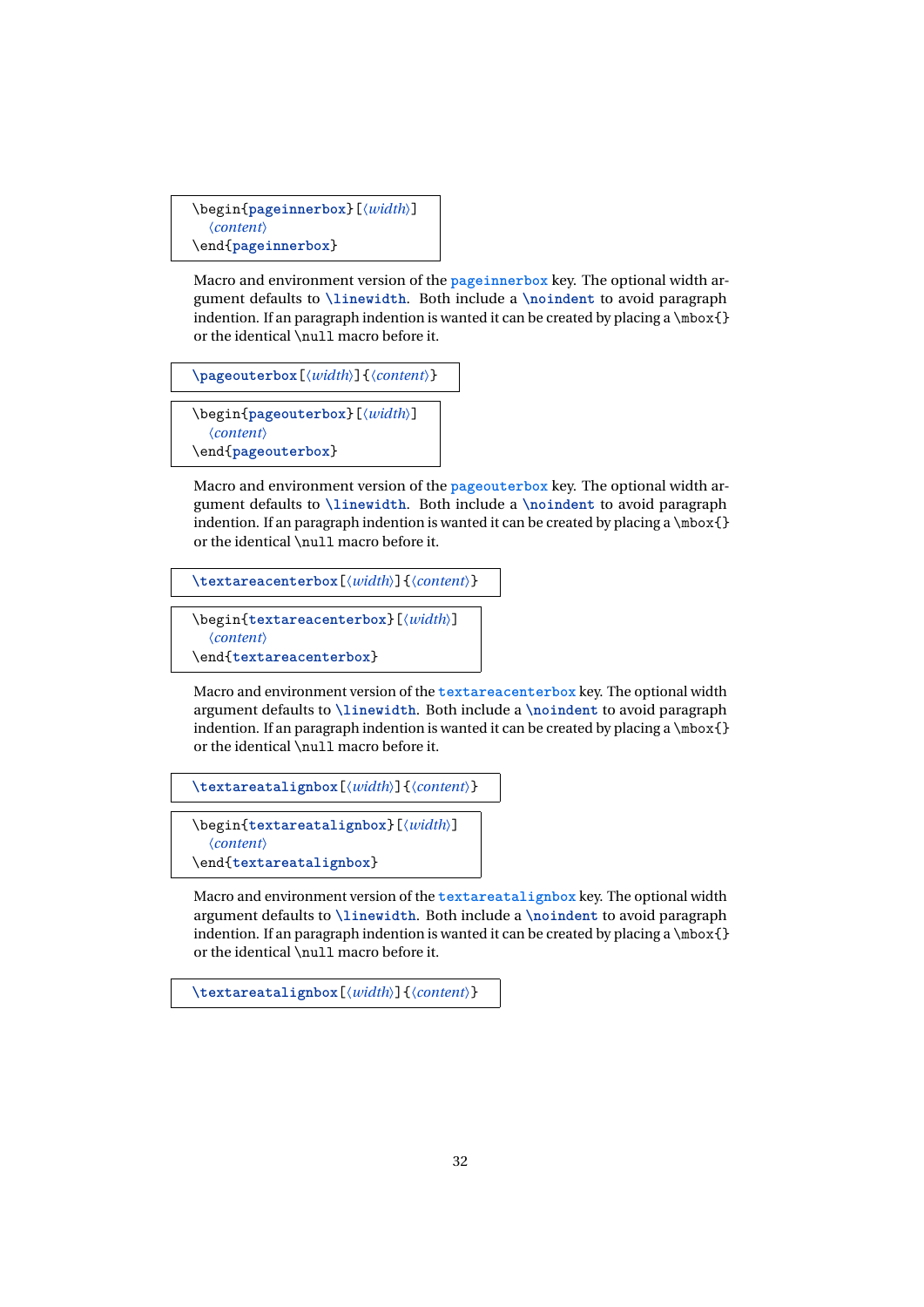```
\begin{textareatalignbox}[〈width〉]
  〈content〉
\end{textareatalignbox}
```
Macro and environment version of the **textareatalignbox** key. The optional width argument defaults to **\linewidth**. Both include a **\noindent** to avoid paragraph indention. If an paragraph indention is wanted it can be created by placing a  $\mbox{block}$ or the identical \null macro before it.

**\textareainnerbox**[〈*width*〉]{〈*content*〉}

\begin{**textareainnerbox**}[〈*width*〉] 〈*content*〉 \end{**textareainnerbox**}

Macro and environment version of the **textareainnerbox** key. The optional width argument defaults to **\linewidth**. Both include a **\noindent** to avoid paragraph indention. If an paragraph indention is wanted it can be created by placing a \mbox{} or the identical \null macro before it.

**\textareaouterbox**[〈*width*〉]{〈*content*〉}

```
\begin{textareaouterbox}[〈width〉]
  〈content〉
\end{textareaouterbox}
```
Macro and environment version of the **textareaouterbox** key. The optional width argument defaults to **\linewidth**. Both include a **\noindent** to avoid paragraph indention. If an paragraph indention is wanted it can be created by placing a  $\mbox{box} \$ or the identical \null macro before it.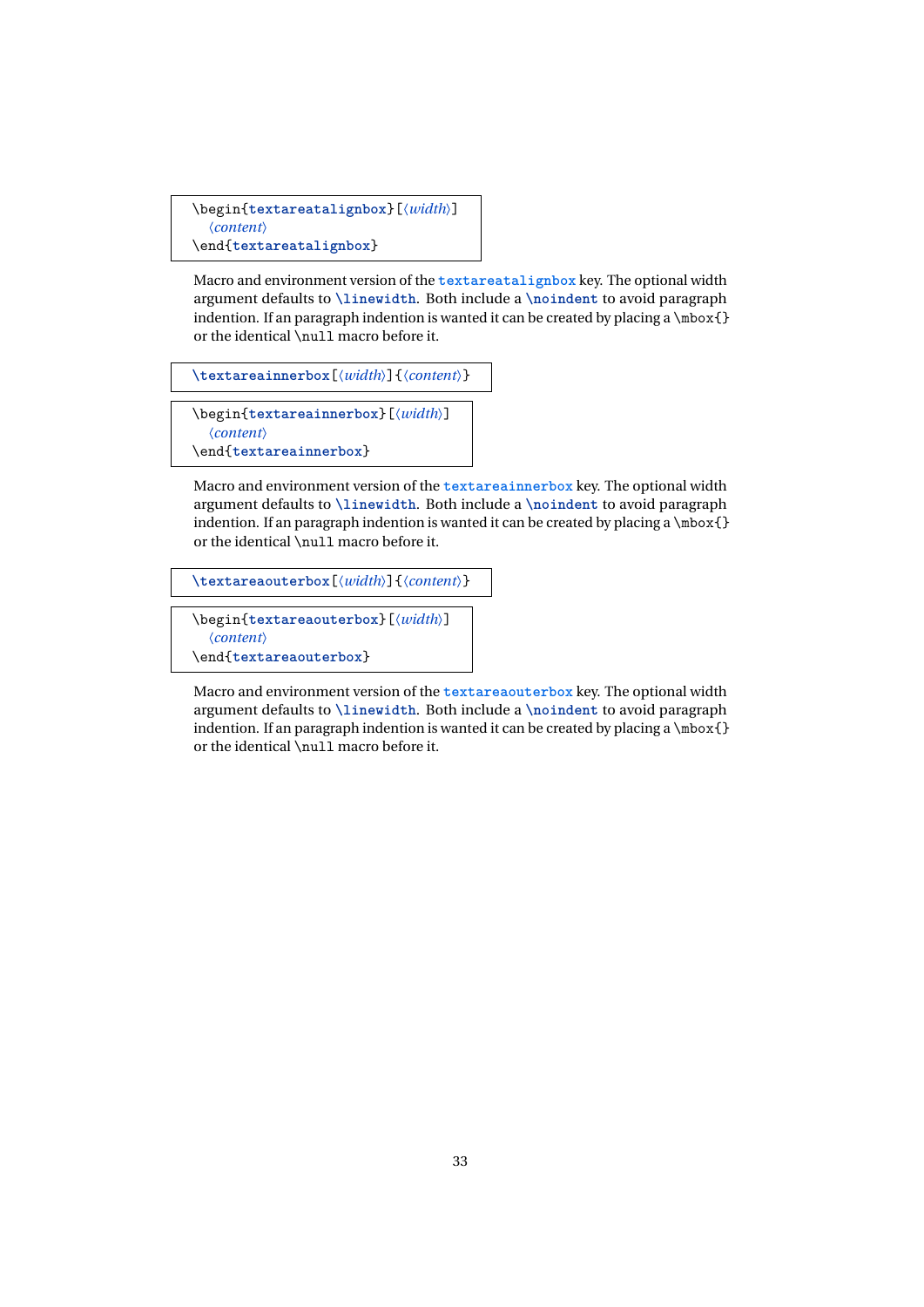## **Lapping**

The following features can be used to make the content lap over its left or right boundary. This is basically the same as trimming, but provides a different, more dedicated interface.

**lap**=〈*lap amount*〉 **lap**={〈*length*〉}{〈*lap amount*〉}

This key will make the content lap over the surrounding elements to the right or left by the given amount.. A positive amount will make the content lap over to the right and a negative one to the left. The optional 〈*length*〉 argument allows to set the final width. If not used the resulting width will be the original width minus the absolute lap amount. This key internally uses  $\langle \langle \rangle$  and  $\langle \rangle$  {...} and **\lapbox**[〈*length*〉]{〈*lap amount*〉}{...}, respectively.

### **Examples:**

| \adjustbox { lap = . 5 \ width } { Some content }  | Some content |
|----------------------------------------------------|--------------|
| \adjustbox { lap = -. 5 \ width } { Some content } | Some content |
| \adjustbox { lap = \ width } { Some content }      | Some content |
| \adjustbox { lap = - \ width } { Some content }    | Some content |
| \adjustbox{lap={\width}{\width}}{Some content}     |              |
|                                                    | Some content |
| \adjustbox {lap={\width}{-\width}}{Some content}   |              |
| Some content                                       |              |
| rlap                                               |              |
| llap                                               |              |

This makes the content to be officially 0pt wide and lap over to the right or left, respectively, like the LATEX macros **\rlap**, **\llap** and **\clap** do. These are shortcuts for **lap**=**\width**, **lap**=-**\width** and **lap**={0pt}{-0.5**\width**}, respectively. The values for these keys are ignored and should not be used.

#### **Examples:**

**clap**

| \adjustbox{rlap}{Some content} | Some content |
|--------------------------------|--------------|
| \adjustbox{llap}{Some content} | Some content |
| \adjustbox{clap}{Some content} | Some dontent |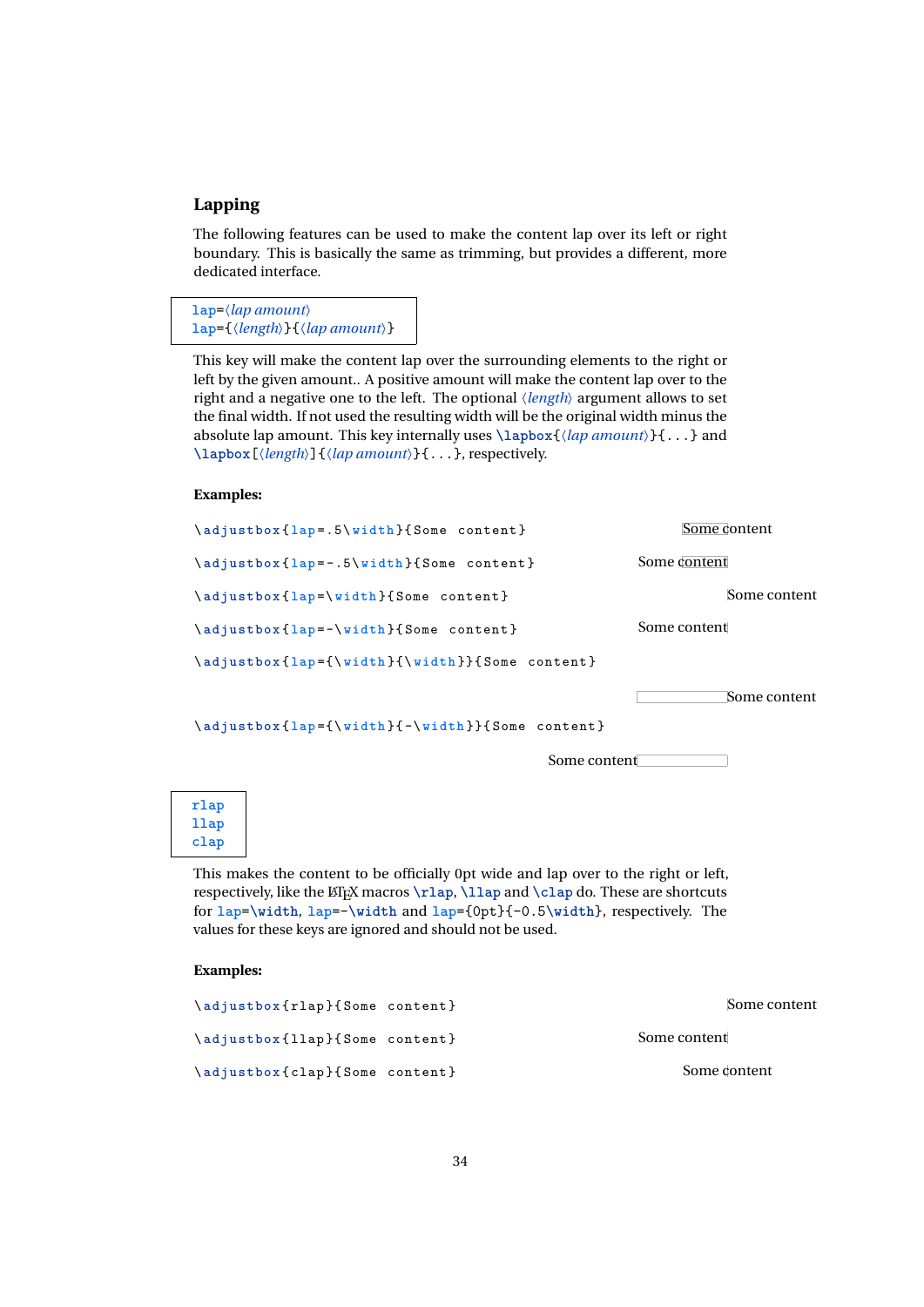#### **\lapbox**[〈*width*〉]{〈*lap amount*〉}{〈*content*〉}

This macro is a generalisation of the ET<sub>EX</sub> core macros  $\rho$ {*(content)*} and  $\langle$ 11ap{ $\langle$ *content*} which lap the text to the right or left without taking any official space. The **\lapbox** macro can be used to only partially lap the content to the right (positive amount) or left (negative amount). As with all macros of this package the original width can be references using **\width**. The resulting official width of the box is normally the original width minus the absolute lap amount. However, it can also be set explicitly using the option argument. It is also possible to use lap amount which absolute values are larger than the original width. In this case the resulting official width will be zero by default and the content will padded with the required white space. Note that the lap amount always states the distance between the right side of the official box and the right side of the actual content for positive amounts or the distance between the left side of the official box and the left side of the actual content for negative values.

#### **Examples:**

General lapping:

| \lapbox{1cm}{Some Text}                        | Some Text |  |  |
|------------------------------------------------|-----------|--|--|
| \lapbox{-1cm}{Some Text}                       | Some Text |  |  |
| \lapbox [4cm] {1cm} {Some Text}                | Some Text |  |  |
| \lapbox[3cm]{2cm}{Some Text}                   | Some Text |  |  |
| Like <b>\rlap</b> :                            |           |  |  |
| \lapbox[0pt]{\width}{Some Text}                | Some Text |  |  |
| Like \11ap:                                    |           |  |  |
| \lapbox[0pt]{-\width}{Some Text}               | Some Text |  |  |
| A centering \clap macro can be achieved using: |           |  |  |
| \lapbox[0pt]{-.5\width}{Some Text}             | Some Text |  |  |
| \lapbox[0pt]{.5\width}{Some Text}              | Some Text |  |  |
|                                                |           |  |  |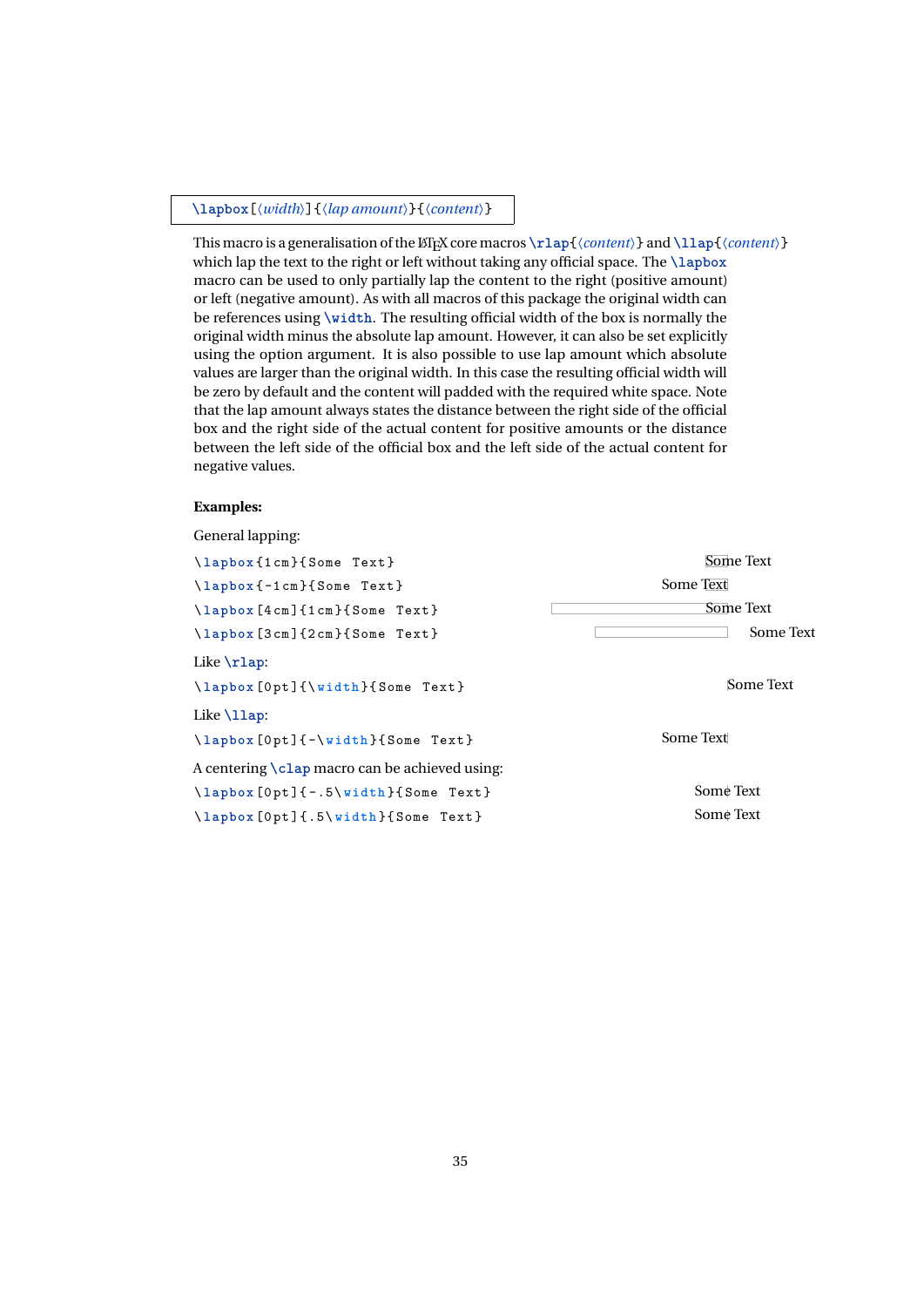## <span id="page-35-0"></span>**4.8 Support for graphicx keys**

The above graphicx keys are also supported by \adjustbox. This is done by relying on the original graphicx code, i.e. the key code is copied into the adjustbox namespace. These keys are therefore mostly for use with images and might not work well with other content. For more details on these keys see the graphicx manual.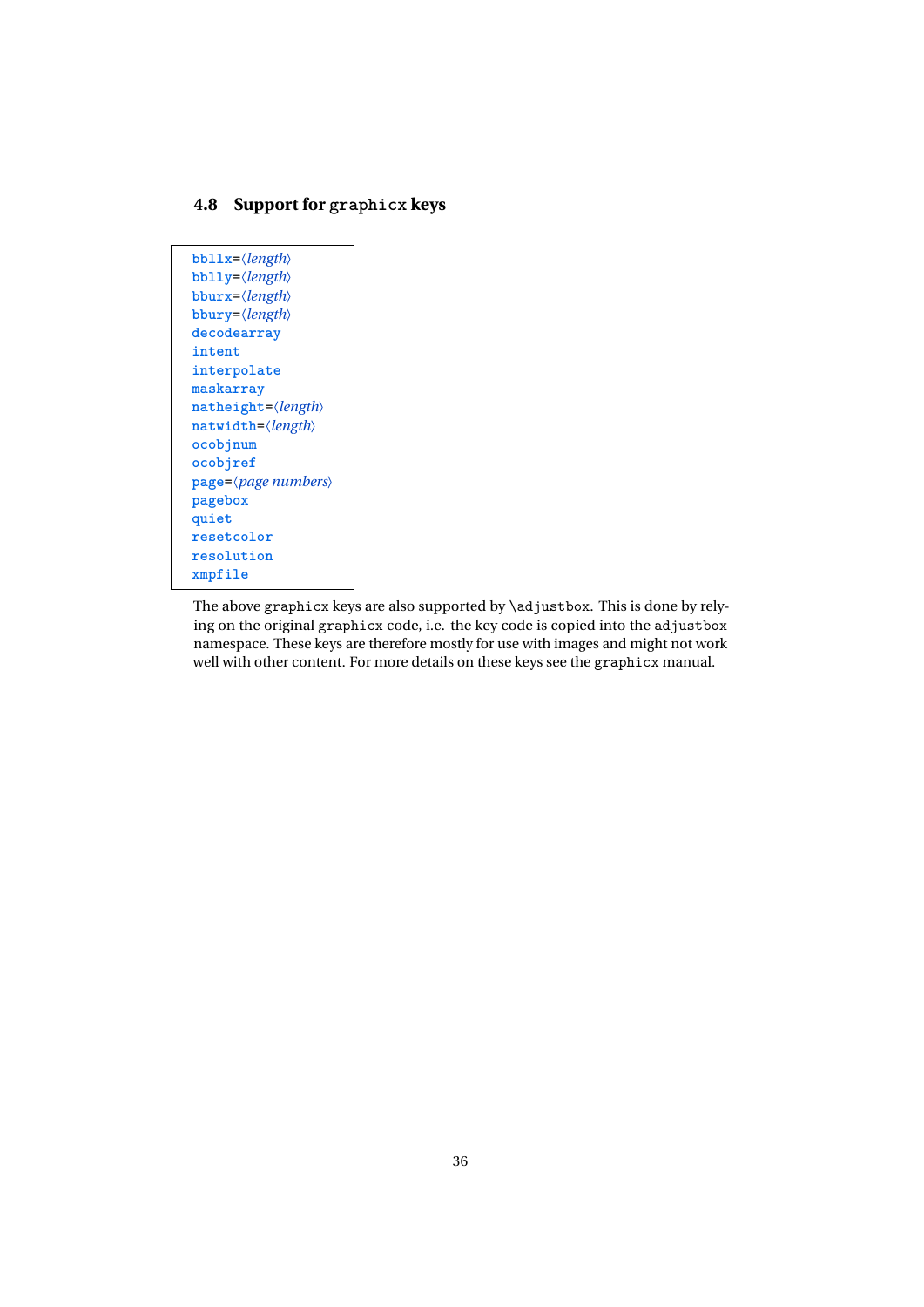#### <span id="page-36-0"></span>**4.9 Colors**

```
color=〈color〉
color={〈model〉}{〈color〉}
```
This key sets the color for all material. Both the content and further material added by other keys will be affected. The color change is immediate and will occur before basically every other key takes effect. The order in which this key is used is therefore meaningless. Using this key several times will cause several color changes with the last one be used for the remaining material. Note that **color** will not influence any **fgcolor** or **bgcolor** beside the fact that it changes the *current color* accessible using the special name '.'.

#### **color\***=〈*color macro*〉

Like **color** but awaits a full color macro as value. This allows to use other macros as **\color** like **\blendcolors**. See the xcolor manual for more details. A **\blendcolors** will affect both **fgcolor** and **bgcolor**.

```
fgcolor=〈color〉
fgcolor={〈model〉}{〈color〉}
```
This key sets the color for the content. The value is passed to an internal **\color** macro. This is done using **innercode** because the color must be set before the content is boxed. Further material added using keys, e.g. a **frame**, is not affected by this key. The xcolor package (or color or xxcolor) needs to be loaded otherwise an error will be raised.

**fgcolor\***=〈*color macro*〉

Like **fgcolor** but awaits a full color macro as value. This allows to use other macros as **\color** like **\blendcolors**. See the xcolor manual for more details.

```
bgcolor=〈color〉
bgcolor={〈model〉}{〈color〉}
```
This key adds a colored background to the content. The xcolor package (or color or xxcolor) needs to be loaded as well in order for this to work. The value is passed to an internal **\color** macro.

#### **Examples:**

\ **adjustbox** { **bgcolor** = blue }{ Text with blue background .}

Text with blue background.

\ **adjustbox** { **bgcolor** ={ rgb }{0 0 1}}{ Text with blue background in the RGB color model .}

Text with blue background in the RGB color model.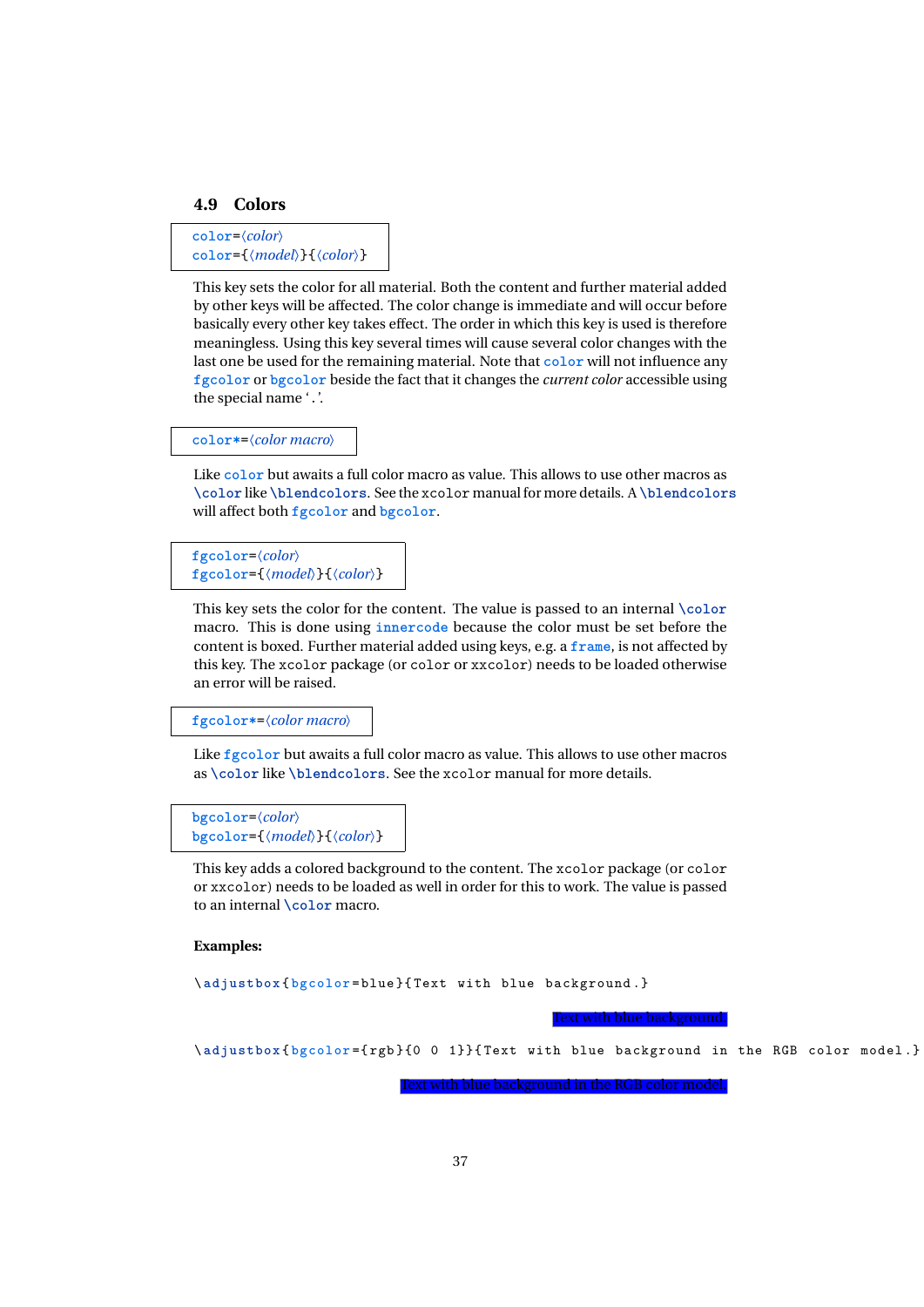\ **adjustbox** { **margin** =1 ex , **bgcolor** = green }{ green with a little more **margin** }

green with a little more margin

\ **adjustbox** { **margin** =1 ex , **bgcolor** = green , **margin** =1 pt , **bgcolor** = yellow }{ Emulation of colored **frame** }

Emulation of colored frame

**bgcolor\***=〈*color macro*〉

Like **bgcolor** but awaits a full color macro as value. This allows to use other macros as **\color** like **\blendcolors**. See the xcolor manual for more details.

**Examples:**

```
\ color { blue } Blue text
\adjustbox{bgcolor*=\blendcolors{!10!yellow}\color{.}}{with a yellow-bluish background }
```
Blue text with a yellow-bluish background

```
\ color { green } Green text
\adjustbox{bgcolor*=\blendcolors{!10!yellow}\color{.}}{with a yellow-greenish backg
```
Green text with a yellow-greenish background

**\bgcolorbox**[〈*model*〉]{〈*color*〉} **\bgcolorbox**\*{〈*color macro*〉}

\begin{**bgcolorbox**}[〈*model*〉]{〈*color*〉} 〈*content*〉 \end{**bgcolorbox**}

```
\begin{bgcolorbox*}{〈color macro〉}
  〈content〉
\end{bgcolorbox*}
```
Standalone macro and environment versions of the **bgcolorbox** and **bgcolorbox\*** keys.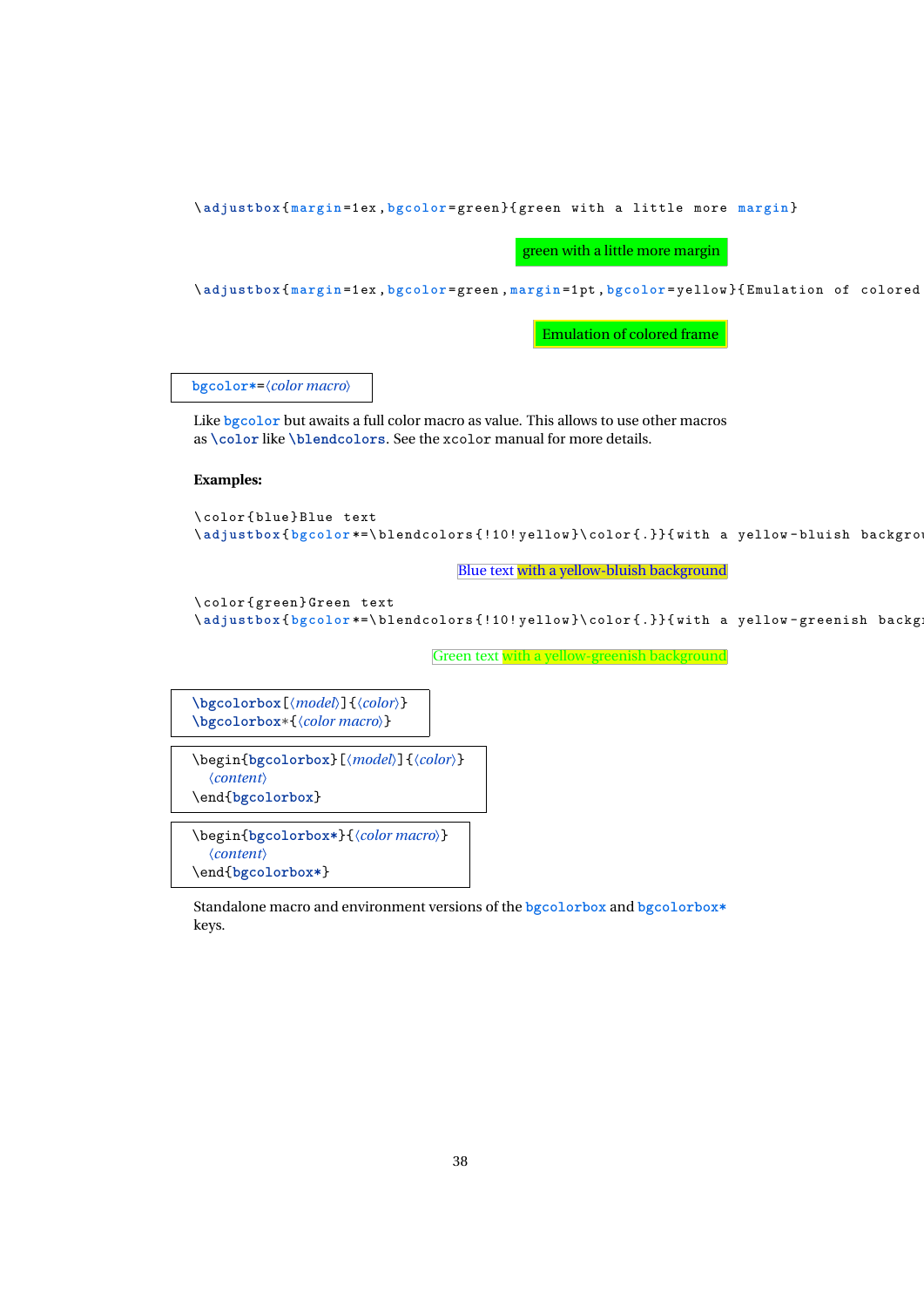### <span id="page-38-0"></span>**4.10 Background and Forground Images and Text**

The following keys, macros and environment allow to add background and foreground layers. These layers are placed on the baseline of the original content and are horizontally centered, but can be adjusted using own **\adjustbox** or **\includegraphics** keys. The following dimension registers can be used to refer to the dimensions of the original content.

**\pwidth \pheight \pdepth \ptotalheight**

These dimension registers hold the width, height, depth and total height (height+depth) of the parent box and can be used to resize a background or foreground layer accordantly. They are only defined inside the key=value arguments of the following keys, macros and environments.

```
bgimage=〈image filename〉
bgimage={〈key=value pairs for image〉}{〈image filename〉}
```
Adds a background image to the content. The image is stretched if required to fit exactly to the content. It is also possible to provide **\adjustbox** or **\includegraphics** keys to modify the image (before the resizing is done).

#### **Examples:**

\ **adjustbox** { bgimage = example - grid -100 x100bp }{ Some text }

Some text

**bgimage\***=〈*image filename*〉 **bgimage\***={〈*key=value pairs for image*〉}{〈*image filename*〉}

Adds a background image to the content like **bgimage** but the image is not stretched to fit the content. Instead it is added in its natural size but can be adjusted using **\adjustbox** or **\includegraphics** keys. The image is placed on the baseline of the content and horizontally centered. It can be lowered to the lower edge of the content using **raise**=-**\pdepth** and left aligned using **left**=**\pwidth** etc.

**\bgimagebox**[〈*key=value pairs*〉]{〈*image filename*〉} **\bgimagebox**\*[〈*key=value pairs*〉]{〈*image filename*〉}

\begin{**bgimagebox**}[〈*key=value pairs*〉]{〈*image filename*〉} 〈*content*〉 \end{**bgimagebox**}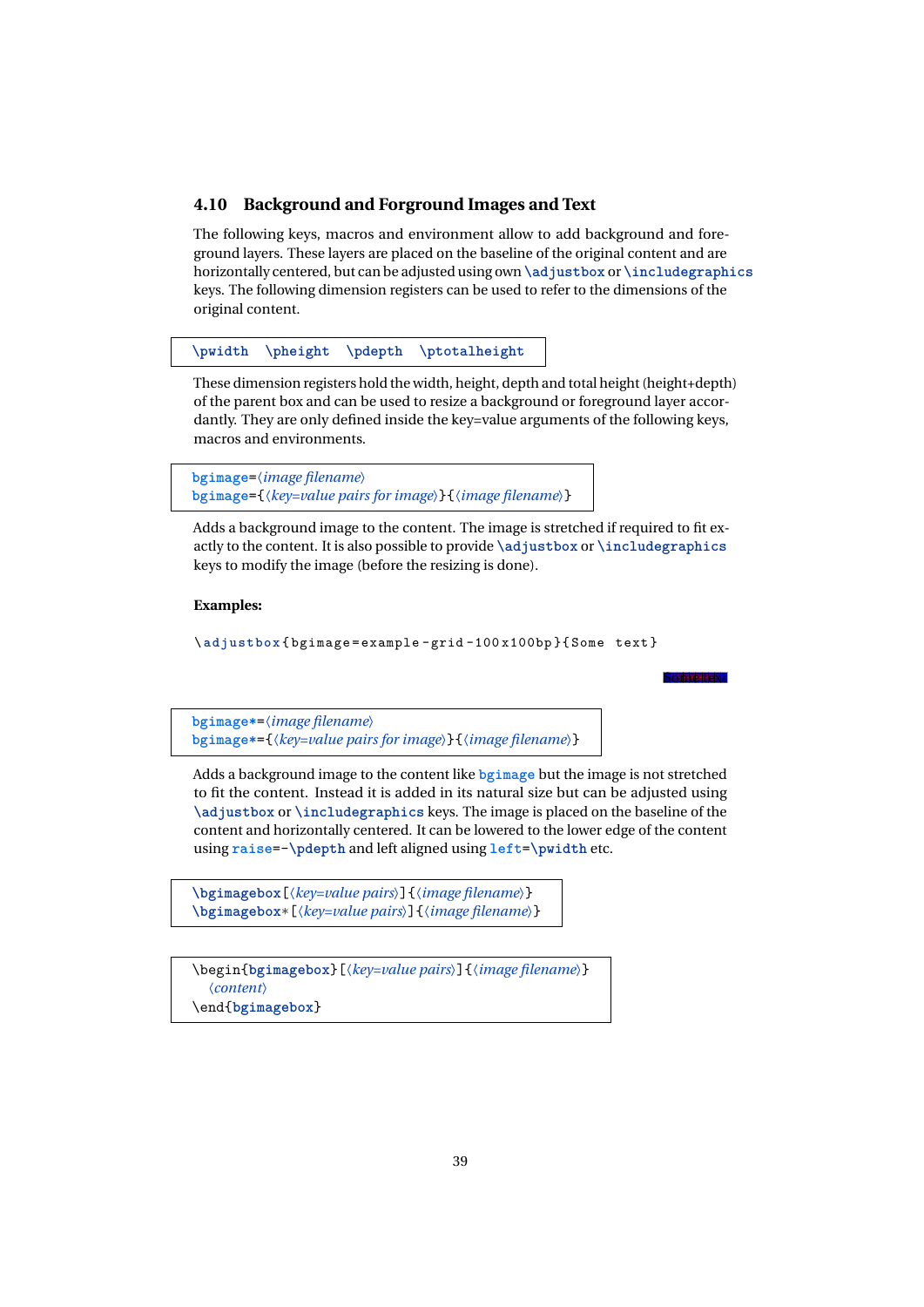```
\begin{bgimagebox*}[〈key=value pairs〉]{〈image filename〉}
  〈content〉
\end{bgimagebox*}
```
Standalone macro and environment versions of the **bgimage** and **bgimage\*** keys.

**fgimage**=〈*image filename*〉 **fgimage**={〈*key=value pairs for image*〉}{〈*image filename*〉}

Adds a foreground image to the content. The image is stretched to fit exactly to the content. It is also possible to provide **\adjustbox** or **\includegraphics** keys to modify the image (before the resizing is done). The image is assumed to have transparent elements, otherwise the existing content is fully covered.

```
fgimage*=〈image filename〉
fgimage*={〈key=value pairs for image〉}{〈image filename〉}
```
Adds a foreground image to the content like **fgimage** but the image is not stretched to fit the content. Instead it is added in its natural size but can be adjusted using **\adjustbox** or **\includegraphics** keys. The image is placed on the baseline of the content and horizontally centered.

**\fgimagebox**[〈*key=value pairs*〉]{〈*image filename*〉} **\fgimagebox**\*[〈*key=value pairs*〉]{〈*image filename*〉}

```
\begin{fgimagebox}[〈key=value pairs〉]{〈image filename〉}
  〈content〉
\end{fgimagebox}
```

```
\begin{fgimagebox*}[〈key=value pairs〉]{〈image filename〉}
  〈content〉
\end{fgimagebox*}
```
Standalone macro and environment versions of the **fgimage** and **fgimage\*** keys.

```
background=〈background content〉
background={〈key=value pairs for image〉}{〈background content〉}
```
Adds the given content as background layer to the main content. The background content is stretched to fit the size of the main content. It is also possible to provide **\adjustbox** or **\includegraphics** keys to modify the background content (before the resizing is done).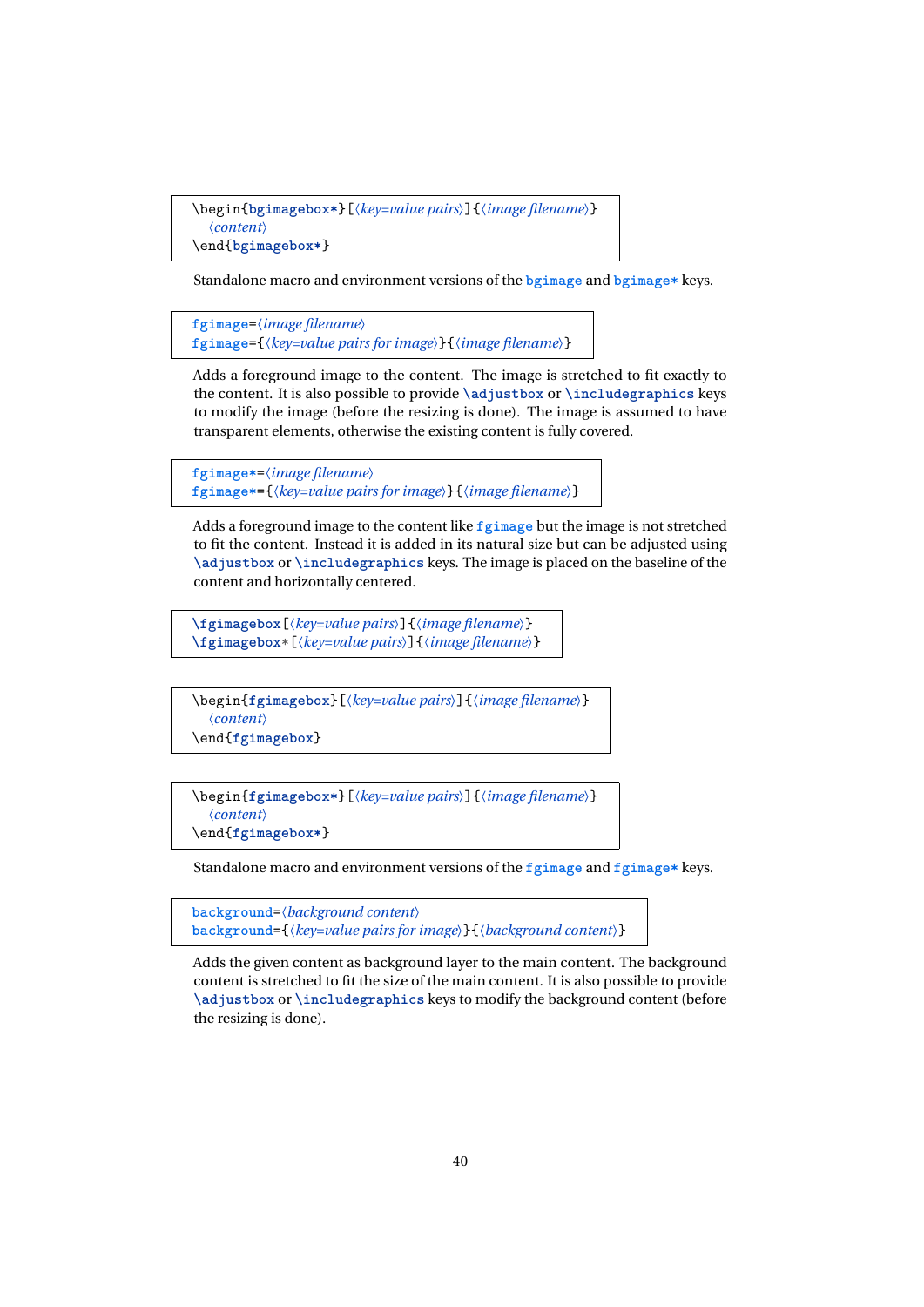#### **Examples:**

\ **adjustbox** { background ={\ color { red } xxx }}{ Some text }

#### Syme text

**background\***=〈*background content*〉 **background\***={〈*key=value pairs for image*〉}{〈*background content*〉}

Like **background** but does not resizes the background content. Instead it is added in its natural size but can be adjusted using **\adjustbox** or **\includegraphics** keys.

**\backgroundbox**[〈*key=value pairs*〉]{〈*background content*〉} **\backgroundbox**\*[〈*key=value pairs*〉]{〈*background content*〉}

\begin{**backgroundbox**}[〈*key=value pairs*〉]{〈*background content*〉} 〈*content*〉 \end{**backgroundbox**}

\begin{**backgroundbox\***}[〈*key=value pairs*〉]{〈*background content*〉} 〈*content*〉

\end{**backgroundbox\***}

Standalone macro and environment versions of the **background** and **background\*** keys.

**foreground**=〈*foreground content*〉 **foreground**={〈*key=value pairs for content*〉}{〈*foreground content*〉}

Adds the given content as foreground layer to the main content. The foreground content is stretched to fit the size of the main content. It is also possible to provide **\adjustbox** or **\includegraphics** keys to modify the foreground content (before the resizing is done).

#### **Examples:**

\ **adjustbox** { foreground ={\ color { red } xxx }}{ Some text }

**Sympatext** 

**foreground\***=〈*foreground content*〉 **foreground\***={〈*key=value pairs for content*〉}{〈*foreground content*〉}

Like **foreground** but does not resizes the foreground content. Instead it is added in its natural size but can be adjusted using **\adjustbox** or **\includegraphics** keys.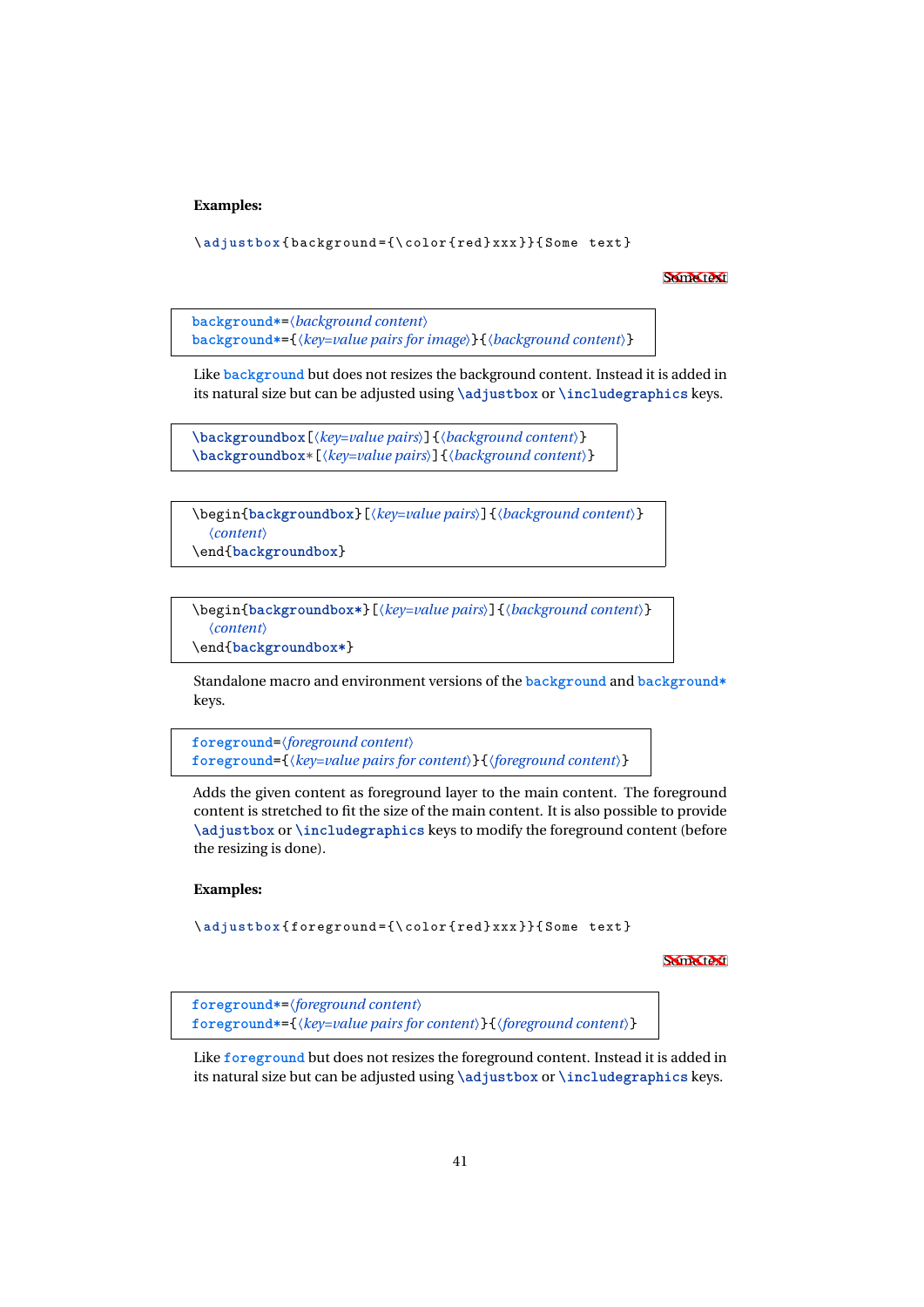**\foregroundbox**[〈*key=value pairs*〉]{〈*foreground content*〉} **\foregroundbox**\*[〈*key=value pairs*〉]{〈*foreground content*〉}

\begin{**foregroundbox**}[〈*key=value pairs*〉]{〈*foreground content*〉} 〈*content*〉 \end{**foregroundbox**}

\begin{**foregroundbox\***}[〈*key=value pairs*〉]{〈*foreground content*〉} 〈*content*〉 \end{**foregroundbox\***}

Standalone macro and environment versions of the **foreground** and **foreground\*** keys.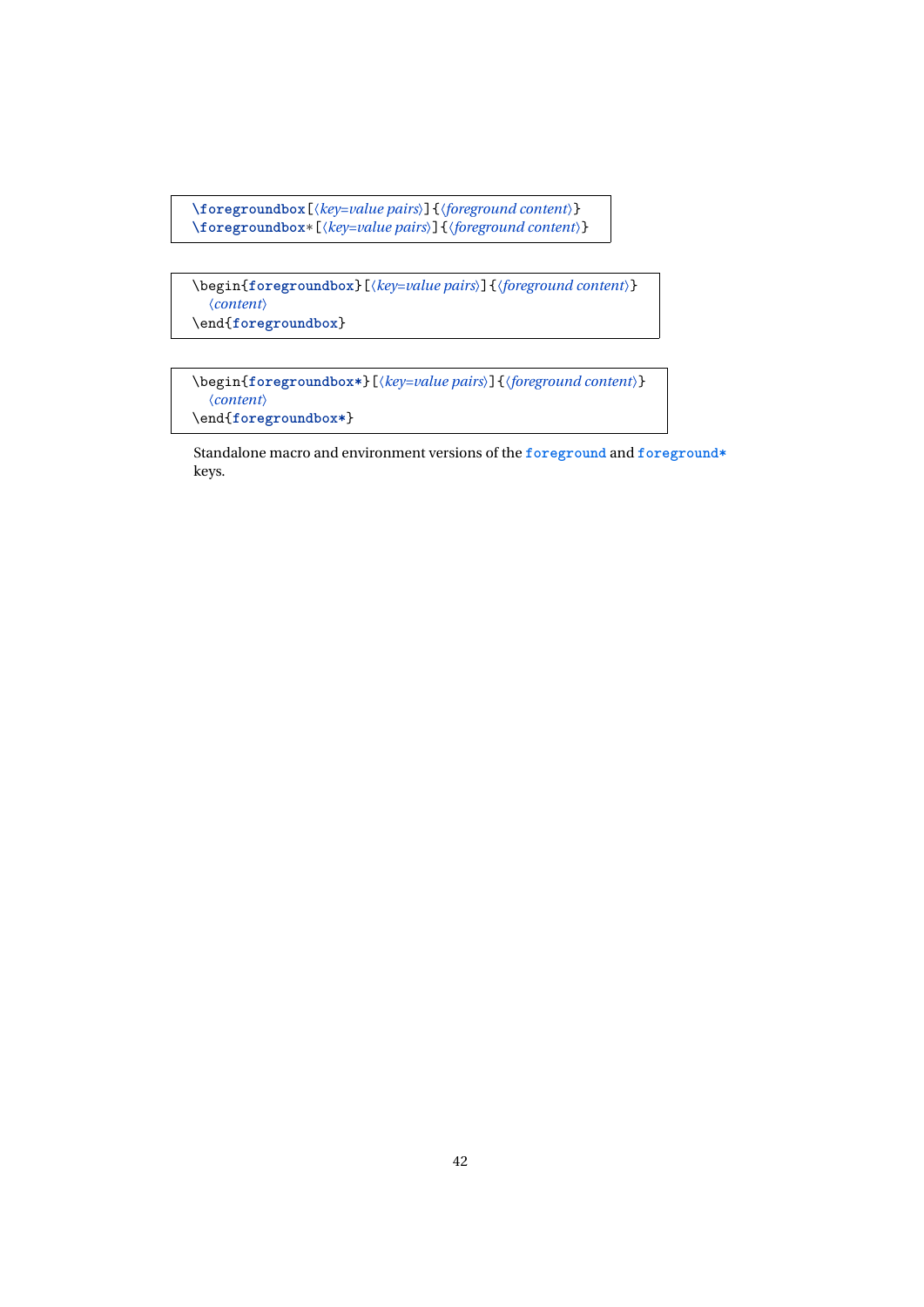#### <span id="page-42-0"></span>**4.11 Density / Pixel size**

The following keys allow to adjust the effective length of pdftex special px (pixel) unit. This can be required for images which do not have the correct DPI meta-data included.

**dpi**=〈*number (dots per inch)*〉

The **dpi** key provides a simple interface to set the pixel size to the given DPI (dots per inch) value. For pdflatex the length unit px can be used to specify pixels. However, the equivalent dimension (length) of one pixel must be set using the **\pdfpxdimen** length register. To set a specific DPI value this length must be set using **\setlength\pdfpxdimen**{1in/〈*dots*〉}, which is done by the **dpi**=〈*dots*〉 key. Note that the key won't affect the setting for the content but only for the further used keys. However, it is possible to use **\setkeys**{adjbox}{dpi=〈*number*〉} inside the content or anywhere else in the document to set **\pdfpxdimen** using this interface.

#### **Example:**

```
\ adjustbox { dpi =72 , trim =10 px , frame }{%
    \ setkeys { adjbox }{ dpi =72}%
    \textcolor{green}{\rule{50px}{50px}}%
}
```


**pxdim**=〈*length*〉

Alternatively to the **dpi** key the **\pdfpxdimen** length can be set directly to the given value. Afterwards 1px will stand for the given 〈*length*〉.

#### **Example:**

```
\ adjustbox { pxdim =2 pt , trim =2 px , frame }
    {\ \texttt{\{} }\{\ \texttt{20pt}\{\} }\}
```

|                                                                                                                       | and the state of the state of the state of the state of the state of the state of the state of the state of th |  |  |
|-----------------------------------------------------------------------------------------------------------------------|----------------------------------------------------------------------------------------------------------------|--|--|
|                                                                                                                       | <b>CONTRACTOR</b>                                                                                              |  |  |
| <b>Contract Contract Contract Contract Contract Contract Contract Contract Contract Contract Contract Contract Co</b> |                                                                                                                |  |  |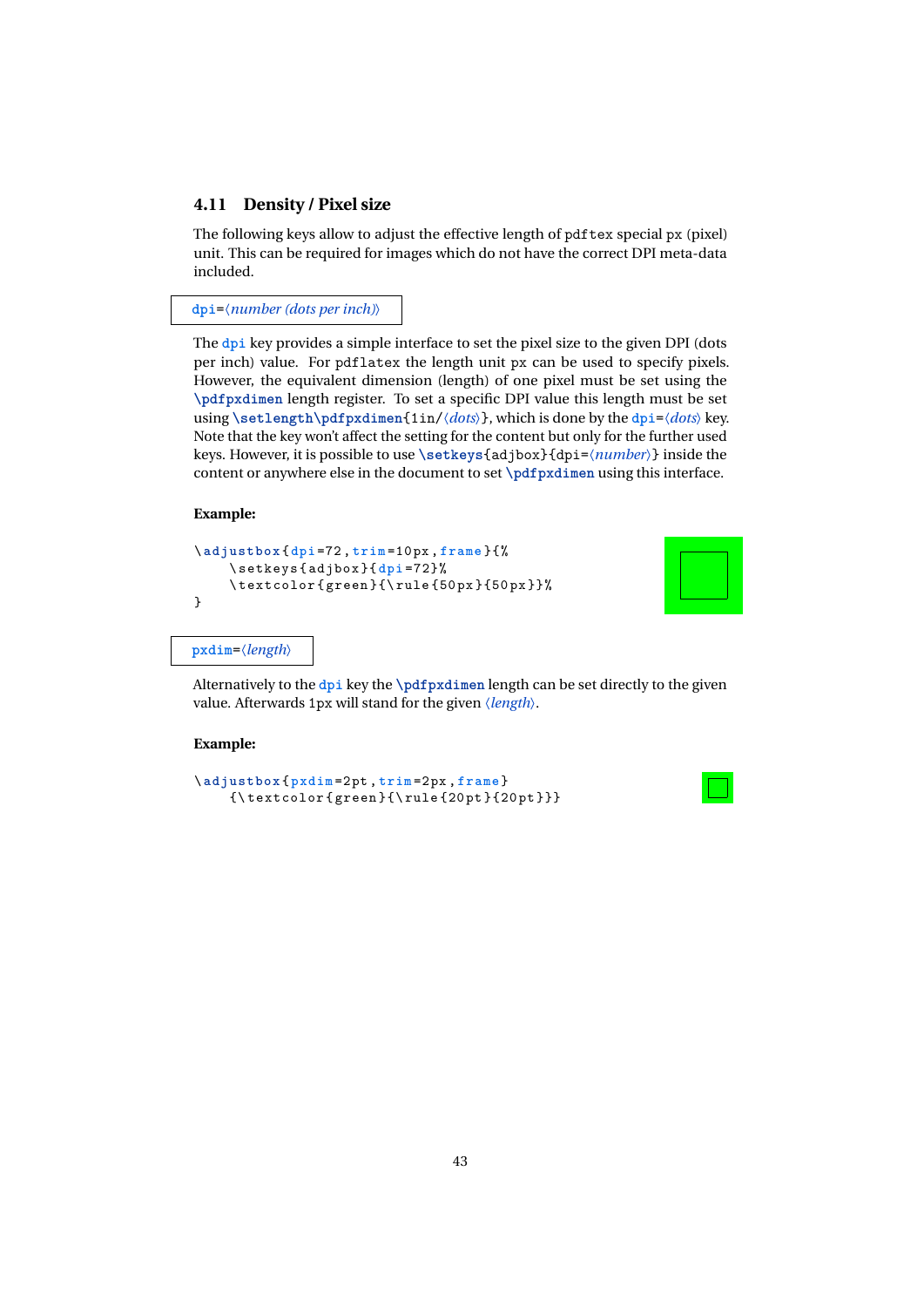## <span id="page-43-0"></span>**4.12 Minipage or other inner environments which change the processing of the content**

The following keys set the way the content is processed before it is stored it in a box. These keys will overwrite each other and only the latest used key will take effect. Because they affect the inner content directly their order relative to other, normal keys is not meaningful. Also they are only defined for adjustbox but do not apply for **\includegraphics**. Because they are therefore only used inside a mandatory argument and never in an optional these keys allow for optional bracket arguments.

```
minipage=〈width〉
minipage=[〈position〉][〈height〉][〈inner position〉]{〈width〉}
```
This key wraps the inner content in a minipage with the given 〈*width*〉 before it is stored as horizontal box. Its order relative to other keys is not meaningful (except that future keys of this sub-section will overwrite it). This allows for line breaks and footnotes in the adjustbox. All optional arguments of minipage are supported. I only the width is given it does not have to be enclosed in braces. The 〈*position*〉 argument must be "t" for top baseline, "b" for bottom baseline and "c" for center alignment relative to other text, i.e. defines the resulting baseline. If a 〈*height*〉 is defined the 〈*inner position*〉 defaults to 〈*position*〉 but can also be "s" to stretch the content over the whole height. This requires the content to include some vertical stretchable material. Note that all length arguments can include arithmetic expressions like for other keys.

#### **Examples:**

```
\ adjustbox { minipage =5 cm , angle = -10}{%
   Some example code which will
   be automatically broken or can include \\
   line breaks\footnote{AND footnotes!!}\\
   or verbatim \ verb + @ %^&} _ +!%
}
```
Some example code which will be<br>automatically broken or a will be automatically broken or can in-<br><sup>clu</sup>de *automatically broken or can in-*<br>ine bro... clude line breaks *[a](#page-43-1)* or verbatim @%^&}\_! a AND footnotes!!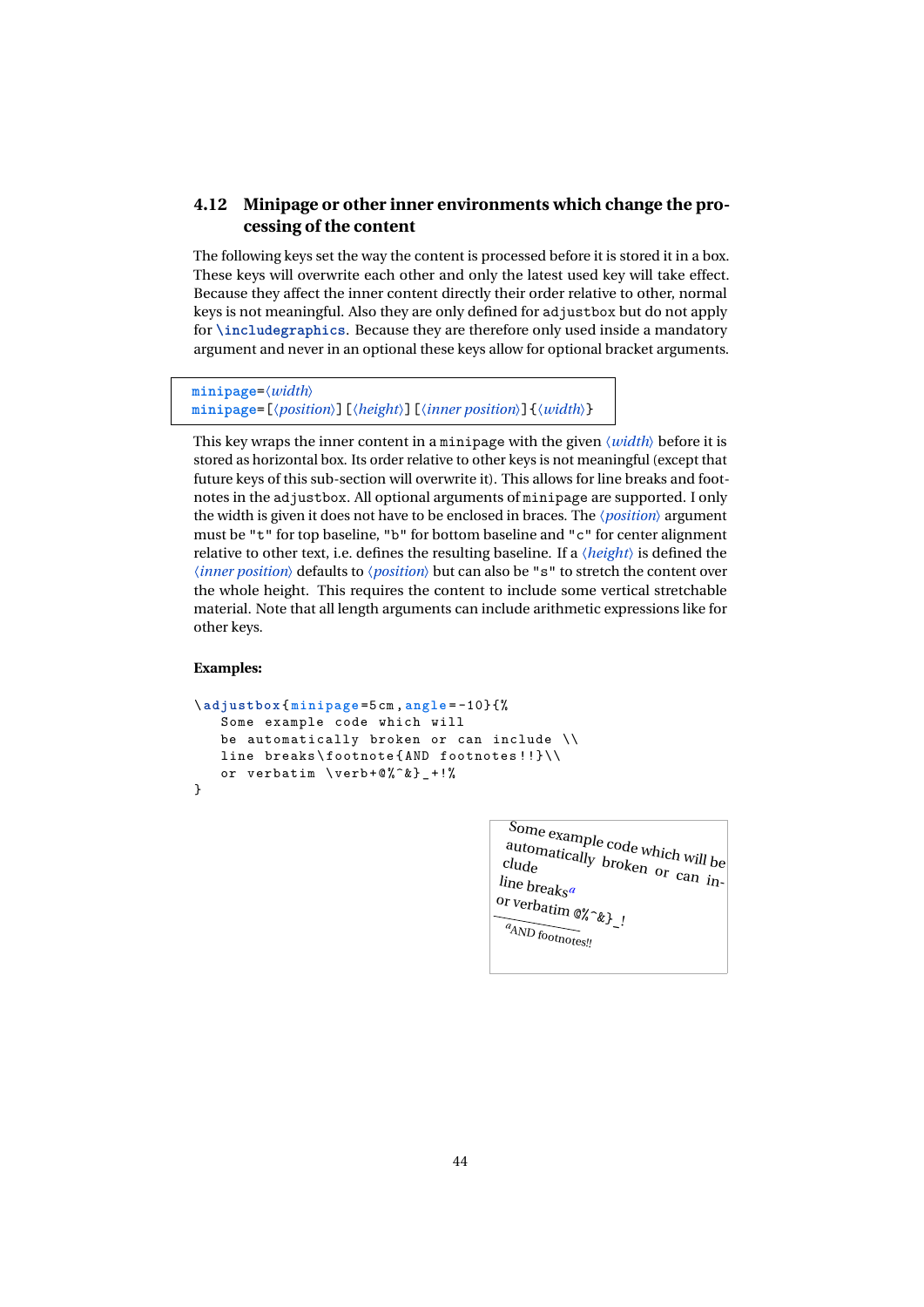```
Before \ begin { adjustbox }{ minipage =[ b ][3 cm ][ s ]{5 cm }}
   Some example code
   \sqrt{v}fill
   with line breaks\footnote{AND footnotes!!}
   \sqrt{v}ill
   or verbatim \ver{verb+@ \hat{C} +! %
\end{ adjustbox } After
```
<span id="page-44-0"></span>

| $Before$ $a_{AND}$ footnotes!!     | After |
|------------------------------------|-------|
| or verbatim $\mathcal{X}^* \&\}$ ! |       |
| with line breaks <sup>a</sup>      |       |
| Some example code                  |       |

## **varwidth**=〈*width*〉

Adds a varwidth environment from the varwidth package around the content. This is similar to the minipage environment but the final width of the content will be as large as the widest line in the content up to the maximum amount given by the width argument. This environment key is vert useful if the content produces some paragraph material which can't be stored in an horizontal box directly.

```
tabular=[〈position〉]{〈column specification〉}
tabular*=[〈position〉]{〈width〉}{〈column specification〉}
array=[〈position〉]{〈column specification〉}
```
Places the content in a tabular, tabular\* or array environment, respectively. These keys require different implementations for macro (**\adjustbox**) and environment mode (adjustbox environment) in order to insert the end code correctly. Note that the environment mode is more efficient and fully stable, while the macro mode requires the last row to end with an explicit \\ (which can be followed by **\hline** or any other macro which uses  $\nabla$  internally). In macro mode the  $\iota$  is internally redefined to check for the closing brace. While this was successful tested for normal usages it might still cause issues with unusual or complicated cases. Note that these environments are taken as part of the content and so the usage of arithmetic expressions for length arguments is not supported.

#### **Examples:**

| \adjustbox{tabular=111}{% |  |  |  |  |                    |  |  |  |
|---------------------------|--|--|--|--|--------------------|--|--|--|
|                           |  |  |  |  | <b>\hline</b>      |  |  |  |
|                           |  |  |  |  | A & B & C \\\hline |  |  |  |
|                           |  |  |  |  | a & b & c \\\hline |  |  |  |
|                           |  |  |  |  |                    |  |  |  |

| ., |  |
|----|--|
|    |  |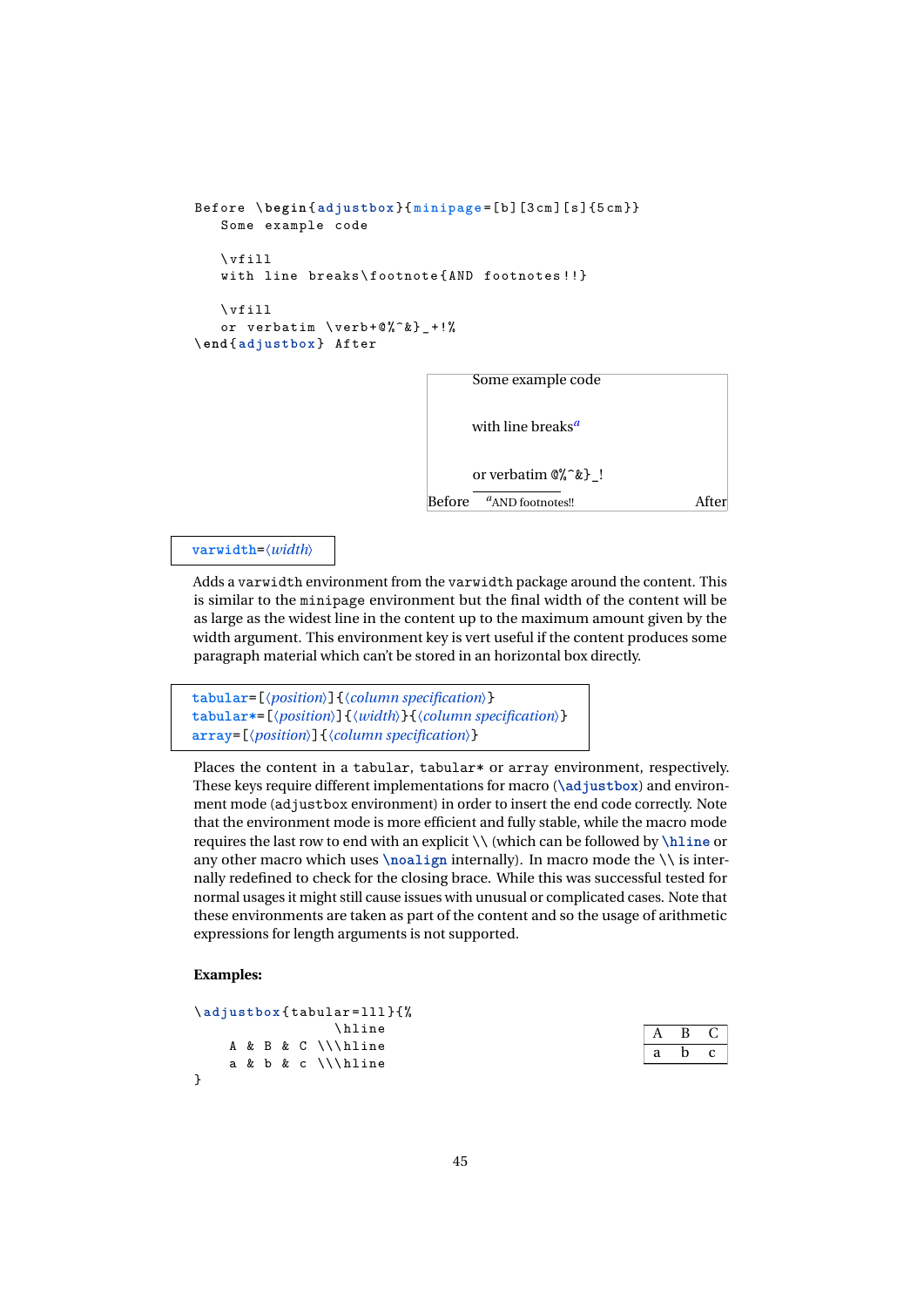```
\ begin { adjustbox }{ tabular = lll }
    A & B & C \\
    a & b & c
\end{ adjustbox }
```

```
A B C
a b c
```
**stack stack**=〈*horizontal alignment*〉 **stack**={〈*horizontal alignment*〉}{〈*vertical alignment*〉}

**\stackbox**[〈*horizontal alignment*〉][〈*vertical alignment*〉]{〈*content*〉}

\begin{**stackbox**}[〈*horizontal alignment*〉][〈*vertical alignment*〉] 〈*content*〉 \end{**stackbox**}

The **stack** key and its corresponding macro and environment can be used to stack multiple lines similar to the **\shortstack** macro, but both the horizontal and vertical alignment can be selected by a single letter each. Also a proper baseline skip is inserted. This is implemented using the varwidth environment which is based on the minipage environment. Its maximal width arguments is fixed internally to **\linewidth**.

Possible horizontal alignments are: "1" (left), "r" (right), "c" (centered, default), "j" (justified). Possible vertical alignments are the same as for minipage: "t" (top baseline), "b" (bottom baseline, default), "c" (vertical centered). Because these arguments are always single letters the " $\{\}$ " around them can be skipped, so that the value can simple be two concatenated letters.

#### **Example:**

. $\adjustbox{stack}_{A\Bigr\rightarrow C}$ . . CC. A B . $\adjustbox{stack=r}{A\Braq B\Braq C}.$ . CC. A B . $\adjustbox{stack=ct}{A\Bigr\angle B\Bigr\angle}$ . . A . B  $|CC$ 

**innerenv**=〈*environment name*〉 **innerenv**={〈*environment name*〉}〈*environment options*〉

Wraps the inner content in the given  $\langle environment \rangle$  before it is stored as horizontal box. It should be kept in mind that there is some internal code between the begin of the environment and the content. For this reason a tabular, array or similar environment will not work here, because that code will be taken as part of the first cell. Note that such a environment is taken as part of the content and so the usage of arithmetic expressions for length arguments is not supported.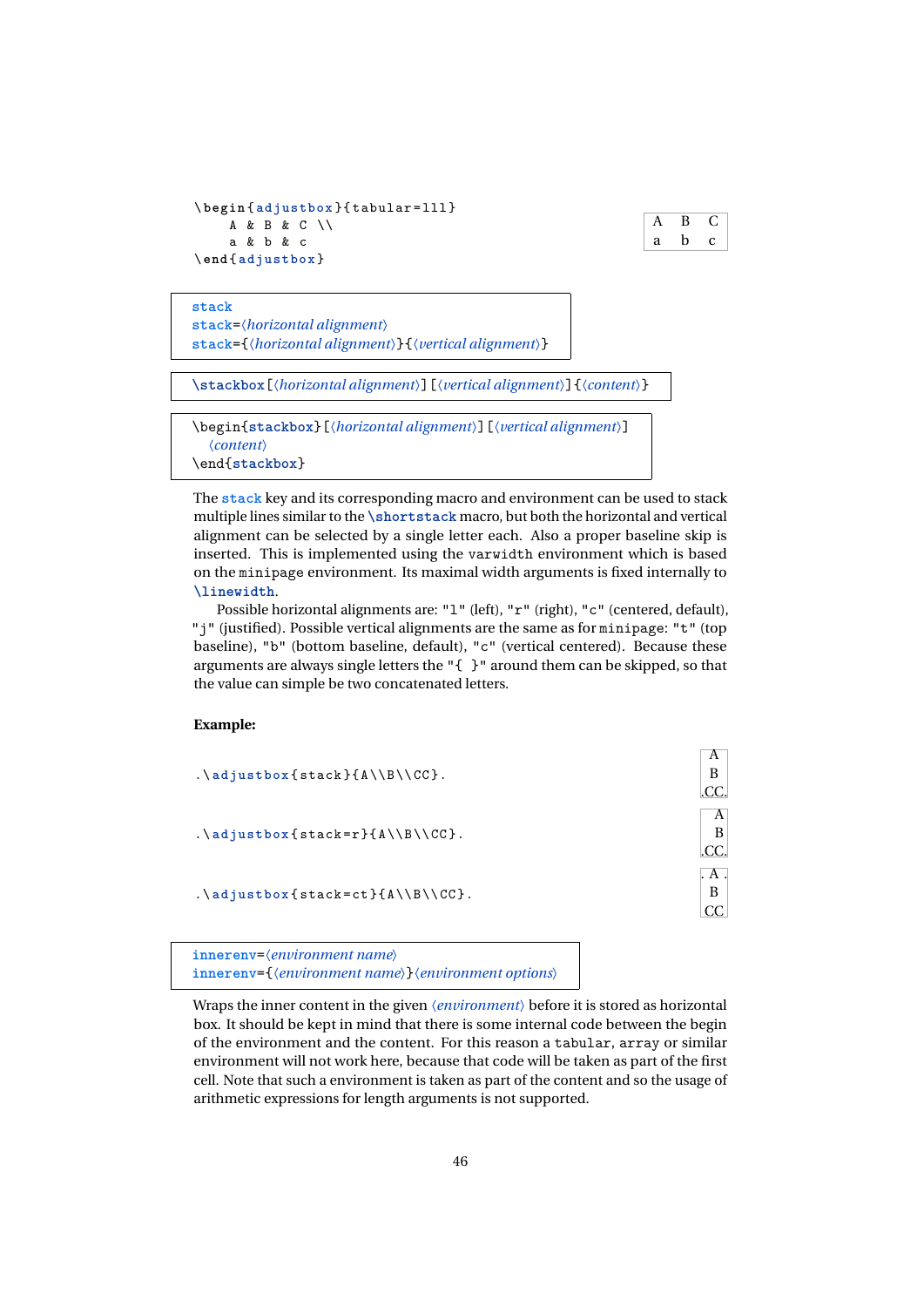#### **Example:**

```
\newenvironment{myenv}[2][]{Before [#1](#2)}{After}
\ adjustbox { innerenv ={ myenv }[ ex ]{ amble }}{ Content }
```
Before [ex](amble)ContentAfter

\ **adjustbox** { **innerenv** ={ myenv }{ amble }}{ Content }

Before [](amble)ContentAfter

**innercode**={〈*begin code*〉}{〈*end code*〉}

Places the given code before and after the inner content before it is stored as horizontal box. Note that such code is taken as part of the content and so the usage of arithmetic expressions for length arguments is not supported.

#### **Example:**

\adjustbox{innercode={\color{green}}{!}}{Content} Content!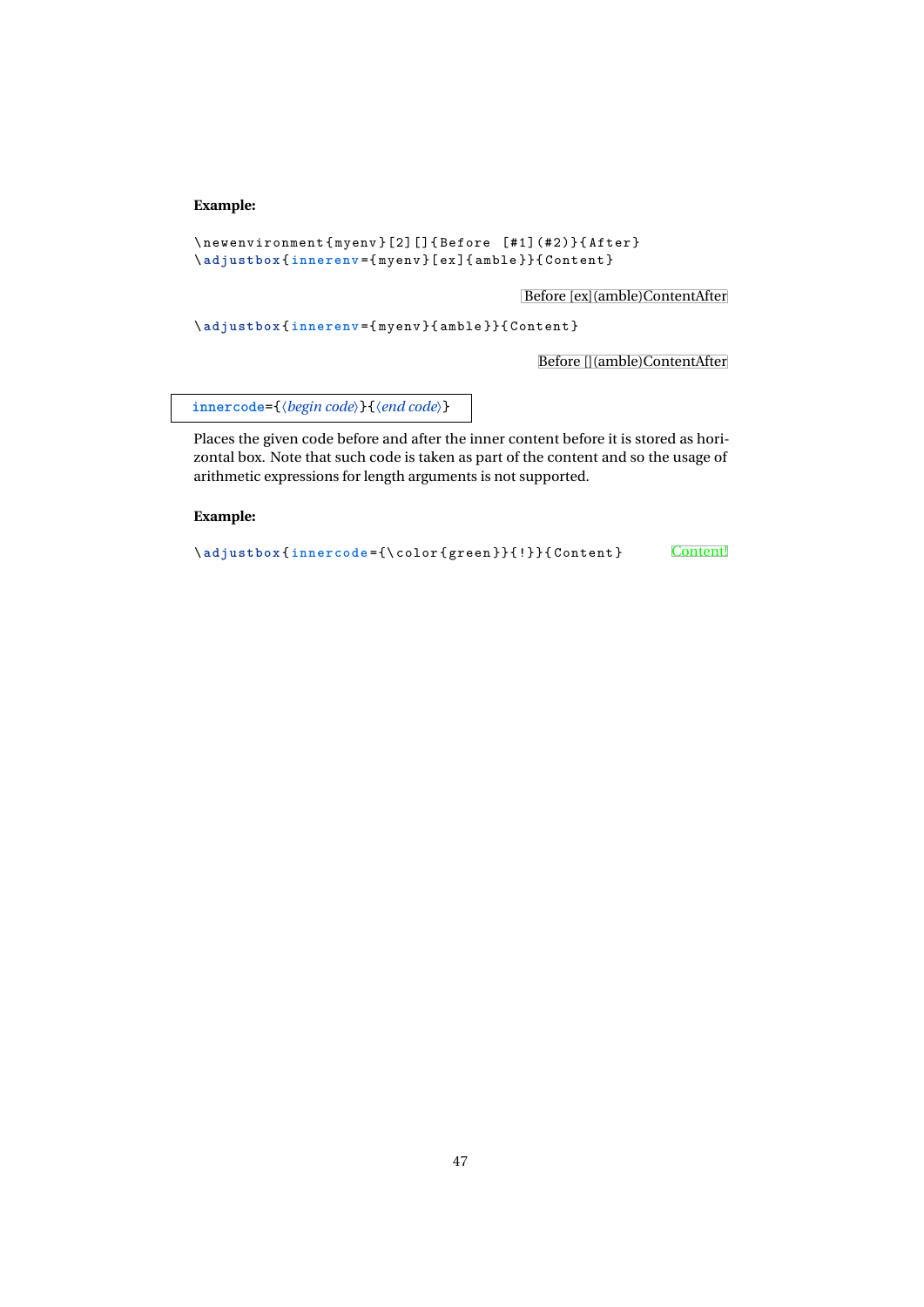### <span id="page-47-0"></span>**4.13 Floats and non-float replacements**

The following keys can be used to turn an adjusted box into a float or a non-floating replacement which also allows for a caption. These keys must be used last and no other normal keys must be used afterwards, otherwise an error will occur because the added floating environment is boxed again.

```
caption=〈caption text〉
caption=[〈short caption〉]{〈long caption〉}
```
Defines a caption which will be used by a following **figure**, **float** or **nofloat** key. The position of the caption defaults to top for a table (non-)float and bottom for every other type.

```
captionabove=〈caption text〉
captionabove=[〈short caption〉]{〈long caption〉}
```
Like the **caption** key but forces the placement of the caption above the content. The vertical skip above and below a normal below caption are reversed in this case to get proper spacing. However, this is not done if the caption package is loaded. It is recommended to load this package with the tableposition=above option.

```
captionbelow=〈caption text〉
captionbelow=[〈short caption〉]{〈long caption〉}
```
Like the **caption** key but forces the placement of the caption below the content.

**label**=〈*label*〉

Defines a label which will be used by a following **figure**, **float** or **nofloat** key.

#### **figure figure**=〈*placement*〉

Turns the adjusted box into a figure. A previously used **caption** and **label** will be added. This is a specialised version of **float**={figure}.

```
float=〈float type〉
float={〈float type〉}[〈position〉]
```
Turns the adjusted box into a float of the given type, i.e. figure, table or any other custom defined float. A previously used **caption** and **label** will be added.

```
nofloat=〈float type〉
```
This will add a non-floating replacement of the given float type (figure, table, etc.). The will place the content always at the current position which can lead to bad pagebreaking. A caption will be in the same format as for real floats of the same type. A previously used **caption** and **label** will be added.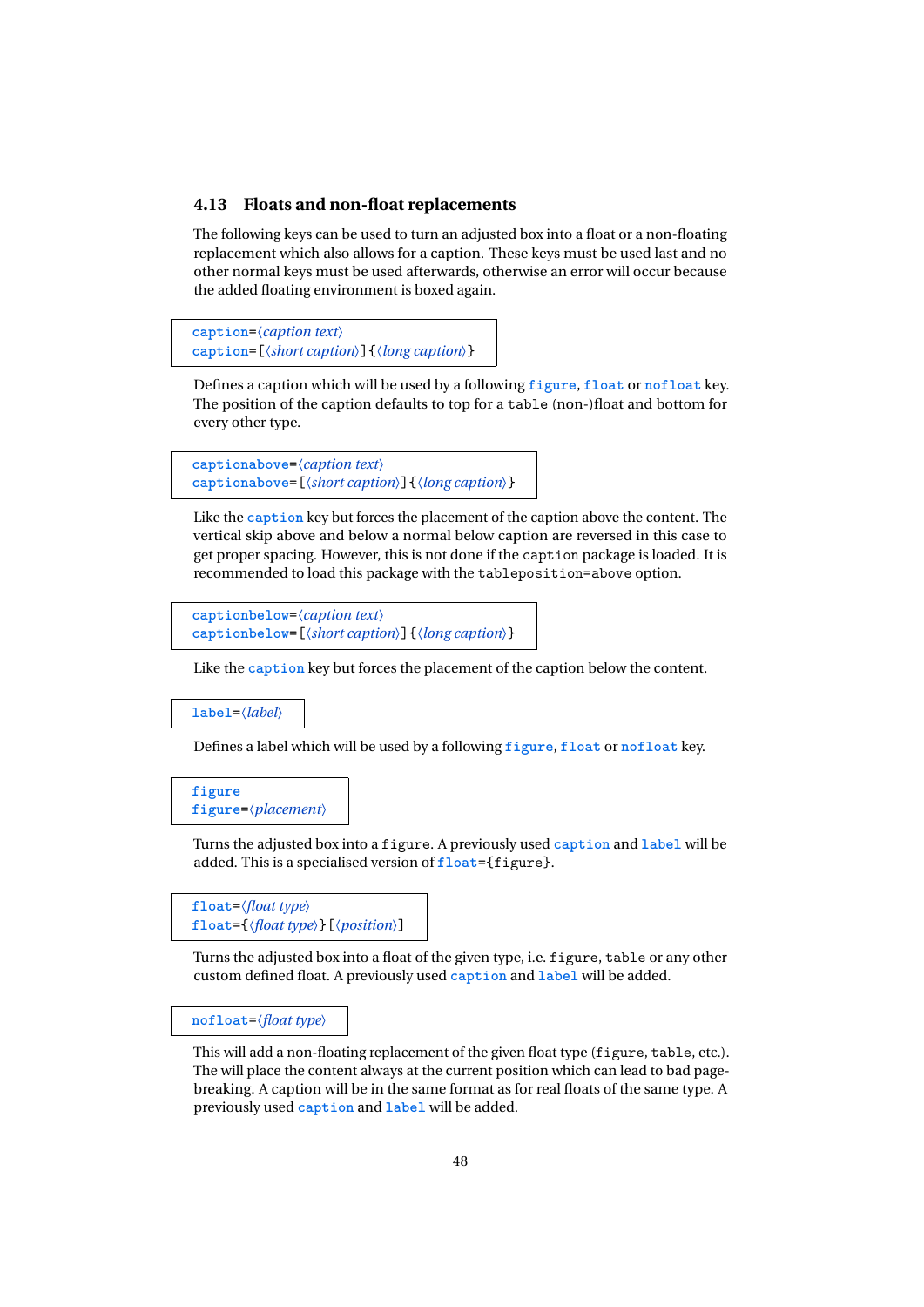\begin{**adjnofloat**}{〈*float type*〉} 〈*content*〉 \end{**adjnofloat**}

This environment is used internally by **nofloat** to create a non-floating replacement of the given float type (figure, table, etc.). It can also be used directly with other code or be redefined to change the behavior of **nofloat**. Any redefinition should include \adjbox@nofloatcaptionsetup{#1} to set the caption type. The environment will be used in plain form, i.e. **\adjnofloat** . . .**\endadjnofloat**, so if a group is required in a redefinition it should be added manually using **\begingroup** and **\endgroup**.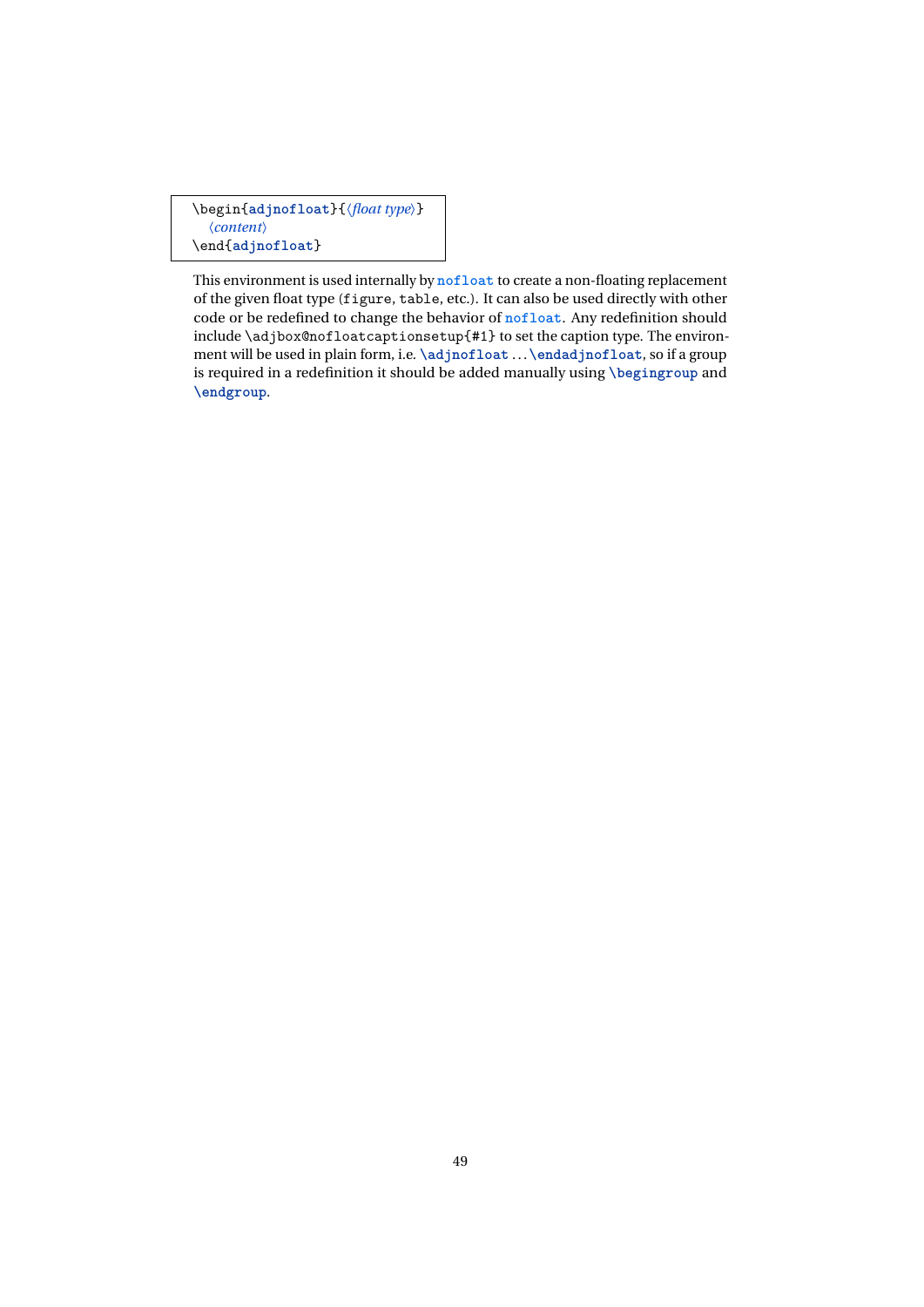## <span id="page-49-0"></span>**4.14 Adding own Code or Environments**

**env**=〈*environment name*〉 **env**={〈*environment name*〉}〈*environment options*〉

Adds an 〈*environment*〉 around the content and the already existing code around it which was added by other keys beforehand. Potential 〈*environment options*〉 (or any other code) can follow the environment name if it was set inside braces. At this stage the content is already boxed and format macros won't have any effect on any included text. For this the **innerenv** key needs to be used instead.

**addcode**={〈*code before*〉}{〈*code afters*〉}

Adds some 〈*code before*〉 and some 〈*code after*〉 the content and the already existing code around it which was added by other keys beforehand. At this stage the content is already boxed and format macros won't have any effect on any included text. This key sets the size of the content before adding the code, i.e. keys like **width** or **scale** are executed on the content beforehand.

**Addcode**={〈*code before*〉}{〈*code afters*〉}

Identical to **addcode** but does not sets the size of the content first.

**appcode**=〈*code afterwards*〉

Appends the given ETEX code after the currently accumulated content. Note that this is the original content of the adjusted box *and* all code added by the previous keys. It is recommended to wrap complex code into braces.

**precode**=〈*code before*〉

Prepends the given ET<sub>E</sub>X code before the currently accumulated content. Note that this is the original content of the adjusted box *and* all code added by the previous keys. The content is wrapped into curly braces, so the given code can use it as a macro argument. This key sets the size of the content before adding the code, i.e. keys like **width** or **scale** are executed on the content beforehand.

It is recommended to wrap complex code into braces.

**Precode**={〈*code before*〉}

Identical to **precode** but does not sets the size of the content first.

**execute**=〈*code*〉

Simply executes the code immediately. This is done in the key processing phase and is intended mostly for debugging purposes. Previous (normal) keys won't have an effect yet.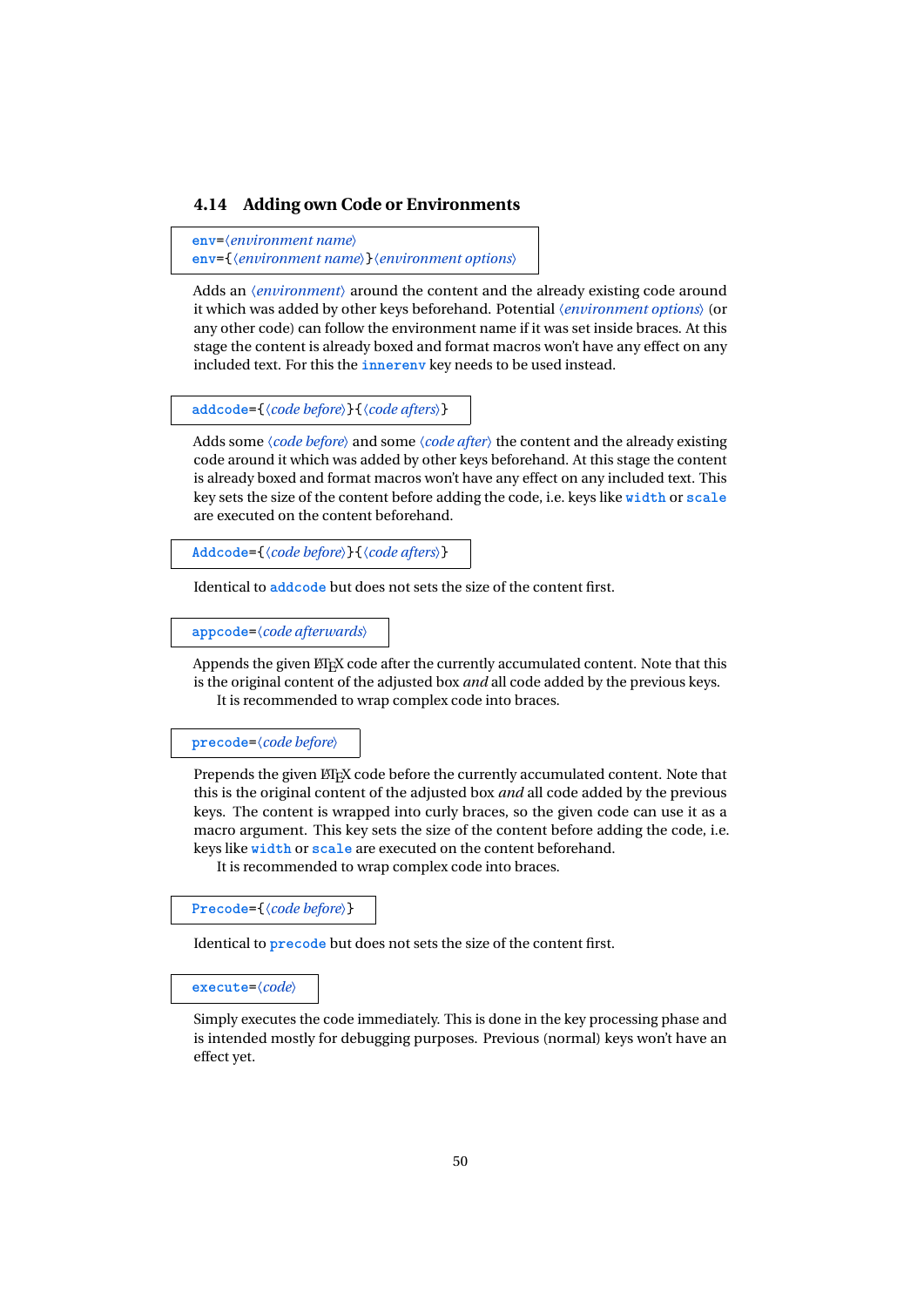**Execute**=〈*code*〉

Simply executes the code immediately. This is done in the key processing phase for inner environments (see [subsection 4.12\)](#page-43-0) and is intended mostly for debugging purposes. Only previously used special keys for modifying the boxing of the content will have an effect yet. All other keys are not yet processed.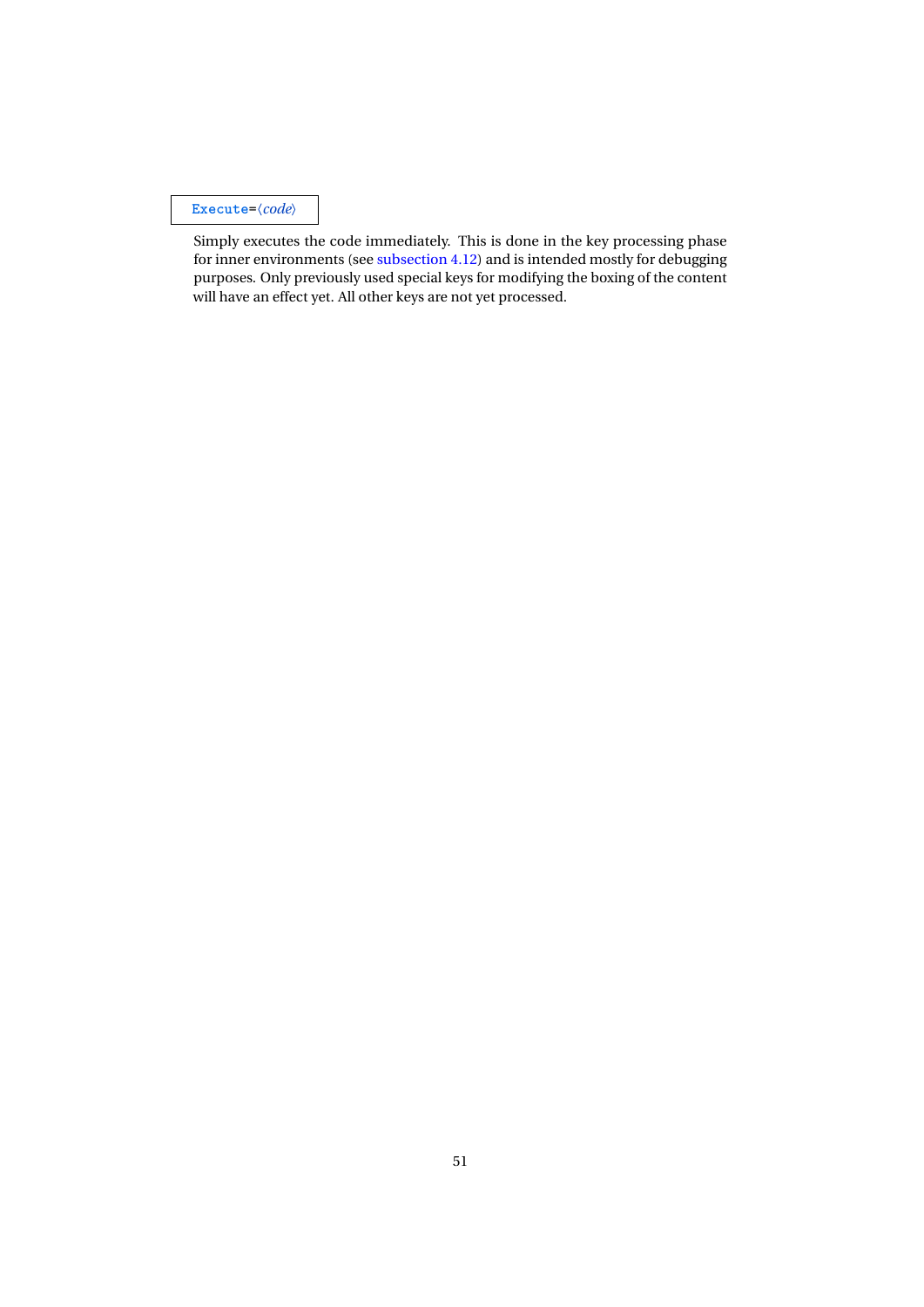#### <span id="page-51-0"></span>**4.15 Change or discard content**

**phantom phantom**=h **phantom**=v

> This key replaces the content with an empty phantom box of the same dimension. If the "h" or "v" value is used the box will only have the same horizontal size or vertical sizes (height and depth) while using zero for the other dimension(s). For this the standard  $\Delta$ F<sub>E</sub>X macros **\phantom**, **\hphantom** and **\vphantom** are used internally.

**\phantombox**{〈*width*〉}{〈*height*〉}{〈*depth*〉}

This macro produces an empty box with the given width, height and depth. It is equivalent to **\phantom**{**\rule**[-〈*depth*〉]{〈*width*〉}{〈*height*〉+〈*depth*〉}} but more efficient and more user friendly.

#### **Example:**

```
Before \ fbox {\ phantombox {1 cm }{2 ex }{1 ex }} After
```

| <b>Before</b> |  | After |
|---------------|--|-------|
|---------------|--|-------|



These two keys are aliases and will discard the content after it was fully processed. Any keys used after one of this keys will operate on an empty content. These keys can be used in combination of the **gstore ...** keys to only measure but not typeset some content.

#### **content**=〈*new content*〉

This key discards the current content completely after it was fully processed and all earlier keys were applied and sets the content to the given 〈*new content*〉. This can be used to implement some draft box or censoring features.

#### **Example:**

```
\ adjustbox {frame , rotate = -30 , gstore sizes =\ somelengtha {}{}\ somelengthb ,
    content ={ Censored !} , rotate =30 , totalheight =\ somelengtha , width =\ somelengthb , frame }
         { The real content }
```
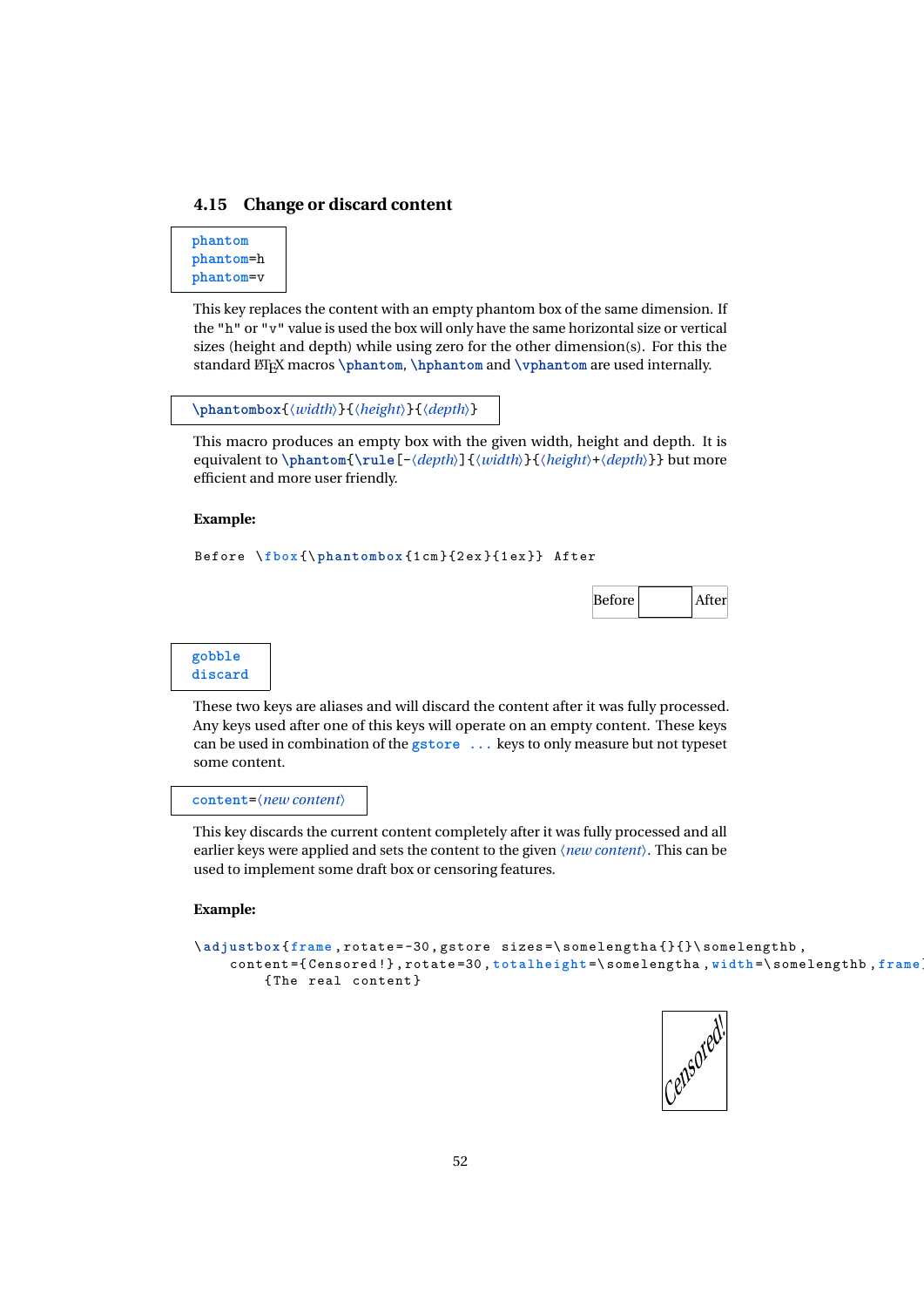### <span id="page-52-0"></span>**4.16 Store box content**

**gstore**=〈*\boxregister*〉 **gstore\***=〈*\boxregister*〉

These keys globally store the current content into the given box register. With the normal version the content is still preserved and can be further adjusted. With the starred version the content will be consumed and further keys will be applied to an empty content.

```
gstore width=〈\lengthregister〉
gstore height=〈\lengthregister〉
gstore depth=〈\lengthregister〉
gstore totalheight=〈\lengthregister〉
```
These key globally store the width, height, depth and totalheight into a length register, respectively. The content will not be altered by these keys. There are no starred versions like for **gstore**. If the content should only be measured but not typeset the **gobble**/**discard** key can be used afterwards.

**gstore sizes**=〈*\lengthregister*〉〈*\lengthregister*〉〈*\lengthregister*〉〈*\lengthregister*〉

Stores all four size values (width, height, depth and totalheight) of the content in the given length registers. This key should be used if more than one dimension should be stored, because it is much more efficient than using multiple of the above keys. If a dimension is not required it can be replaced by an empty argument, i.e. '{}'. Trailing dimensions can be skipped altogether if they are not required.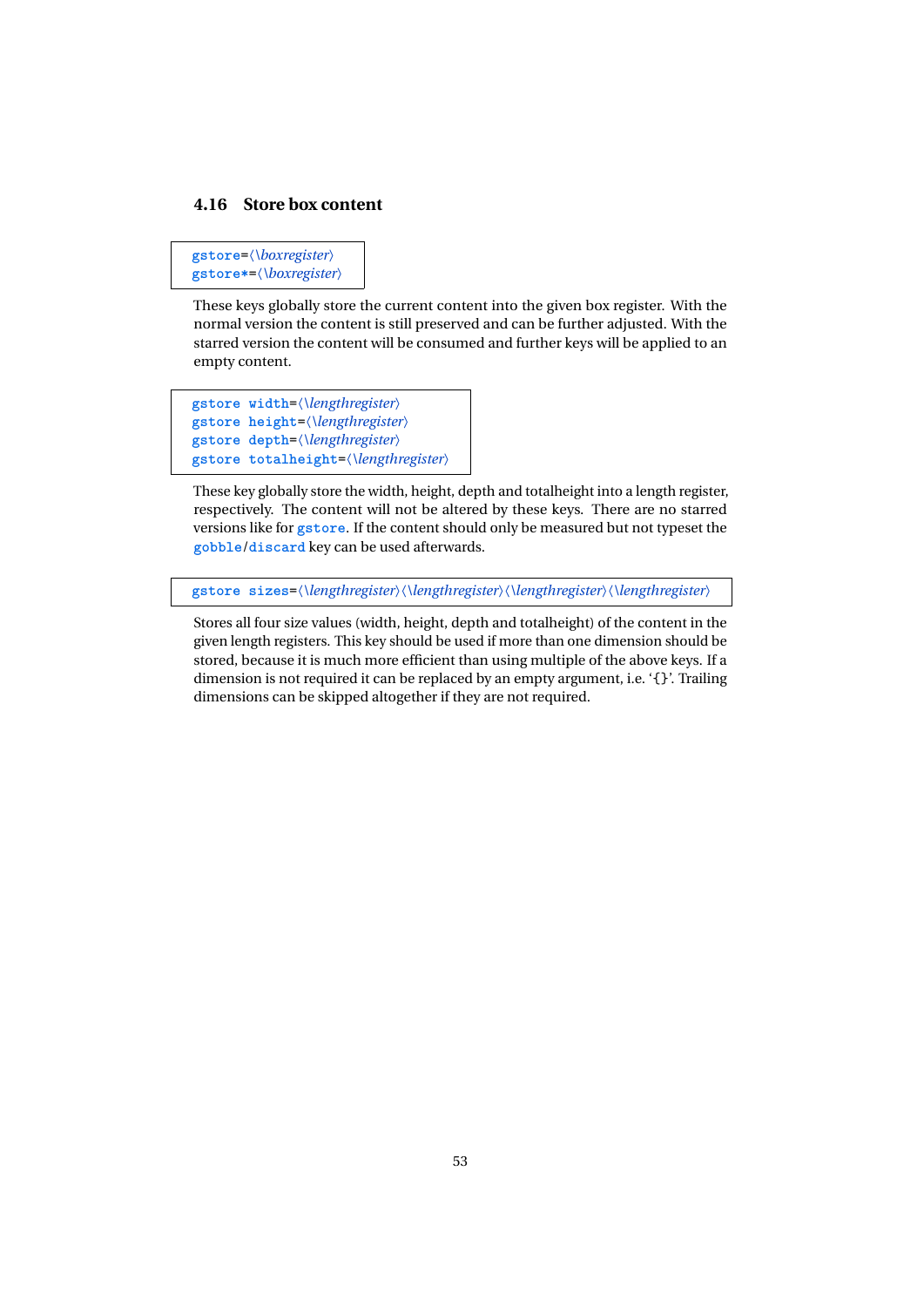## <span id="page-53-0"></span>**4.17 Process content**

## **process**

This key processes the keys and content encountered so far (i.e. all keys to its left) and sets the dimension macros to the sizes of the result. It is only required for certain key combinations, mostly the ones taken from graphicx, which are otherwise processed together.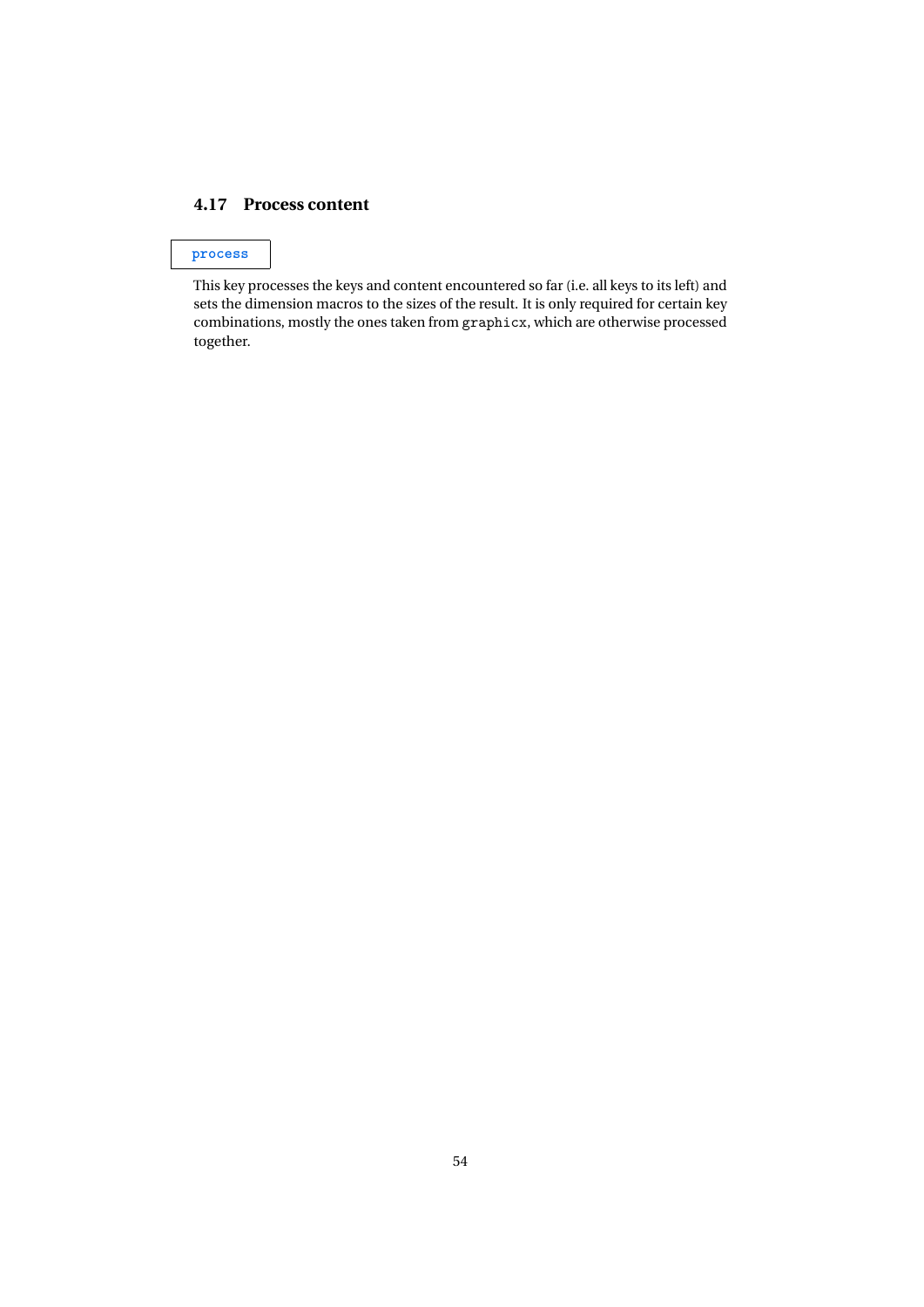### <span id="page-54-0"></span>**4.18 Experimental Keys**

The following features are experimental and may not work correctly yet. At the moment the storebox package must be loaded manually for this keys.

**\splitbox**{〈*split width*〉}{〈*split height*〉}{〈*content*〉}

This macro boxes the given content and splits it in multiple fragments of the given width and height. This is done row by row starting from the upper left corner. The last column and row can have a smaller size than requested. Every fragment is placed using **\splitboxcmd**{〈*fragment box*〉} which is empty by default but can be redefined to e.g. draw a frame around each fragment. After every row except the last the macro **\splitboxnewline** is inserted which defaults to \\, but can also be redefined freely. After the last row the macro **\splitboxlastnewline** is inserted which defaults to **\splitboxnewline**.

The **\splitbox** content is stored using **\storebox** from the storebox package and therefore the whole content should only be stored once in the output file if the format is supported by that package (currently only PDF).

```
\begin{splitbox}{〈split width〉}{〈split height〉}
  〈content〉
\end{splitbox}
```
Environment version of **\splitbox**.

**split**={〈*split width*〉}{〈*split height*〉}

The **split** key can be used with **\adjustbox** and uses **\splitbox** internally.

**\pagebreakbox**{〈*content*〉}

The **\pagebreakbox** macro will split the content into multiple parts so that if fits on the current page. If it is larger than the rest of the current page and the full next page it is broken again until the last part fits on a page. This doesn't take any baselines into account and text line in the content may be split in two. This might be compensated manually by redefining the **\pagebreakboxoffset** macro (default: '\ht\strutbox'), which adjust the vertical offset of the first part.

\begin{**pagebreakbox**} \end{**pagebreakbox**}

Environment version of **\pagebreakbox**.

**pagebreak**

The key version of **\pagebreakbox**. There should no be any further keys used afterwards, because they will interfere with the page breaks.